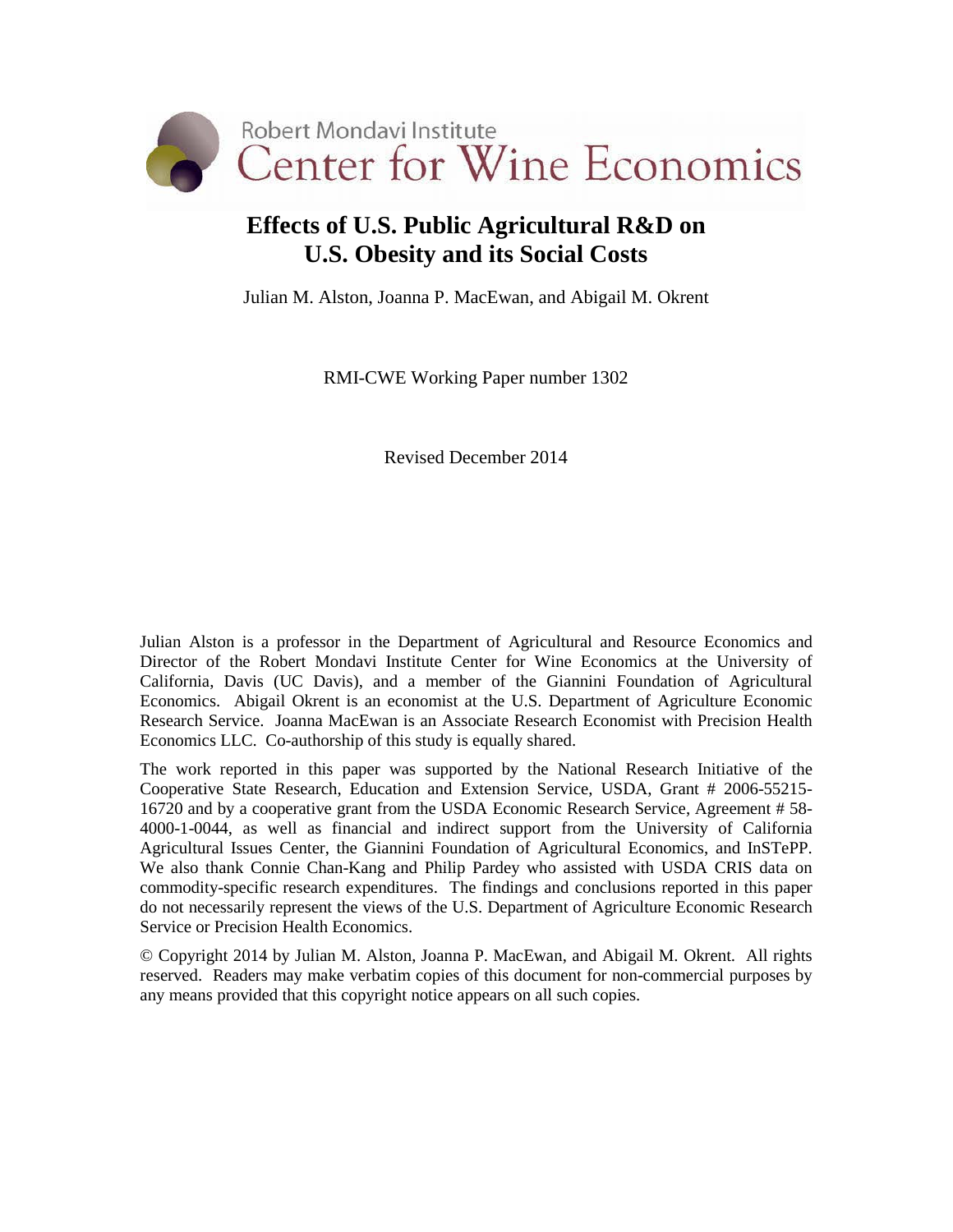### **ABSTRACT.**

How much has food abundance, attributable to U.S. public agricultural R&D, contributed to high and rising U.S. obesity rates? In this paper we investigate the effects of public investment in agricultural R&D on food prices, per capita calorie consumption, adult body weight, obesity, public health-care expenditures related to obesity, and consumer welfare. We find that a 10 percent increase in the stream of annual U.S. public investment in agricultural R&D in the latter half of the 20th century would have caused a very modest increase in average daily calorie consumption of American adults, resulting in very small increases in public health-care expenditures related to obesity. On the other hand, such an increase in spending would have generated very substantial consumer benefits, and net national benefits, given the very large benefit-cost ratios for agricultural R&D. Consequently, a policy of revising agricultural R&D priorities to pursue obesity objectives is likely to be comparatively unproductive and socially wasteful.

Key Words: obesity, public health expenditures, social costs, agricultural R&D

JEL Codes: Q16, Q18, I18, I13, Q11, H4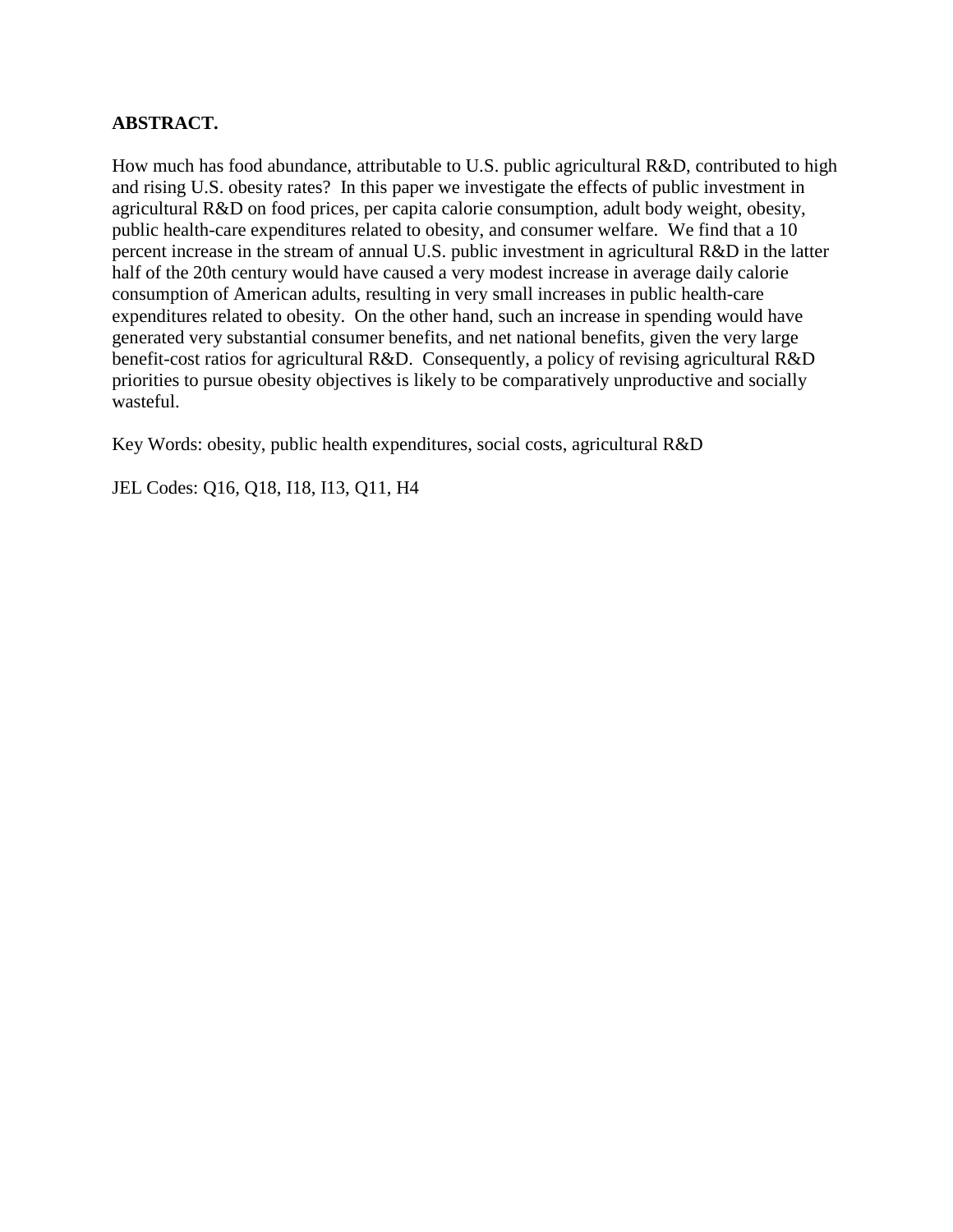### **1. Introduction**

Obesity is a big business. The prevalence of obesity has increased rapidly in the United States—the average American adult added 9–12 pounds during the 1990s (Ruhm 2007)—and the related health concerns are priority issues for the U.S. government and the medical community. In addition to the substantial personal costs they bear, obese and overweight people generate large additional direct and indirect health-care expenses. Finkelstein et al. (2009) estimated that increases in the prevalence of obesity in the United States accounted for 37% of the rise in inflation-adjusted per capita health-care expenditures between 1998 and 2006. Cawley and Meyerhoefer (2012) estimated that obesity accounted for \$185.7 billion (in 2008 dollars) or 16.5% of total medical expenditures in 2008. More recently, MacEwan, Alston, and Okrent (2014) estimated that \$166.2 billion or 15.2 percent of public medical expenditures in 2009 could be attributed to obesity. These costs will increase with increases in the U.S. prevalence of obesity, especially severe obesity, which is projected to continue to rise (e.g., see Ruhm 2007).

The U.S. government has a stated objective of reducing obesity, but the appropriate policy is not clear (e.g., see Alston, Okrent and Parks 2012). Some potential policies work through the use of food prices as incentives. Non-economists and economists alike appear to take the view that food prices should matter for consumption choices and the resulting obesity outcomes. Such thinking underpins various proposals for introducing tax or subsidy policies to discourage less-healthy and encourage more-healthy consumption choices. For example, taxes on sugar-sweetened beverages, as obesity policy, have been implemented in various U.S. jurisdictions and fat taxes were tried in Denmark but abandoned in 2012. The same thinking is implicit in the popular idea that American farm subsidies contribute significantly to obesity and that reducing these subsidies would go a long way towards solving the problem (e.g., Pollan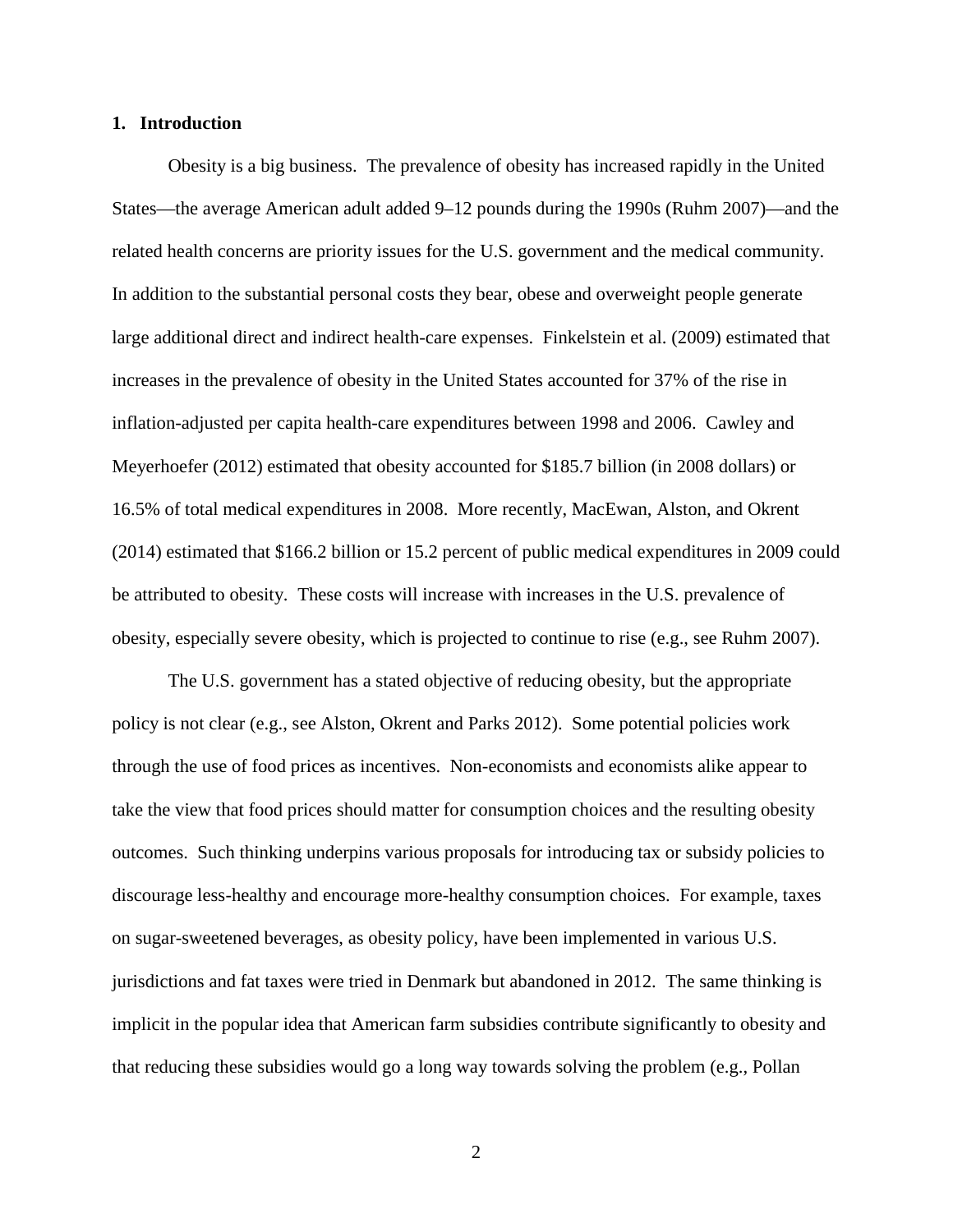2003). However, economic studies have consistently found that farm subsidies have had negligible impacts on U.S. obesity patterns. $<sup>1</sup>$  $<sup>1</sup>$  $<sup>1</sup>$ </sup>

A related and more plausible idea is that other Farm Bill policies, such as public agricultural research and development (R&D), have contributed to obesity by making farm commodities cheaper and more abundant (e.g., see Alston, Sumner, and Vosti 2008; Alston, Rickard and Okrent 2010; Mazzochi, Traill and Shogren 2009). The primary purpose of this paper is to investigate this scenario, which is plausible given the large increases in production and declines in farm commodity prices attributable to agricultural R&D. In real terms, the prices of major agricultural commodities have fallen by 50 percent or more since 1950, and agricultural R&D has been credited as the primary engine for those changes (e.g., Alston, Pardey and Beddow 2009). In turn, these productivity gains have been reflected in lower prices of retail food products (e.g., Lakdawalla, Philipson and Bhattacharya 2005; Miller and Coble 2007, 2008). Lower food prices alone would be sufficient to encourage some increases in food consumption, but relative prices moved in favor of the production and consumption of "unhealthy" foods that use field crops and livestock as ingredients, potentially making matters worse. $2$ 

A corollary idea is that, looking forward, the agricultural research portfolio could be tilted more in favor of healthy foods, and away from less-healthy foods.<sup>[3](#page-3-2)</sup> Some such policies

<span id="page-3-0"></span><sup>&</sup>lt;sup>1</sup> For instance, see Cutler, Glaeser, and Shapiro (2003a, 2003b), Alston, Sumner and Vosti (2005), Miller and Coble (2007), Alston, Sumner and Vosti (2008), Okrent and Alston (2012) and Rickard, Okrent and Alston (2012).

<span id="page-3-1"></span><sup>&</sup>lt;sup>2</sup> Some authors have argued that this is because productivity gains for fruit and vegetable farm commodities have been somewhat slower than those for field crops and livestock (e.g., see Drewnowski and Darmon 2005, Drewnowski and Specter 2004, Popkin 2010), but the detailed empirical analysis by Alston and Pardey (2008) does not support that view.

<span id="page-3-2"></span><sup>&</sup>lt;sup>3</sup> Whether the R&D portfolio should be rebalanced to favor products that are ingredients of a healthy diet is a complex question that was addressed briefly by Alston and Pardey (2008) and Alston and Okrent (2010). Pertinent issues are (a) the extent to which it is possible to achieve public purposes related to obesity by changing the agricultural R&D portfolio, (b) the opportunity cost of conventional research benefits that must be foregone, through changing the mixture of research investments, in exchange for a given reduction in prevalence of obesity, and (c) the extent to which these gains might be achieved at lower cost through the use of other policy instruments, more directly targeted at the problem of obesity.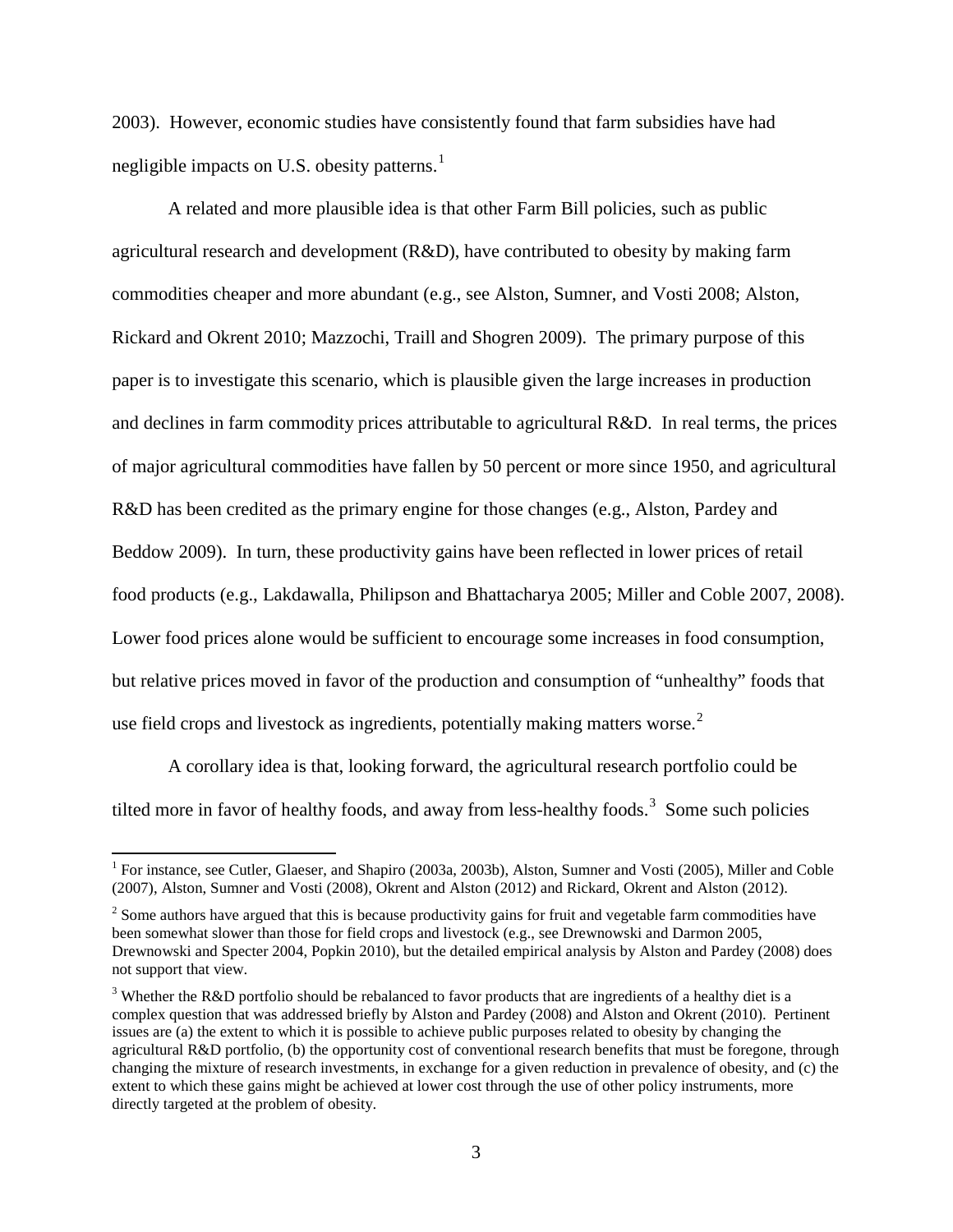have been initiated. In the 2008 Farm Bill the U.S. government introduced the Specialty Crops Research Initiative, mandating funding of \$50 million per year for FY 2009–12 and authorizing additional annual appropriations of \$100 million for a new program of competitive research grants. More recently, a report by the Institutes of Medicine (2012) recommended that the American Congress and the Administration "should ensure that there is adequate public funding for agricultural research and extension so that the research agenda can include a greater focus on supporting the production of foods Americans need to consume in greater quantities according to the Dietary Guidelines for Americans" (p. 435). Such recommendations have also been echoed within the medical community (e.g., Grandi and Franck 2012) as well as by policymakers (e.g., Whitehouse Task Force on Childhood Obesity Report to the President 2010).

An informed answer to these policy questions requires information on the impacts of past and prospective public agricultural R&D investments on prices and food consumption, and thus on obesity and its social costs. Economic assessments consistently show remarkably high rates of return to public investments in agricultural research (e.g., see Alston, Andersen, James and Pardey 2010, 2011), with benefit-cost ratios in the range of 20:1 or 30:1.<sup>[4](#page-4-0)</sup> These high benefitcost ratios indicate that the total R&D portfolio is too small, and suggest that distorting that already-too-small portfolio with a view to achieving obesity objectives might impose very large social opportunity costs. On the other hand, obesity costs are also very high, and other instruments are lacking, such that in principle some shift of the portfolio toward enhancing the supply of ingredients of a healthier diet could enhance national welfare.

<span id="page-4-0"></span><sup>&</sup>lt;sup>4</sup> Alston, Andersen, James and Pardey (2010, 2011) modeled state-specific U.S. agricultural productivity for the period 1949–2002 as a function of public agricultural research and extension investments over 1890–2002. The authors found that marginal increments in investments in agricultural research and extension (R&E) by the 48 contiguous U.S. states generated own-state benefits of between \$2 and \$58 per research dollar, averaging \$21 across the states. Allowing for the spillover benefits into other states, state-specific agricultural research investments generated national benefits that ranged between \$10 and \$70 per research dollar across the states, with an average of \$32.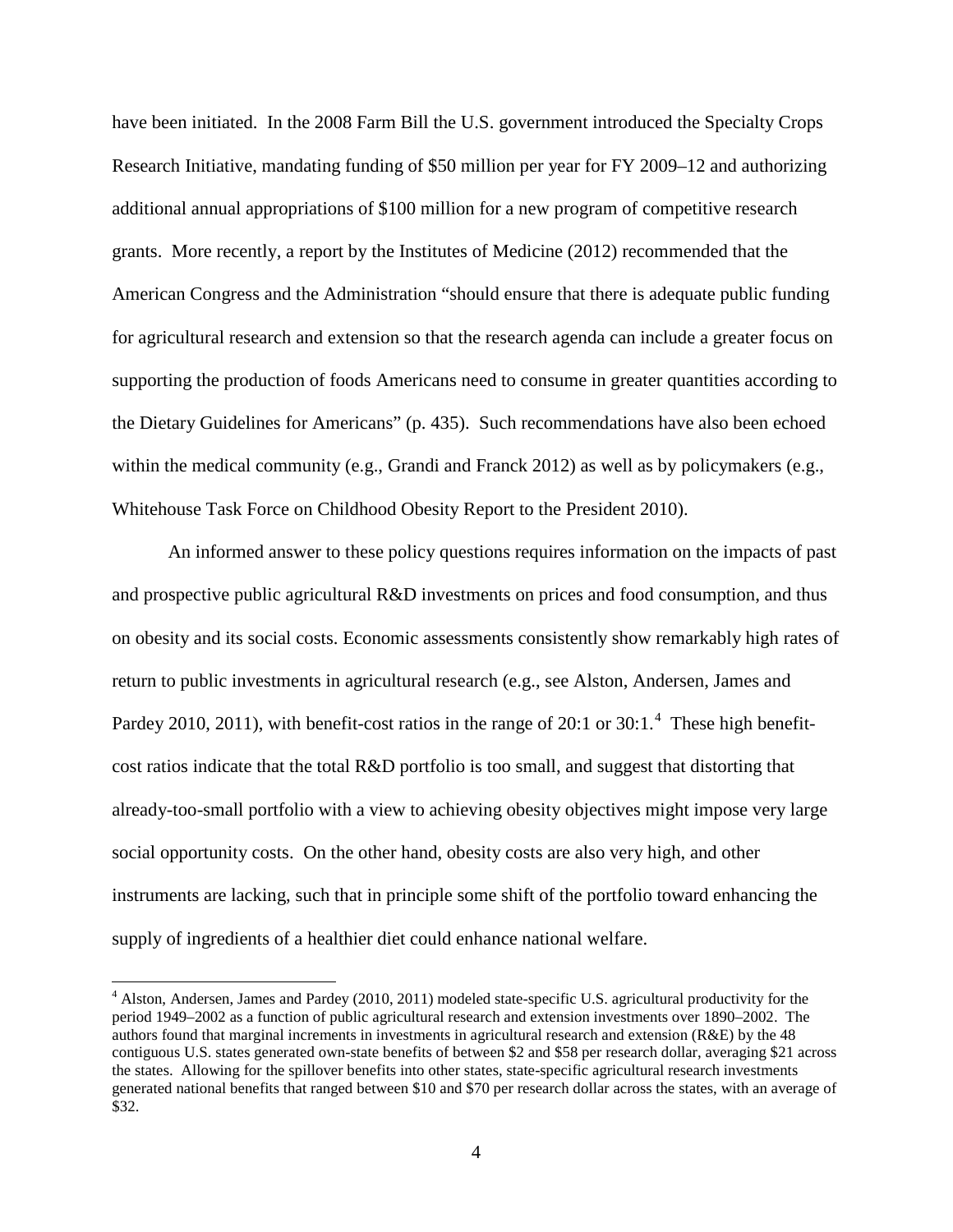In this paper we examine the effects of U.S. public investments in agricultural R&D on obesity and consumer welfare in the United States. The work involves several elements. First, we estimate an econometric model linking prices of ten categories of farm commodities to measures of agricultural knowledge stocks based on past investments in agricultural R&D. Section 2 of the paper describes the relevant aspects of the U.S. public agricultural research system, the data on commodity prices and data on research spending used to construct the knowledge stocks used in the analysis, and the estimation results. The estimated model parameters are used to project the changes in the farm prices of the commodities that would be implied by specific counterfactual changes in public agricultural R&D knowledge stocks, as a basis for policy simulations. Section 3 of the paper briefly describes the equilibrium displacement model (from Okrent and Alston 2012) we use to link changes in commodity prices to changes in food prices, food consumption, and obesity outcomes. Section 4 describes the results from the simulation analysis in which we estimate the changes in quantities consumed of nine retail food products—as implied by the simulated changes in farm commodity prices resulting from alternative counterfactual patterns of research expenditures. We also compute the corresponding changes in consumer welfare, associated with the simulated food price changes, and changes in public health-care expenditures associated with the predicted changes in food consumption and their consequences for obesity. Section 5 summarizes the key findings and concludes the paper.

### **2. Public Agricultural R&D, Productivity and Farm Commodity Prices**

In real terms agricultural commodity prices trended down significantly during the past 100 years, reflecting growth in supply of agricultural products outstripping growth in demand that was fueled by increases in population and per capita incomes. The long-term trend in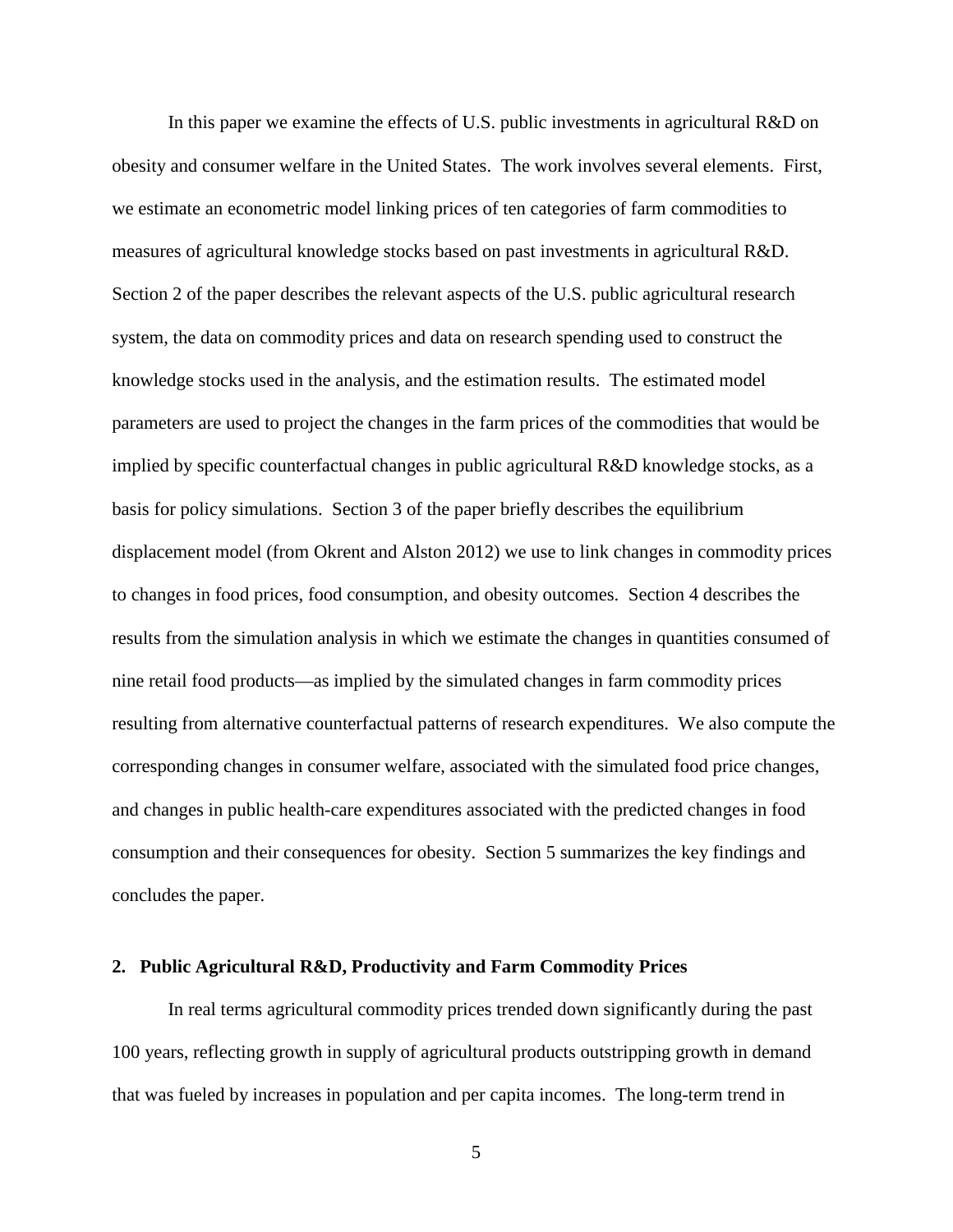deflated prices has been remarkable. Over the period of 55 years between 1950 and 2005, ending just prior to the recent price spike, in real terms commodity prices fell at an average annual rate of 1.6 to 2.5 percent; over the 30 years between 1975 and 2005, at an average rate of 2.6 to 3.9 percent per year (Alston, Beddow, and Pardey 2009). Alston, Beddow and Pardey (2009) attributed these trends in prices primarily to growth in farm productivity—in terms of crop yields, broader partial productivity measures, and multifactor productivity measures which they ascribed primarily to public and private investments in agricultural R&D.

While all food commodity prices have trended down in real terms, the movements have been uneven, with important differences among commodity categories. Panels a and b of Figure 1 show the prices received by farmers for the main product categories deflated by the implicit price deflator for gross domestic product (representing prices generally in the economy). Over the 50 years between 1960 and 2010 among specialty crops the real prices declined by approximately 20 percent for fruit and tree nuts, but only 10 percent for vegetables and melons. Over the same period, the real prices of food grains (primarily wheat and rice) declined by close to 50 percent and the real prices of meat animals, poultry and eggs and dairy commodities, commodities that use feed grains as inputs to production, declined by 40–60 percent. Associated with these price changes were substantial increases in quantities produced and consumed and shifts in the balance of consumption. The increases in consumption could be accounted for by the lower real price or growth in demand, or a combination of the two. The increase in production in spite of lower real producer prices indicates that supply must have increased.

[Figure 1: *Relative Prices of Selected Farm Commodities, 1960–2010*]

Alston, Andersen, James, and Pardey (AAJP, 2010, 2011) modeled the effects of U.S. public agricultural R&D on state-level and national aggregate farm productivity, but not on farm commodity prices. To measure the effects of agricultural R&D on food consumption and obesity,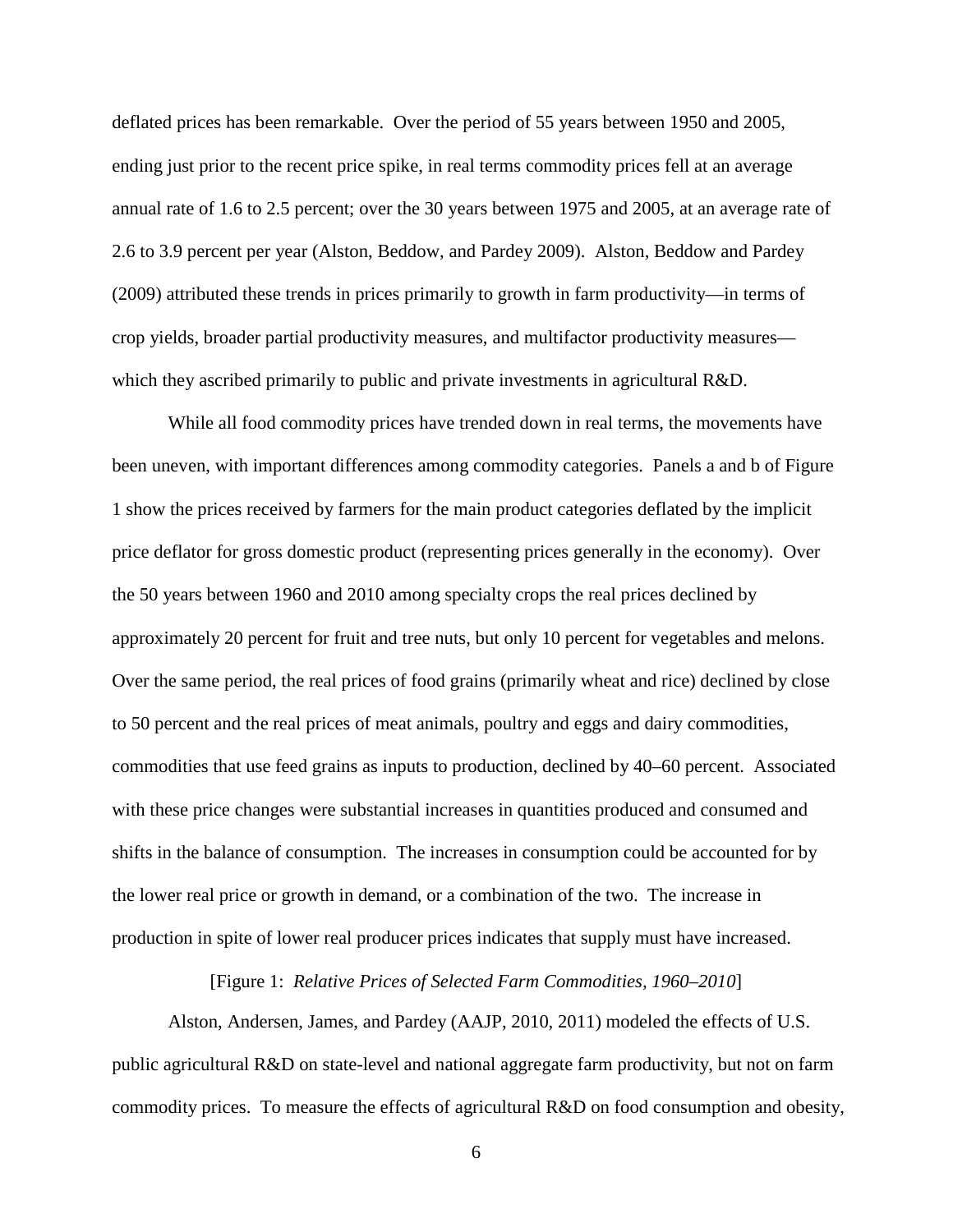taking into account induced changes in relative prices of different farm commodities, requires a disaggregated model. In what follows we borrow heavily from the approach used by AAJP (2010, 2011) to develop a disaggregated model of national aggregate farm commodity prices as a function of public agricultural R&D spending. In this section we quantify the links between public agricultural R&D spending and the prices of ten categories of farm commodities oilseeds, food grains, fruits and tree nuts, vegetables and melons, sugar, other crops (represented by peanuts), meat animals, poultry and eggs, milk, and fish—as a basis for an analysis of the implications for food consumption and obesity and its consequences.<sup>[5](#page-7-0)</sup>

### *Models of Real Farm Commodity Prices and Public Agricultural Knowledge Stocks*

The prices of the ten U.S. farm commodities of interest are determined in a complex of supply and demand interactions. Commodity price movements over time reflect both shifts in demand for farm products at home and abroad and shifts in supply of U.S. farm products, all resulting from three types of factors. First, is a set of factors that shift the U.S. supply of a commodity (including prices of inputs used in farming, farm production technology, and seasonal conditions as they affect that commodity and other commodities that compete for farming resources). Second, is a set of factors that shift the U.S. demand for a commodity (including changes in population, per capita income, tastes and preferences, and household technology that affect final consumer demand and thus derived demand, as well as the technology and the prices of inputs used in processing, transporting, and marketing farm and food products as they influence the marketing margin). Third, is a set of factors that affect the

<span id="page-7-0"></span> <sup>5</sup> As documented by Pardey, Alston and Chan-Kang (2013), in 2009 the United States spent \$11.1 billion on food and agricultural R&D, of which \$6.3 billion (57.2%) was private investment and \$4.8 billion (41.8%) was public. However, of the private investment, substantially more than half was devoted to food technology and other non-farm issues, and privately conducted farm-productivity-oriented research was devoted to proprietary technologies (such as seed, agricultural chemicals, and machines) that are sold to farmers such that the on-farm cost savings are smaller than for comparable research conducted in the public sector. Thus, public-sector research is expected to have had a much larger impact on reducing farm costs.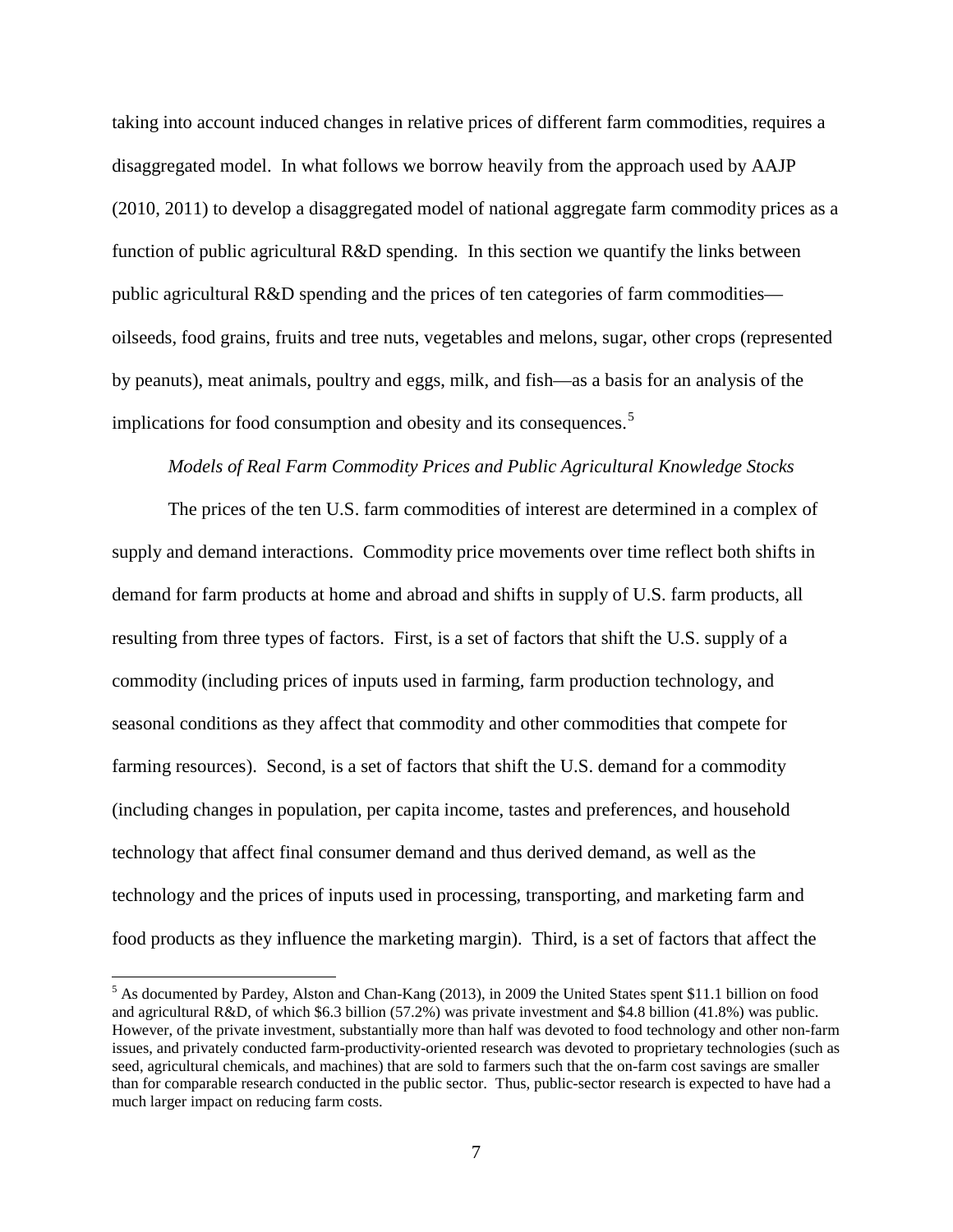supply of imports to the United States and demand for exports from the United States. These include foreign counterparts of all of the same variables that affect U.S. domestic supply and domestic demand for the same commodities, as well as international transportation costs and technology and trade restricting policies, which influence the international transmission of price signals, and currency exchange rates that affect the terms of trade.

Clearly a great many influences are involved. While we cannot explicitly include every such variable, some introspection suggests a set of variables to include that will serve as a proxy for the full set. First, are variables that shift final U.S. demand for food, including total population, wages, and income per capita. Second, are the prices of the primary factors of production, some of which work through multiple pathways. Movements in global energy prices, can have a pervasive influence both through their direct effects on costs at every stage of production, but also indirectly from their effects on commodity prices through the biofuels economy, on general wage rates, and on currency exchange rates. Likewise, labor wage rates are implicated directly in every stage of production and also have some influence on final demand through both income effects and the opportunity cost of time as it affects food preparation costs and thus food choices. In the same spirit, interest rates and the general level of prices in the economy are relevant variables that have roles to play throughout the entire food chain. Third, although only a small fraction of U.S. production and consumption of agricultural commodities is traded, international trade has important influences on prices both at home and abroad. While it is not possible to include all the relevant variables for every country, the key influences may be captured by the inclusion of variables to represent U.S. currency exchange rates (trade-weighted), and global population and income measures.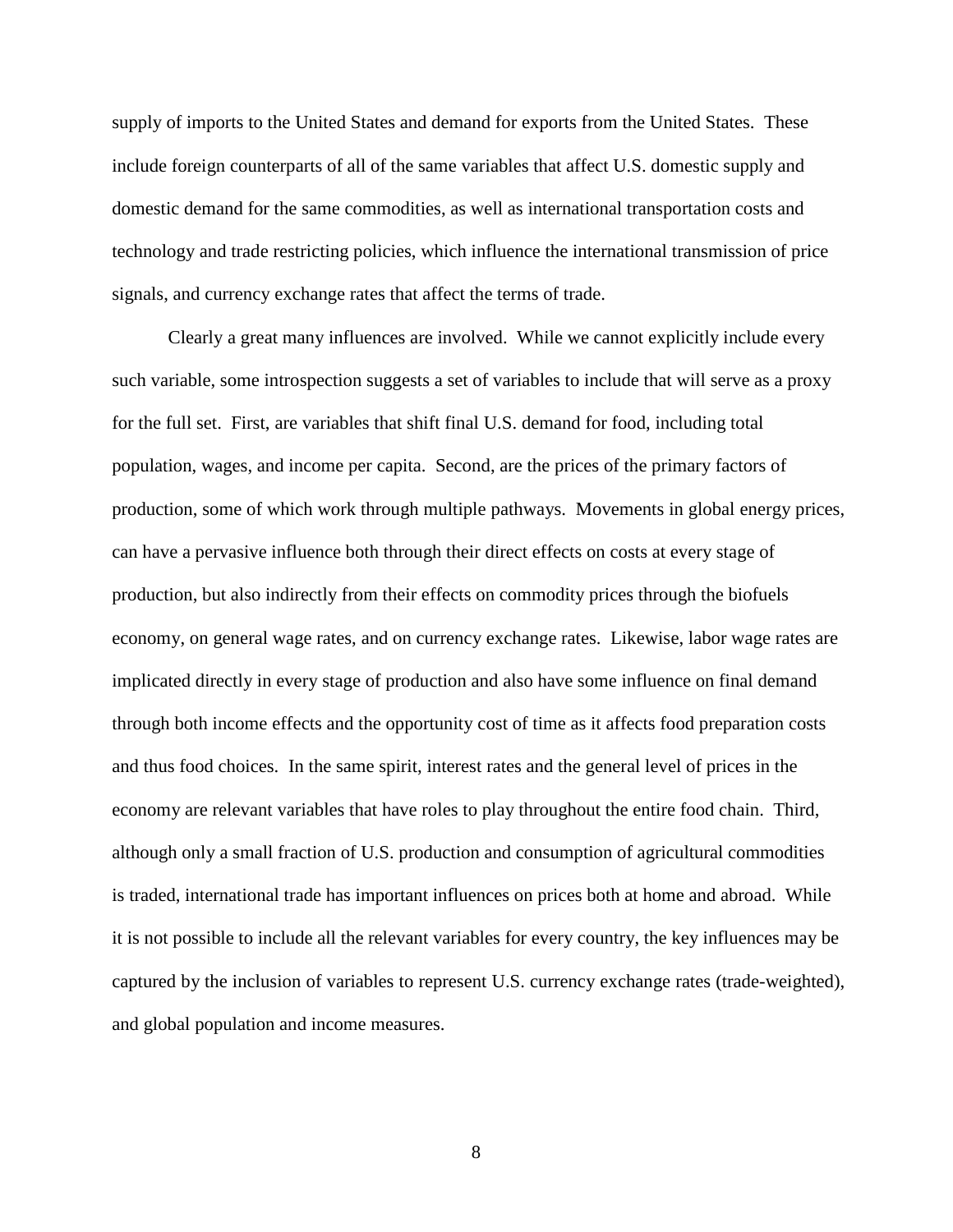Fourth and finally, changes in the technology of production on farms, the focus of this work, are likely to have had important influences on food commodity prices, as may have changes in technology used in food processing, transportation, manufacturing and retailing, and in household production of food, as they influence the demand for food commodities. Such changes will have taken place both in the United States and in other countries. While we do not observe the "state of technology" directly, we can include as a proxy variable a measure of an agricultural "knowledge stock," which is based on past expenditures on agricultural R&D. A complete specification would include such knowledge stock variables both for foreign and domestic agricultural production (reflecting both public and private investments in research and extension pertaining to agriculture and food both in the United States and by the rest of the world, ROW). However, suitable data are not available to construct a measure of the foreign agricultural knowledge stock. In addition, studies that have attempted to model U.S. agricultural productivity using measures of private agricultural R&D have generally failed to find a significant relationship, either because of inadequate data or multicollinearity problems (e.g., Huffman and Evenson 2006, Wang et al. 2013). Data are available for measuring the U.S. public agricultural R&D knowledge stock. Since this stock is likely to be positively correlated with the other (private and foreign) excluded agricultural knowledge stocks, the associated regression coefficient should be interpreted with caution—it is likely to be an upwards biased measure of the effect of the U.S. public agricultural knowledge stock—since it will reflect to some extent the effects of other types of agricultural R&D.

Decisions about the model specification are complicated by the fact that many of the supply and demand shift variables mentioned above are dominated by similar trends, and are thus, highly correlated with one another, such that it will be challenging econometrically to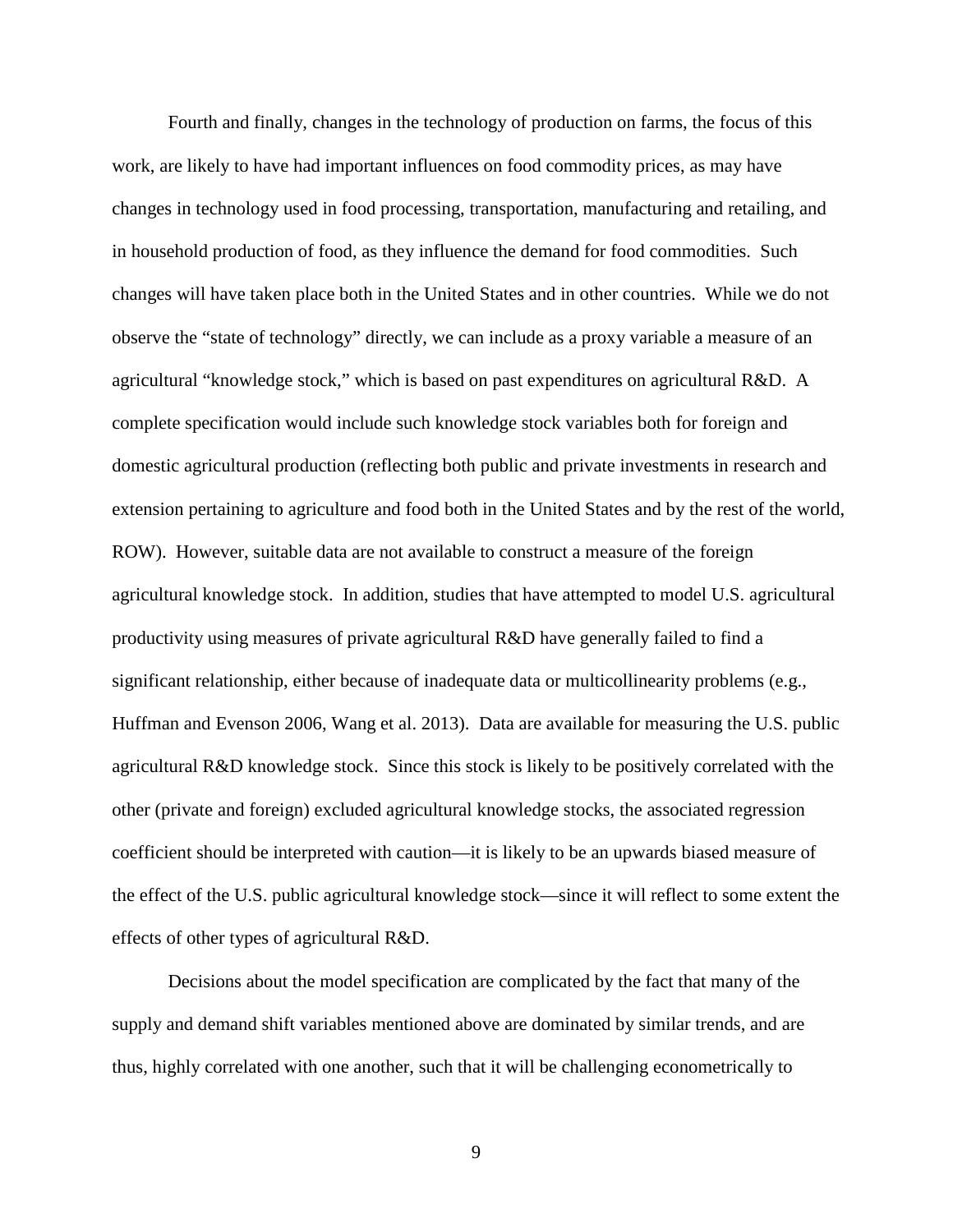obtain robust estimates of their effects on prices. Rather than include a comprehensively long list of such variables, we opted for a more parsimonious approach in which we include a few shift variables and try some alternative specifications to develop a sense of the sensitivity of the key parameter—on the knowledge stock variable—to the inclusion of additional covariates.

Against this background, we propose a reduced-form model in which, in year *t*, the current price of agricultural commodity  $l$ ,  $W_{l,t}$ , is a function of a commodity-specific public agricultural knowledge stock,  $K_{l,t}$ , a vector of other variables representing shifters of supply and demand for U.S. farm commodities,  $\mathbf{Z}_t$ , and a random error term,  $\varepsilon_{l,t}$ , as follows:

(1) 
$$
\Delta \ln W_{l,t} = \alpha_0 + \alpha_{Kl} \Delta \ln K_{l,t} + \sum_{j=1}^J \beta_{jl} \Delta \ln Z_{j,t} + \mathcal{E}_{l,t}, \forall l = 1, ..., L.
$$

In this model all of the economic variables are defined in real U.S. dollar terms in that nominal values of  $W_{l,t}$  and elements of  $\mathbb{Z}_t$  are deflated by the implicit price deflator for GDP, and the knowledge stock variable,  $K_{l,t}$  is based on research spending data deflated by a research deflator series developed by Pardey, Chan-Kang and Anderson (in preparation), with specific details as described in Table 1. The vector of supply and demand shift variables includes an index of range and pasture conditions, indexes of the prices of energy and agricultural marketing inputs, measures of gross domestic income (reflecting effects of growth in per capita income and population) in the United States and in the rest-of–the world, and a trade-weighted index of the exchange rate. In early work we tried models with variables in levels and logarithms, but we did not find any interesting differences so we opted to use the models with variables in logarithms, which is convenient for our purposes. Also, as shown in equation (1), we first-differenced all of the variables because we detected unit roots in half of the price and knowledge stock series using the augmented Dickey-Fuller test. Thus, all the economic variables are expressed in proportional growth-rate form and the estimated coefficients are elasticities.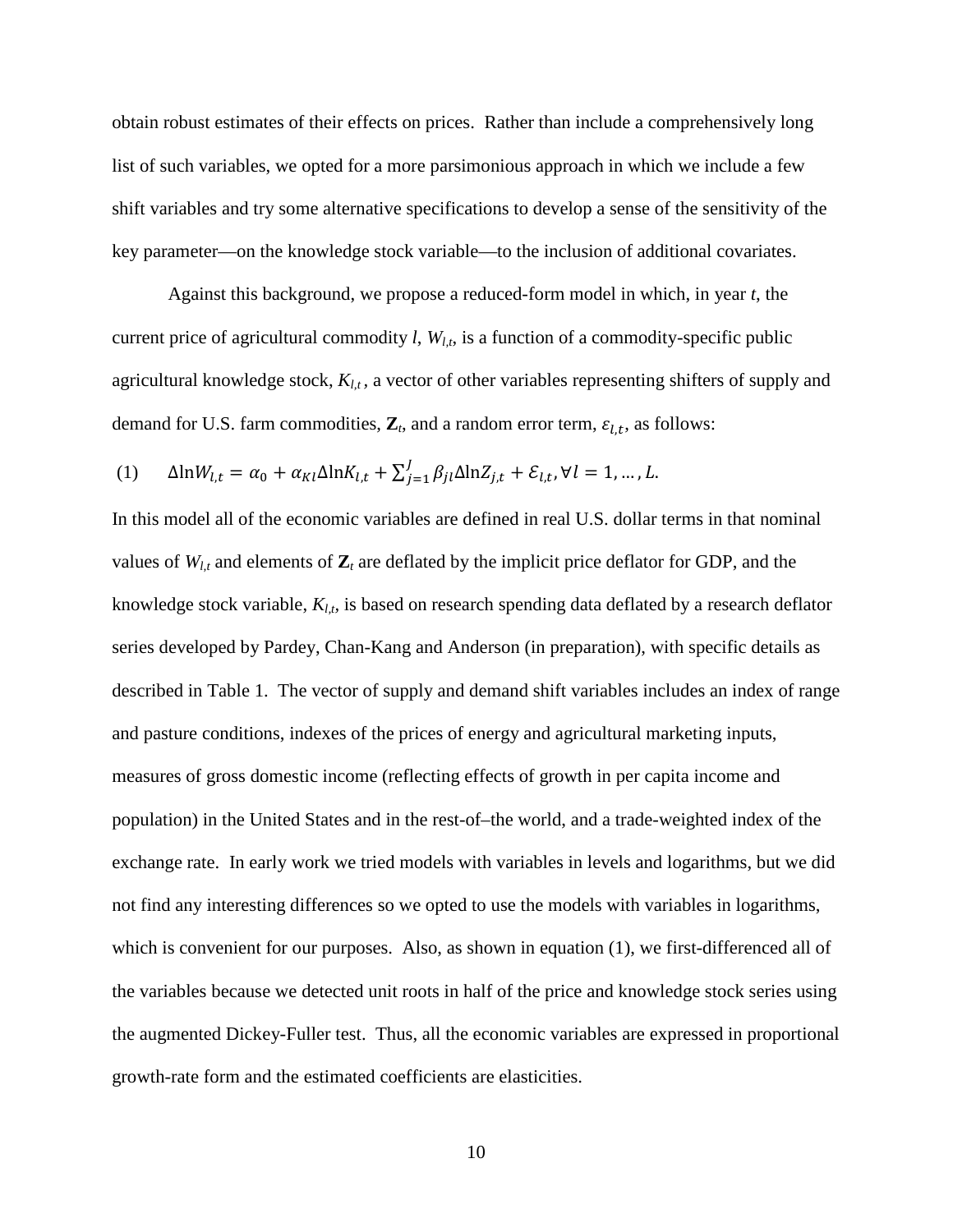[Table 1. *Definitions of Variables used in the Regression Model of Commodity Prices*]

We computed the knowledge stock variables in equation (1) by applying the gamma lag distribution weights from the preferred model of AAJP (2011) to data on commodity-specific public research spending, developed for this purpose. With this lag distribution, a total of 50 years of lagged research affect current productivity and prices, although the effects are small after 40 years, with a peak impact after 24 years. To estimate such a model requires long timeseries. The United States Department of Agriculture (USDA) compiles detailed data on public research spending by the 50 State Agricultural Experiment Stations (SAESs) and by the USDA itself in its intramural research. The USDA Current Research Information System (CRIS) data files include information on detailed categories of annual expenditure according to field of science, commodity orientation, problem focus, and so forth.

Useful data were available to us from CRIS for the years 1975 through 2009 (see Appendix A for details). This is an uncomfortably short series for estimating models with research impacts lasting 50 years, so we extrapolated the series back to 1929 using a regression approach based on measures of total U.S. public agricultural R&D spending, as described in Appendix A. The resulting data on commodity-specific public research spending were then used to construct knowledge stocks for the 38-year period 1969–2004. This period includes the volatile 1970s, with a large spike in commodity prices in 1973 and 1974 that was not related to U.S. farm productivity. Here we report results from models estimated using data for a shorter 25-year period, 1980–2004, which excludes the influence of both the 1970s price spike and the more-recent price spike in 2008.

### *Estimation Results*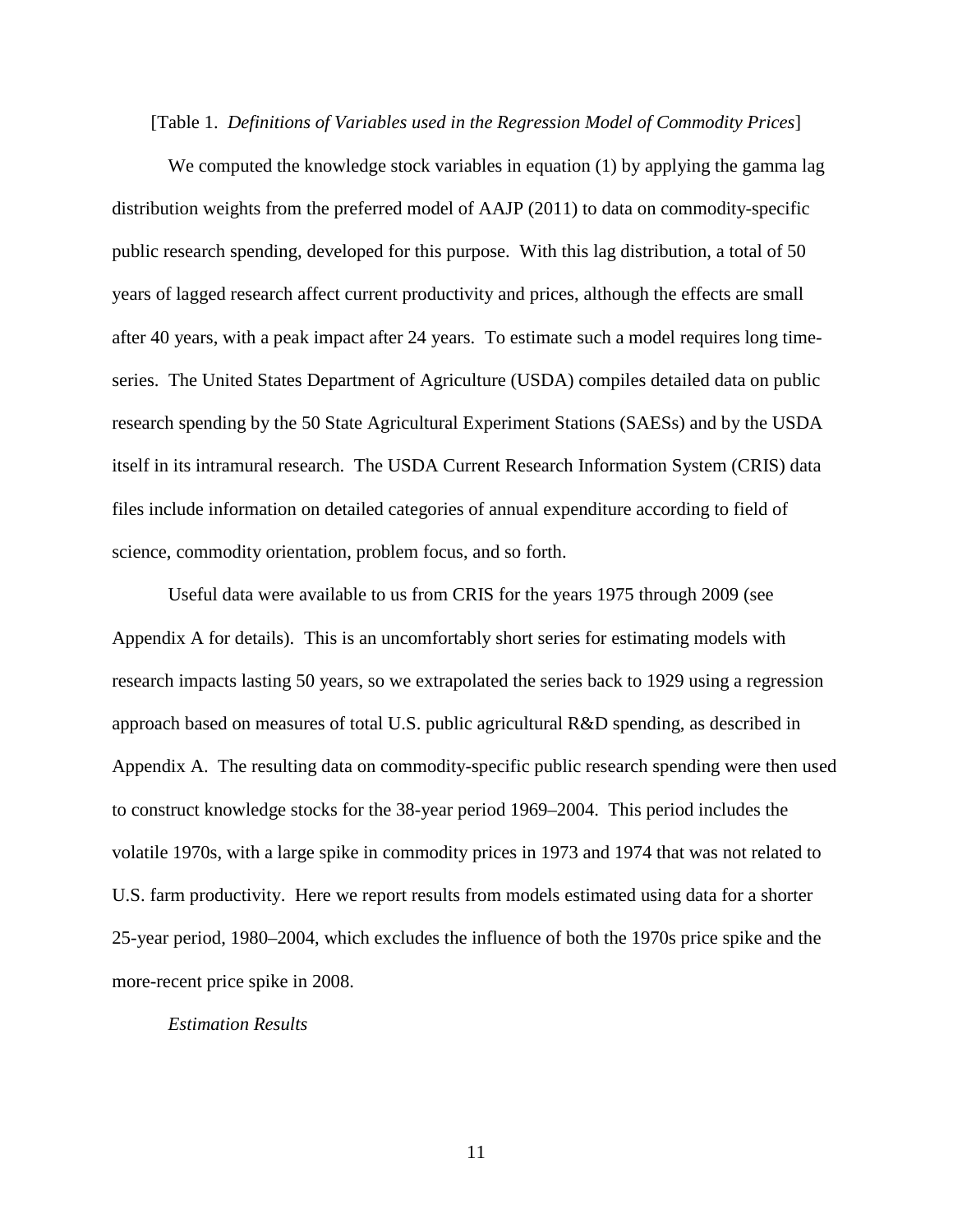We estimated the model in equation (1) under the assumption that the elasticity of the commodity price with respect to its commodity-specific knowledge stock is the same across the ten commodities (i.e.,  $\alpha_{Kl} = \alpha_K \forall l$ ), because it is challenging to estimate a separate elasticity for each commodity given the nature of the available data. Thus the ten equations were estimated as a system using a seemingly unrelated regressions (SUR) model, with a cross-equation restriction on the elasticities associated with the knowledge stocks. The results of the preferred model are reported in Table 2. In this model, the elasticity of commodity prices with respect to their commodity-specific knowledge stocks is –2.385, and statistically significantly different from zero at the 1 percent level of significance.

### [Table 2. *Estimation Results from the Regression Model of Commodity Prices*]

As noted, in the preferred model, the vector of supply and demand shift variables includes an index of range and pasture conditions, indexes of the prices of energy and agricultural marketing inputs, measures of income in the United States and in the rest-of–the world, and a trade-weighted index of the exchange rate*.* Every one of these variables has a significant regression coefficient in at least one of the 10 equations. We tried other specifications including additional variables such as interest rates and time trends. Generally the inclusion of additional variables of this nature resulted in a loss of statistical significance of individual parameters with no improvement in explanatory power of the model, consistent with multicollinearity, and the model was somewhat fragile with respect to this aspect of the specification.

The coefficient on the knowledge stock variable,  $\alpha_{Kl}$ , is of the greatest interest here. The inclusion of additional regressors tended to result in a larger but less precisely estimated value for  $\alpha_{\text{Kl}}$  —estimates ranged between –2 and –4 for most of the models but more often between –1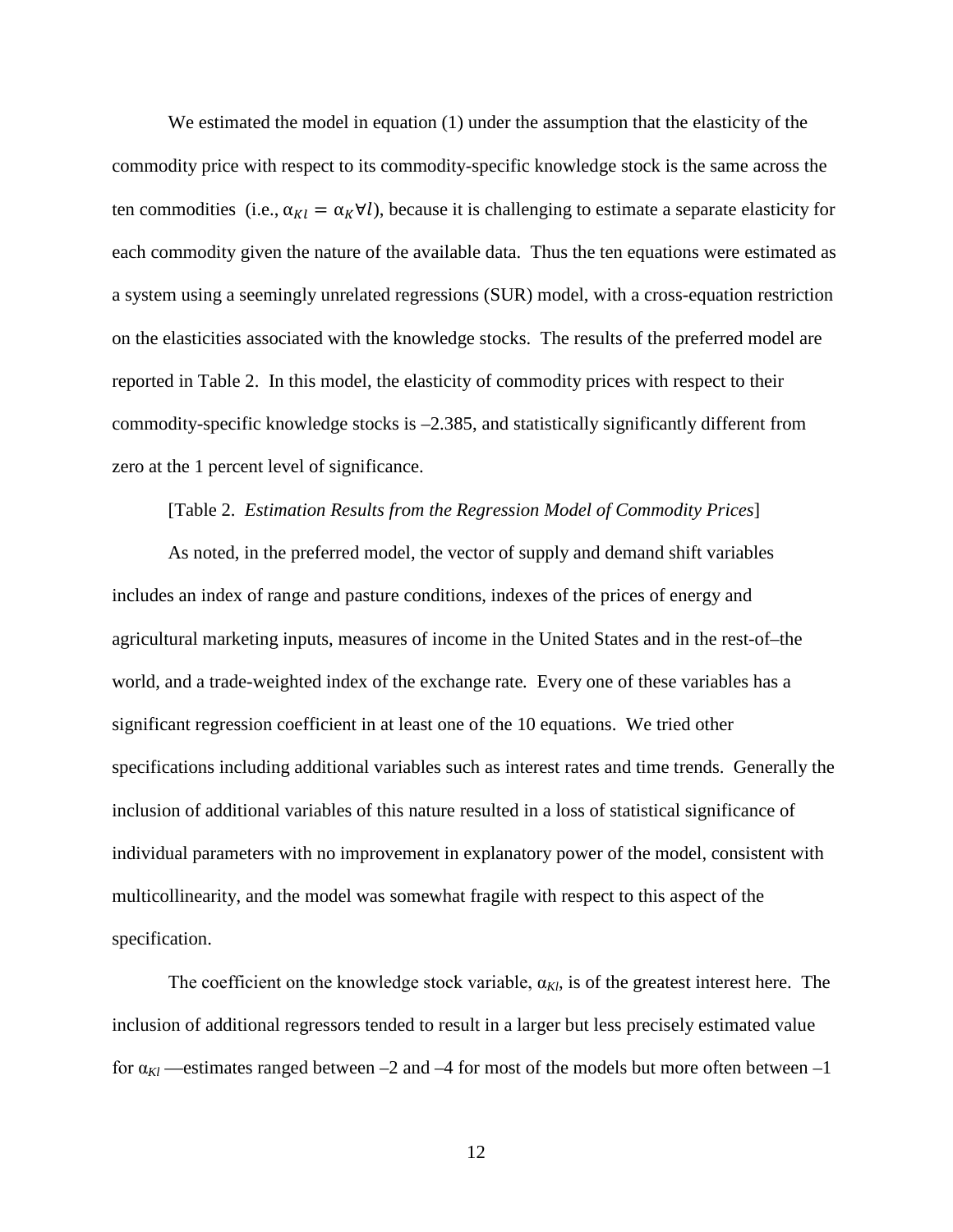and  $-2$  for the models including only a few shift variables. For example, the estimate of  $\alpha_{Kl}$  was –1.95 for an iteration of the model that included just three of these variables—the index of range and pasture conditions, and indexes of the prices of energy and agricultural marketing inputs. The extended model in Table 2 has better explanatory power and for that reason is preferred for and used in the analysis that follows.

### *Growth Accounting*

Using the elasticity estimates from the commodity price model we decompose the changes in prices into elements attributable to changes in knowledge stocks or other variables analogously to growth accounting in models of production. Specifically, comparing 2004 and 1980, the total predicted proportional change in price of commodity *l*, is

$$
(2) \qquad \Delta \ln \widehat{W}_{l,1980-04} = \widehat{\alpha}_0 + \widehat{\alpha}_{kl} \Delta \ln K_{l,1980-04} + \sum_{j=1}^{J} \widehat{\beta}_{jl} \Delta \ln Z_{j,1980-04} \ \forall l = 1, \dots, L,
$$

where, for each variable, the  $\Delta \ln X_{1980-04}$ ,  $X = K$ , *Z*, *W* refers to proportional change in *K*, *Z* and *W* between 1980 and 2004. The proportional changes in prices attributable to changes in agricultural knowledge over the same time period are given by

(3) 
$$
\Delta \ln \widehat{W}_{l|\Delta Z=0,1980-04} = \widehat{\alpha}_{Kl} \Delta \ln K_{l,1980-04} \ \forall l = 1,...,L,
$$

and the share of the total predicted proportional change attributable to changes in agricultural knowledge stocks is given by taking the ratio of the result from equation (3) and the result from equation (2). We computed these measures using the econometric estimates in Table 2, and the results are shown in Table 3.

### [Table 3. *Growth in Prices Attributable to Changes in Knowledge Stocks, 1980–2004*]

Table 3, column (1) shows the actual percentage changes in prices over the interval 1980–2004, with real decreases ranging from 19 percent for fruit and tree nuts up to more than 84 percent for sugar, food grain, and "other." Over the same period, in column (2), the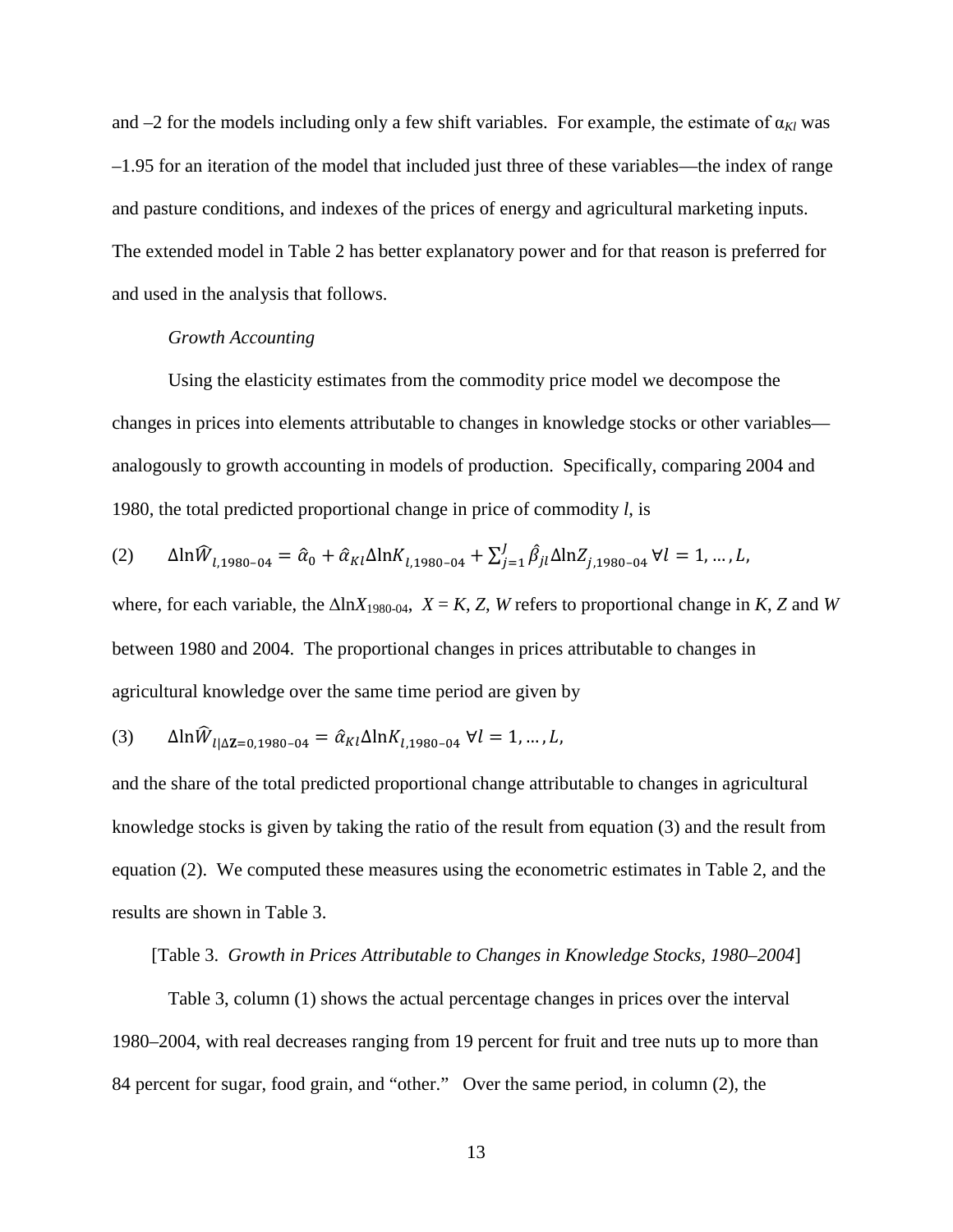commodity-specific knowledge stocks increased substantially but unequally, with increases ranging from 27 percent for dairy up to 241 percent for fish, but more typically in the range of 50 to 70 percent. Columns (3)–(5) refer to results from our model. The proportional changes in prices predicted by the regression model in column (3) are identical to the actual changes in column (1) because the regression passes through the sample mean. Column (4) shows the proportional change in prices attributable to changes in knowledge stocks, and column (5) expresses this amount as a percentage of the total change predicted by the model.

In every case, the proportional change in price attributable to the change in the knowledge stock is larger—occasionally much larger—than the actual proportional change in prices, such that growth in agricultural knowledge stocks accounted for more than 100 percent of the actual price change. The implication is that, as one would expect, in the absence of increases in agricultural knowledge stocks, prices would have risen as a result of other factors (such as increases in demand, or increases in costs of energy). Indeed, in several cases including fish, vegetables, fruit and tree nuts (i.e., all the "healthy" categories of commodities) and meat animals, growth in agricultural knowledge stocks accounted for more than 300 percent of the actual price change. Such large impacts are plausible in view of the very large changes in primal measures of farm productivity that are largely attributed to agricultural  $R&D$ <sup>[6](#page-14-0)</sup>

In the next section we examine the implications for food consumption and obesity if knowledge stocks had not grown since 1980, and farm commodity prices had therefore not fallen as much as they did—indeed, according to the estimates in column (4) of Table 3, they would have risen. We can also use the results in Table 2 to infer the changes in commodity prices that would be implied by alternative counterfactual scenarios for agricultural research expenditures.

<span id="page-14-0"></span> $<sup>6</sup>$  For example, figures presented by Alston et al. (2010, p. 425–426) suggest that returning to 1949 productivity in</sup> 2002, holding all inputs constant, would reduce U.S. agricultural production by 61 percent. Such a large reduction in total quantity would be expected to have very significant price impacts.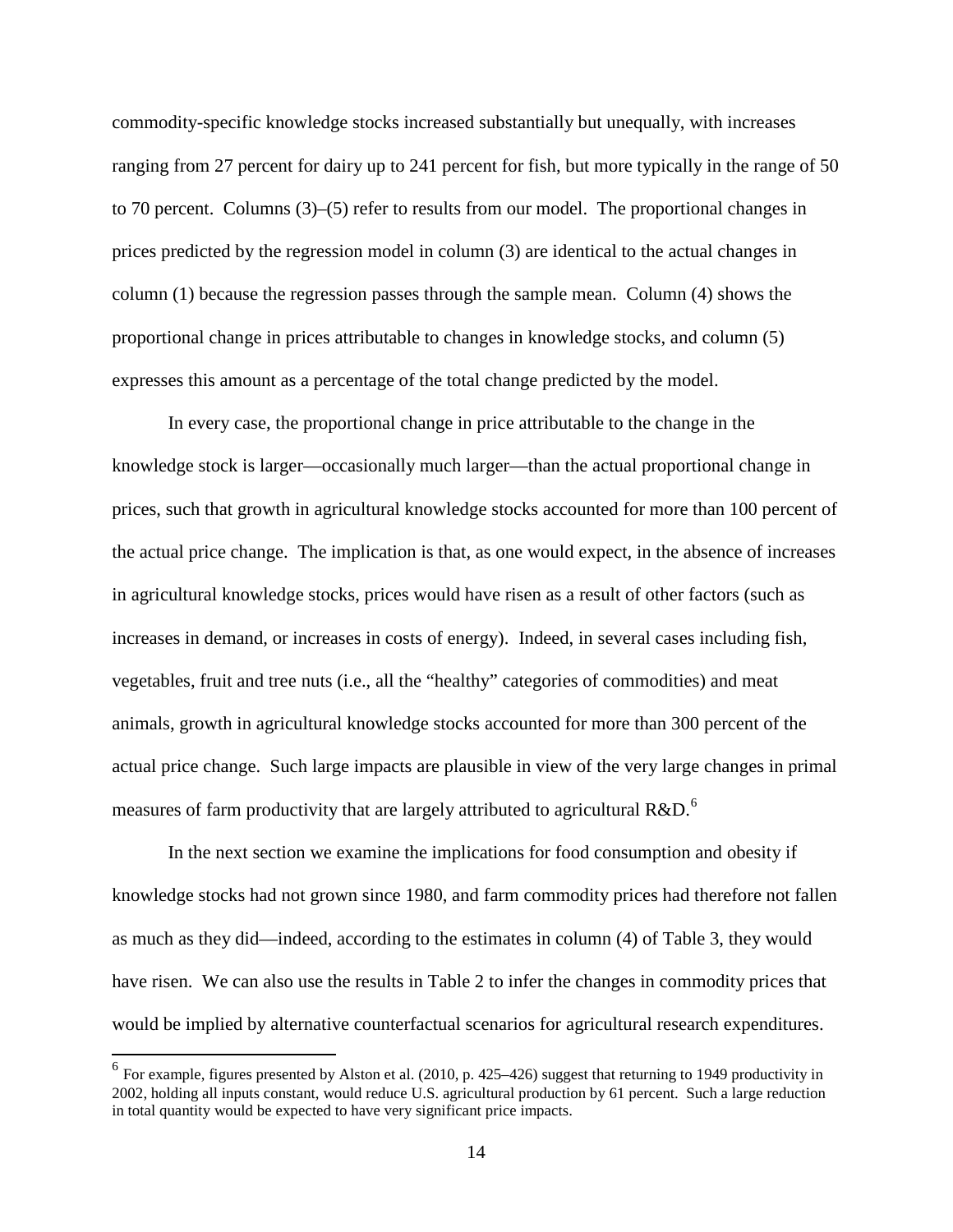The next section describes the simulation model that is used to translate those changes in commodity prices into changes in food consumption and obesity, and the section after that presents the simulation results for various changes in knowledge stocks in 2002.

### **3. Elements of the Policy Simulation Model**

Our analysis is undertaken using a model that was developed specifically to simulate the effects of agricultural policies that affect farm commodity prices on U.S. food prices and consumption patterns, and from there to impacts on obesity and its social costs. The model is described in detail by Okrent (2010) and in summary form by Okrent and Alston (2012) and by Rickard, Okrent and Alston (2012) who used it to analyze the economic consequences of various actual and hypothetical taxes and subsidies on food and farm commodities through their impacts on U.S. caloric consumption, obesity, and its social costs. The interested reader is referred to those studies for the more complete details of the model and its parameterization. Here we provide a brief sketch of the main elements; further details are available in Appendix B.

### *Equilibrium Displacement Model*

At the core of the analysis is an equilibrium displacement model in which the primary supply and demand relationships are represented by logarithmic differential approximations and elasticities, and we solve for proportional changes in prices and quantities induced by exogenous shocks. Such models have a rich tradition in agricultural economics. The equilibrium displacement model used here was developed by Okrent (2010) to be used to analyze the economic welfare consequences of farm commodity and food policies through their implications for food consumption and obesity. The model includes supply equations for ten U.S. farm commodities (oilseeds, food grains, fruits and tree nuts, vegetables and melons, sugar, other crops, meat animals, poultry and eggs, milk, and fish) and a composite marketing input that are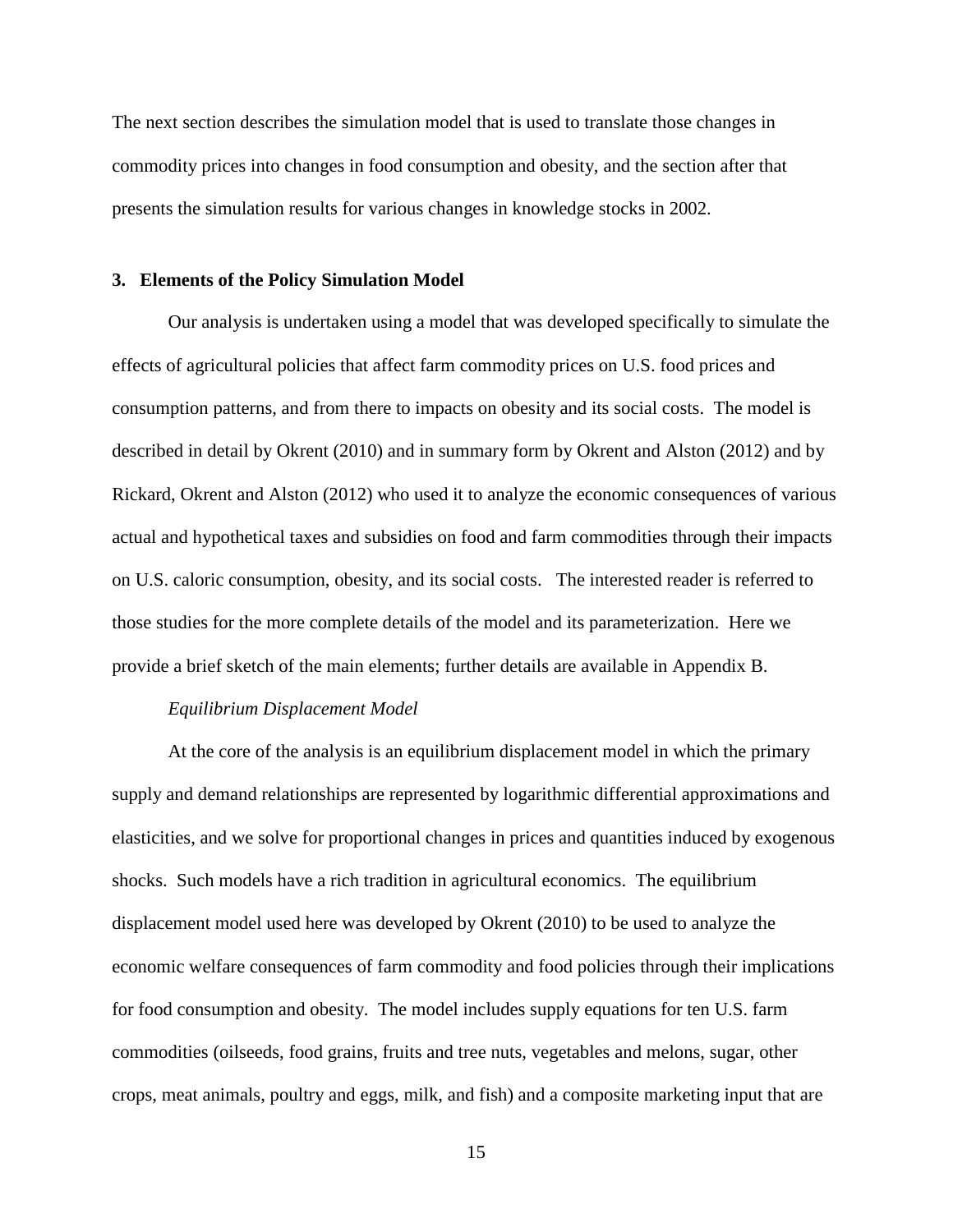linked through fixed proportions marketing margins relationships to the prices of nine retail food products (cereals and bakery products, meat, eggs, dairy products, fruits and vegetables, other foods, nonalcoholic beverages, food-away-from-home, and alcoholic beverages).

The model is solved jointly for proportional changes in prices and quantities of both the retail food products and the farm commodities used to produce them, as a result of policy changes introduced as exogenous shocks. In the present application, the exogenous shock is a change in equilibrium prices of farm commodities, reflecting a shift to a counterfactual scenario of public agricultural research spending. The basis for the shift in farm commodity prices, which are treated as exogenous in this analysis, is the regression analysis reported in Section 2. In this application, since the prices of farm commodities and marketing inputs are exogenous, so too are the retail food prices, given fixed input proportions in food processing and manufacturing. The simulated proportional change in price of an individual food is computed as a weighted average of proportional changes in farm commodity prices, where the weights are the shares of the commodities in the retail cost of the food product.

### *Implied Changes in Body Weight*

Once the proportional changes in quantities of retail products have been calculated for an exogenous shift in farm commodity prices, using the model, the changes in quantities can be translated into measures of changes in calorie consumption and changes in body weight. First, we used the 24-hour dietary recall data collected by the 2001-2002 National Health and Nutrition Examination Survey (NHANES) to translate changes in food consumption into changes in calorie consumption (Centers for Disease Control, National Center for Health Statistics 2003). The NHANES collects daily quantities of food and calorie intake for a nationally representative sample of individuals and categorizes foods based on the USDA food classification system,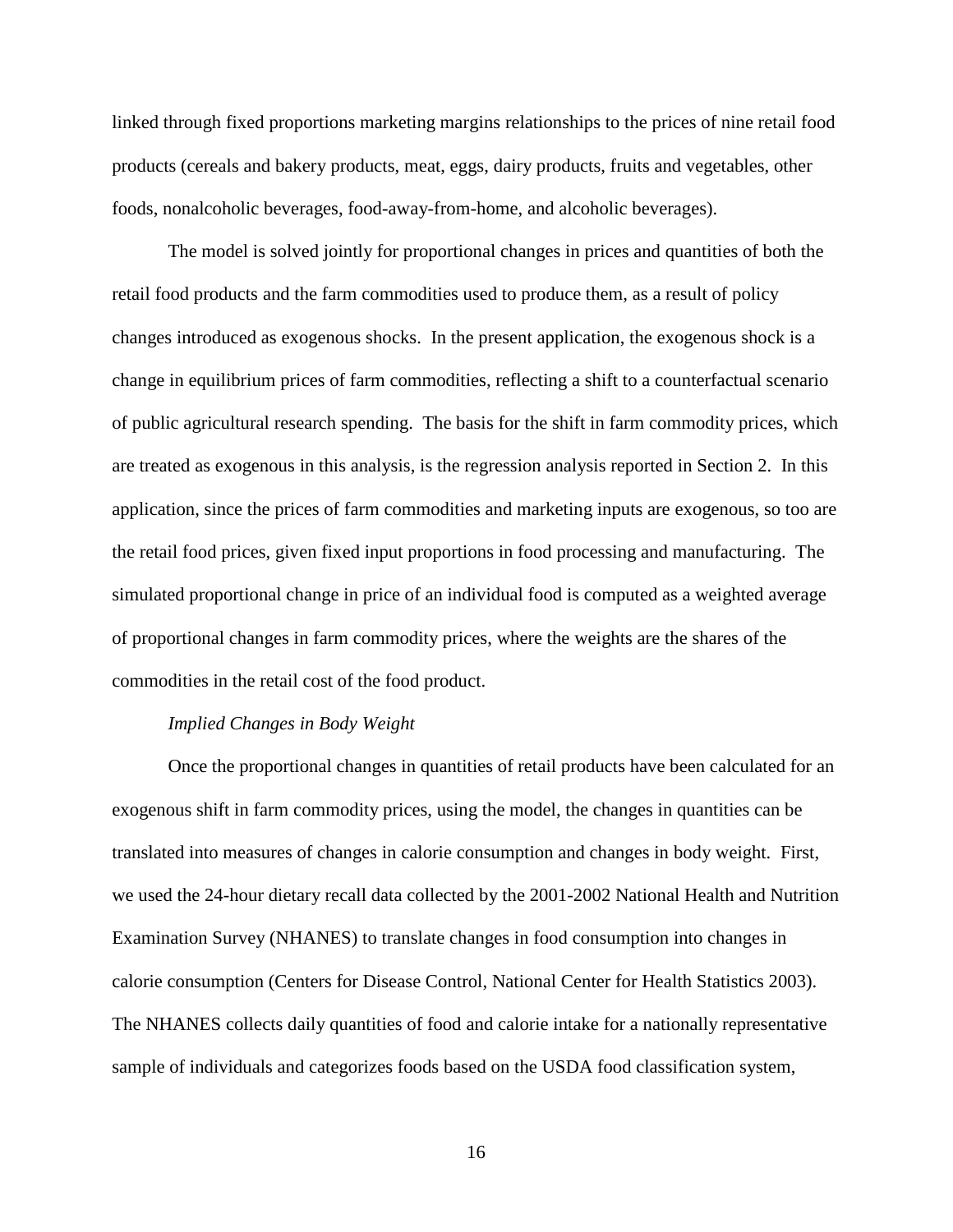which includes the following food categories: dairy, meats, eggs, beans, seeds and nuts, cereals and bakery products, fruits, vegetables, fats, sweets, nonalcoholic beverages and alcoholic beverages. We aggregated the food categories so they closely match the food products included in our simulation model. Using the sample weights, we calculated average daily quantities of (and calories from) each of the food categories consumed by individuals aged 18 and older.

Second, the simulated changes in daily calorie consumption are converted to changes in body weight for the average individual. Tracking changes from agricultural knowledge stocks to food consumption and then to caloric intake is complex. The dynamic relationship between calorie intake and body weight is even more complex, and we make some simplifications in this aspect of our analysis. An individual who loses weight will need fewer calories to maintain the lower body weight. Consequently, given a fixed reduction in daily energy intake, an individual's weight will decrease but eventually will settle at a new steady state, which can take several years to achieve. The models by Christiansen et al. (2005) and Hall et al. (2009) suggest that, starting from a steady state with body weight and caloric consumption in equilibrium, a reduction in food consumption resulting in a deficit of 100 kilocalories per day would cause a 4.7 to 7.7 pound decrease in weight over one year and a 12.8 pound decrease in steady-state weight.<sup>[7](#page-17-0)</sup>

### *Welfare Measures*

In this analysis we are dealing with exogenous changes in equilibrium farm commodity prices. The underlying commodity supply functions might well be upward sloping but we are not measuring the supply shifts or associated changes in producer surplus in this analysis. Rather, we are focusing on the consumer side of the problem for which it is appropriate to take these

<span id="page-17-0"></span><sup>&</sup>lt;sup>7</sup> Hall et al. (2009) suggest the formula  $\Delta B_{1b} = 0.047 \times \Delta kcal$  where  $\Delta B_{1b}$  denotes the change in weight measured in pounds, and *∆kcal* denotes the change in daily calorie surplus (energy intake less energy expenditure) measured in kilocalories. We use a similar model to that of Christiansen et al. (2005), who suggest that

 $\Delta B_{1yr} = \frac{\Delta kcal}{1.5 \alpha} [1 - \exp\{-1.5 \alpha \rho (365)\}]$ , and  $\Delta B_{ss} = \frac{\Delta kcal}{1.5 \alpha}$ , where  $\alpha = 5.21$  and  $\rho = 0.00032$ .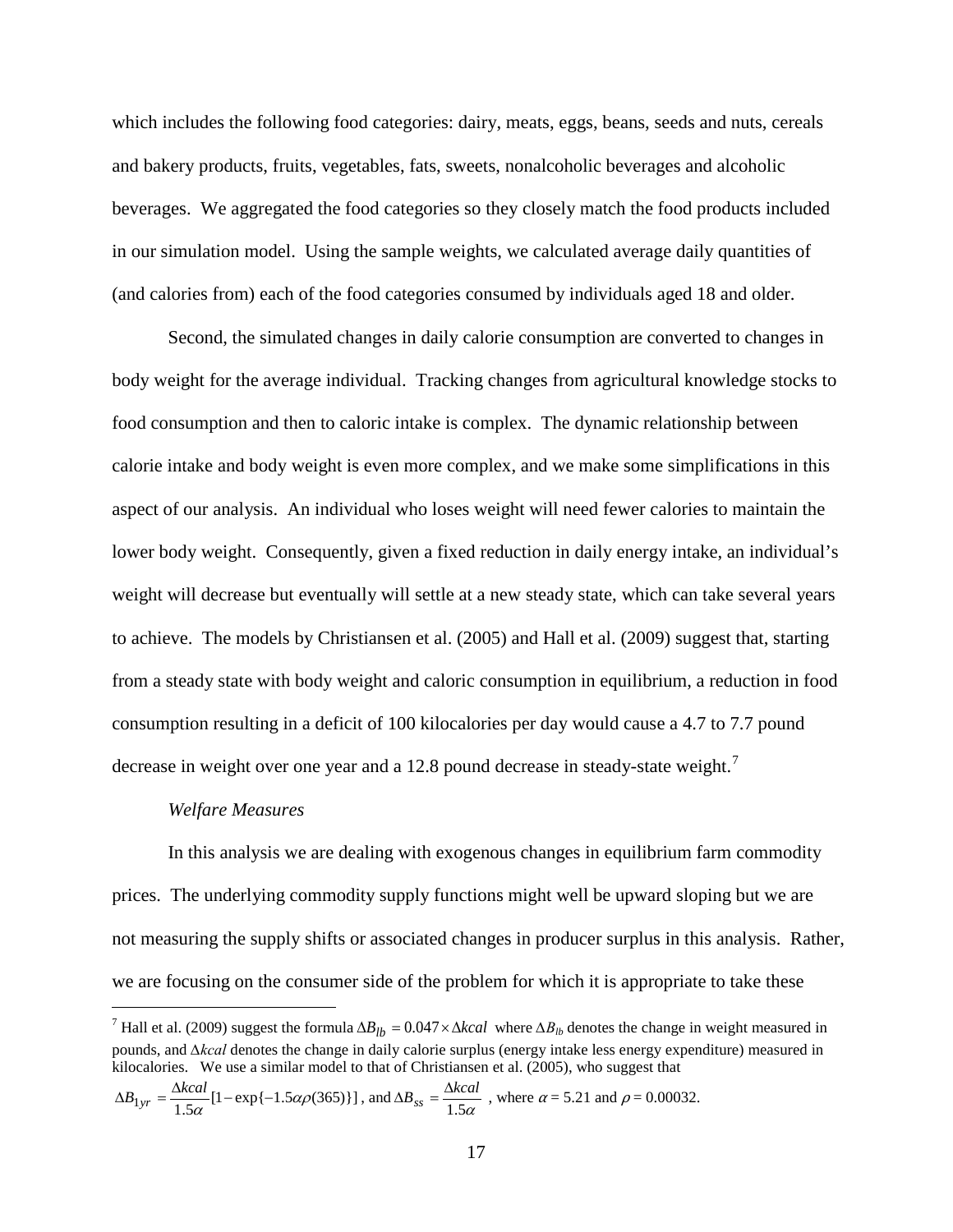equilibrium price changes as exogenous. In this sense, the welfare measures are partial, since a more complete analysis would also quantify the changes in producer welfare associated with the research-induced supply shifts leading to the observed changes in equilibrium prices.

We use compensating variation (CV) measures of consumer surplus (CS) to represent the costs (benefits) from the policy borne by consumers. Following Okrent and Alston (2012), using the expenditure function e(.), a compensating variation measure of the change in welfare for a representative consumer is:

(4) 
$$
\Delta CS = -\Big[e(\mathbf{P}^{(1)}, u^{(0)}) - e(\mathbf{P}^{(0)}, u^{(0)})\Big],
$$

which represents the amount of income that must be taken away from consumers, after prices change from  $\mathbf{P}^{(0)}$  to  $\mathbf{P}^{(1)}$ , to restore the representative consumer's original utility at  $u^{(0)}$  (i.e., CV). A second-order Taylor series expansion of  $e(\cdot)$  around  $P^{(0)}$  holding utility constant at  $u^{(0)}$  can be used to approximate equation (4) as:

(5) 
$$
\Delta CS \approx -E\mathbf{P}^{\mathrm{T}}\mathbf{D}^{P}\mathbf{Q} - \frac{1}{2}E\mathbf{P}^{\mathrm{T}}\mathbf{D}^{PQ}[\mathbf{\eta}^{N} + \mathbf{\eta}^{NM}\mathbf{w}^{\mathrm{T}}]E\mathbf{P},
$$

where EP denotes a vector of proportional changes in food prices,  $\mathbf{n}^N$  is an  $N \times N$  matrix of price elasticities of demand,  $\mathbf{n}^{M}$  is an  $N \times 1$  vector of elasticities of demand with respect to total expenditure, **w** is an  $N \times 1$  vector of expenditure shares,  $\mathbf{D}^{PQ}$  and  $\mathbf{D}^{P}$  are  $N \times N$  diagonal matrices with expenditures on and prices of the *n*th retail food product as a diagonal element (i.e.,  $P^{n(0)}Q^{n(0)}, \forall n = 1,..., N$  and  $P^{n(0)}, \forall n = 1,..., N$ ), respectively, and superscript T denotes the transpose of a matrix.

We also measure the implied changes in public health-care expenditures resulting from simulated changes in steady-state body weight. MacEwan, Alston and Okrent (2014) estimated that a one-unit increase in average adult BMI would increase annual public health-care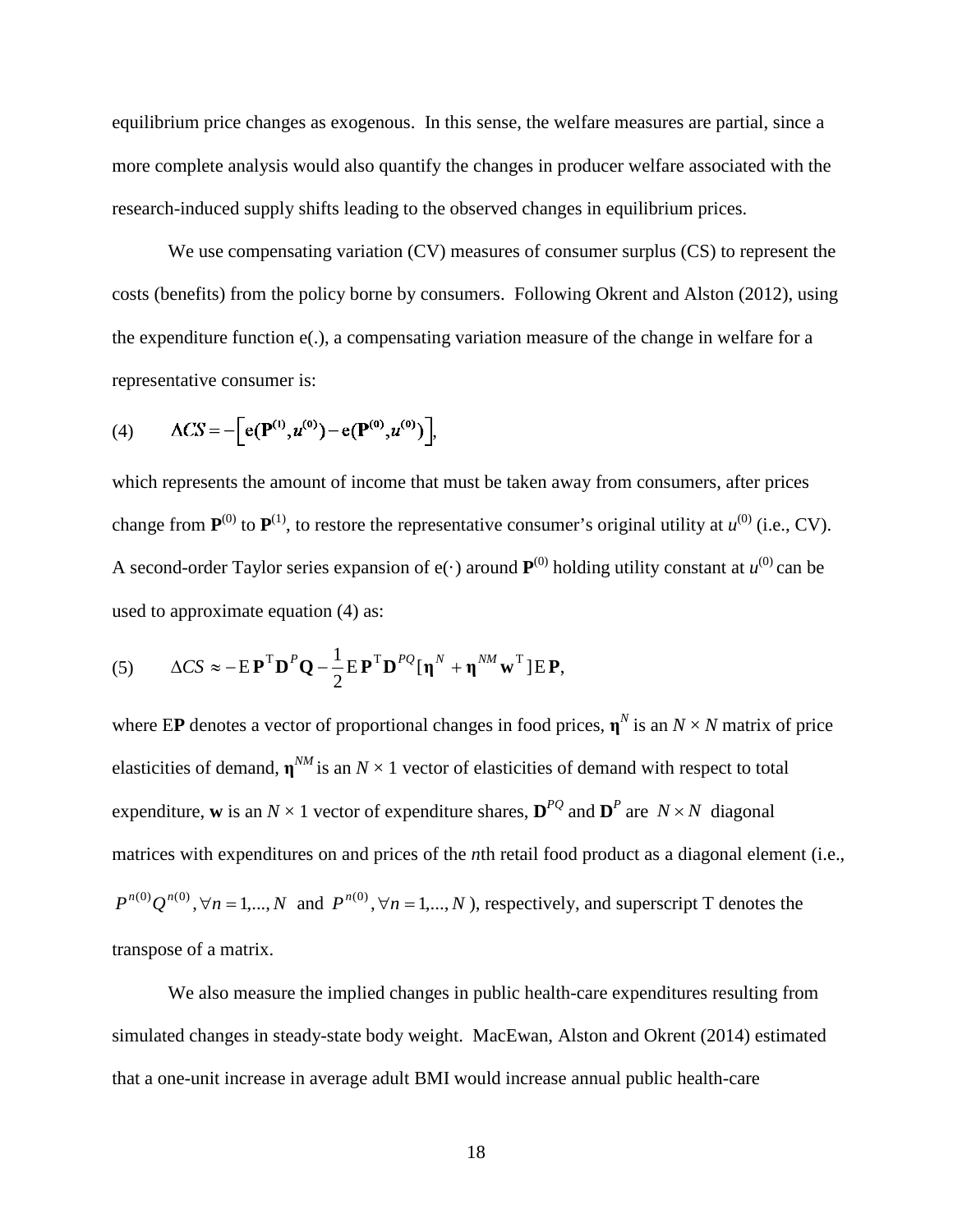expenditures by \$27 per adult for a nationally representative sample, which is an increase of \$4.35 per adult per year for a one-pound increase in adult body weight.<sup>[8](#page-19-0)</sup> We apply the bodyweight-to-health-care-expenditure multiplier to the change in steady-state body weight resulting from the exogenous shift in farm commodity prices, and compare this cost with corresponding changes in consumer surplus. The total change in public health-care expenditures (*H*) is given by:

$$
(6) \qquad \Delta H = e \Delta B_{ss} \times pop,
$$

where *e* is the marginal increase in public health-care expenditures from a one-pound increase in steady-state body weight (from MacEwan, Alston and Okrent 2014), ∆*B<sub>ss</sub>* is the change in steady-state body weight and *pop* is total adult population in the United States in 2002.

### **4. Simulation Analysis and Results**

As noted, the simulation model is parameterized based on data in 2002, so the simulations are best interpreted as applying in that base year, although they remain approximately valid for other years. In the first set of simulations we consider counterfactual scenarios in which particular knowledge stocks are greater (or smaller) than the actual stocks by 10 percent—as would be consistent with a permanent 10 percent increase (or decrease) in the stream of annual research investments over the previous 50 years. Next, we estimate the effects of reverting the 2002 knowledge stocks back to their 1980 values, which effectively increases prices of all farm commodities. Lastly, to gauge the plausibility of our results based on econometric estimates of the links from knowledge stocks to prices, our third set of simulations considers the effects of reverting the 2002 farm commodity prices back to their 1980 values.

*Marginal (10 percent) Changes in Particular Knowledge Stocks*

<span id="page-19-0"></span> <sup>8</sup> The average height for adults in the 2007-08 NHANES was 1.692 meters.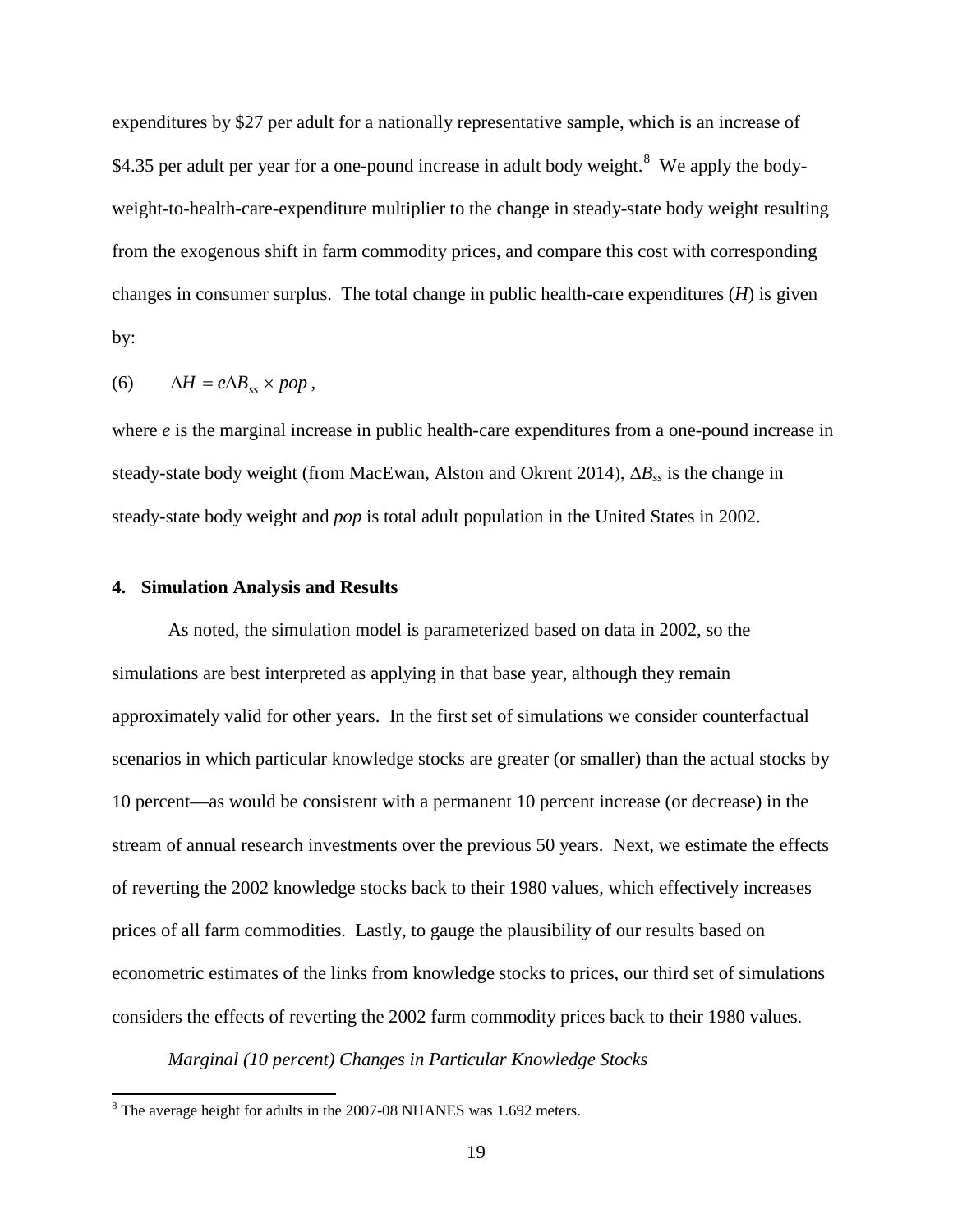We consider four counterfactual scenarios including (a) a 10 percent increase in all commodity-specific agricultural knowledge stocks, (b) a 10 percent increase in the agricultural knowledge stocks associated with specialty crops (i.e., vegetables and melons, and fruits and tree nuts), (c) a 10 percent decrease in all other agricultural knowledge stocks (i.e., including food grains and oilseeds, other crops, and the various categories of livestock products), and (d) a 10 percent increase in the agricultural knowledge stocks associated with specialty crops (i.e., vegetables and melons, and fruits and tree nuts), combined with a 10 percent decrease in all other agricultural knowledge stocks (i.e., including food grains and oilseeds, other crops, and the various categories of livestock products). Given the elasticity of  $-2.385$ , a 10 percent increase in a particular commodity-specific knowledge stock implies a 23.85 percent decrease in the price of the corresponding commodity. The simulation results are summarized in Tables 4 through 6.

Table 4 shows the proportional changes in prices and quantities consumed for each food category as a result of the simulated 10 percent changes in various commodity-specific knowledge stocks and associated 23.85 percent changes in prices of the farm commodities. All of the induced food-price changes in column (1), reflecting increases in all of the knowledge stocks, are comparatively small—well less than 10 percent (except for eggs) reflecting the generally small shares of farm commodities in the food products they are used to produce. The consequent proportional changes in consumption are even smaller in magnitude, reflecting the generally inelastic demands for foods; but they are also of mixed signs reflecting the consequences of changes in relative prices and substitution responses as well as own-price effects. In particular, even though the prices of all food categories have fallen, consumption falls for cereals and bakery, food away from home, nonalcoholic beverages, and alcoholic beverages. The consumption changes in columns (2), (3) and (4) show even more mixed patterns reflecting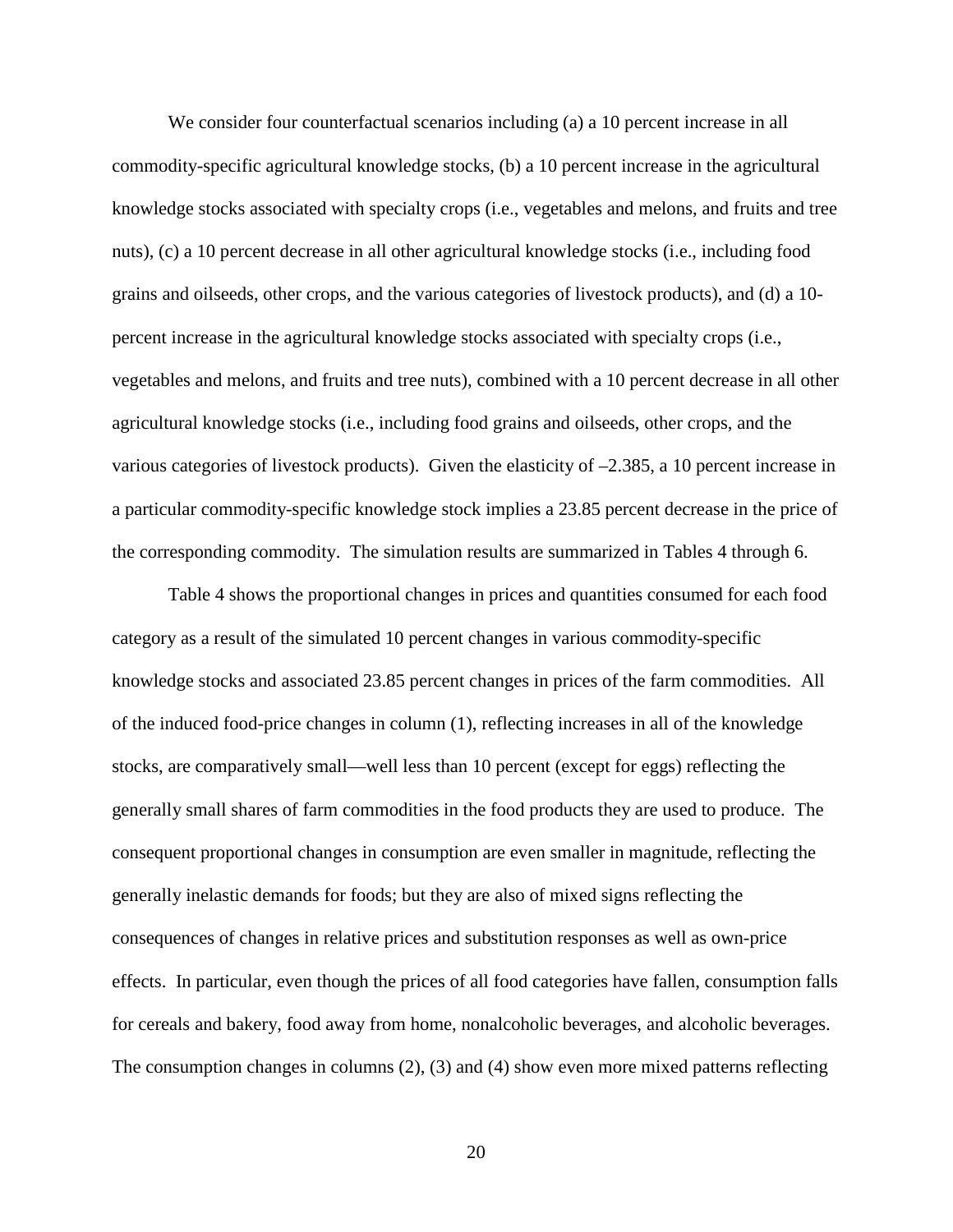the effects of changes in relative prices of farm commodities in addition to the types of changes in column (1). In column (4), in particular, with a 23.85 percent decrease in prices of specialty crops (fruits, tree nuts, vegetables and melons) and a 23.85 percent increase in prices of all other farm commodities, consumption falls for all food categories except eggs, fruits and vegetables, and alcoholic beverages.

### [Table 4. *Projected Commodity Prices and Consumption under Alternative R&D Scenarios*]

The corresponding changes in daily caloric intake are generally small, reflecting the net effect of small percentage increases or decreases in consumption of individual food categories. A 10 percent increase in all of the knowledge stocks (column 1 of Table 5) would give rise to a 14.54 kcal per day increase in average caloric intake per adult, which translates to an increase in steady-state body weight by 1.86 lb (1.11 lb after one year). A 10 percent increase in the knowledge stock just for specialty crops (column 2 of Table 5) would give rise to an increase in steady-state body weight by 0.54 lb (0.32 lb after one year) while a 10 percent decrease in the knowledge stock for all other farm products (column 3 of Table 5) would give rise to a decrease in steady-state body weight by 1.33 lb (0.79 lb after one year). Combining the 10 percent increase in the knowledge stock just for specialty crops with a 10 percent decrease in the knowledge stock for all other farm commodities (column 4 of Table 5) would give rise to a decrease in steady-state body weight by 0.79 lb (0.47 lb after one year). All of these effects are comparatively modest.

### [Table 5. *Projected Changes in Daily Calorie Consumption and Steady-State Body Weight*]

The net effects in row (3) of Table 6 are dominated by the impacts on consumer surplus (Δ*CS*) in row (2), which are almost an order of magnitude larger than the partially offsetting impacts on public health-care expenditures  $(\Delta H)$  in row (1). Consequently the consumer benefits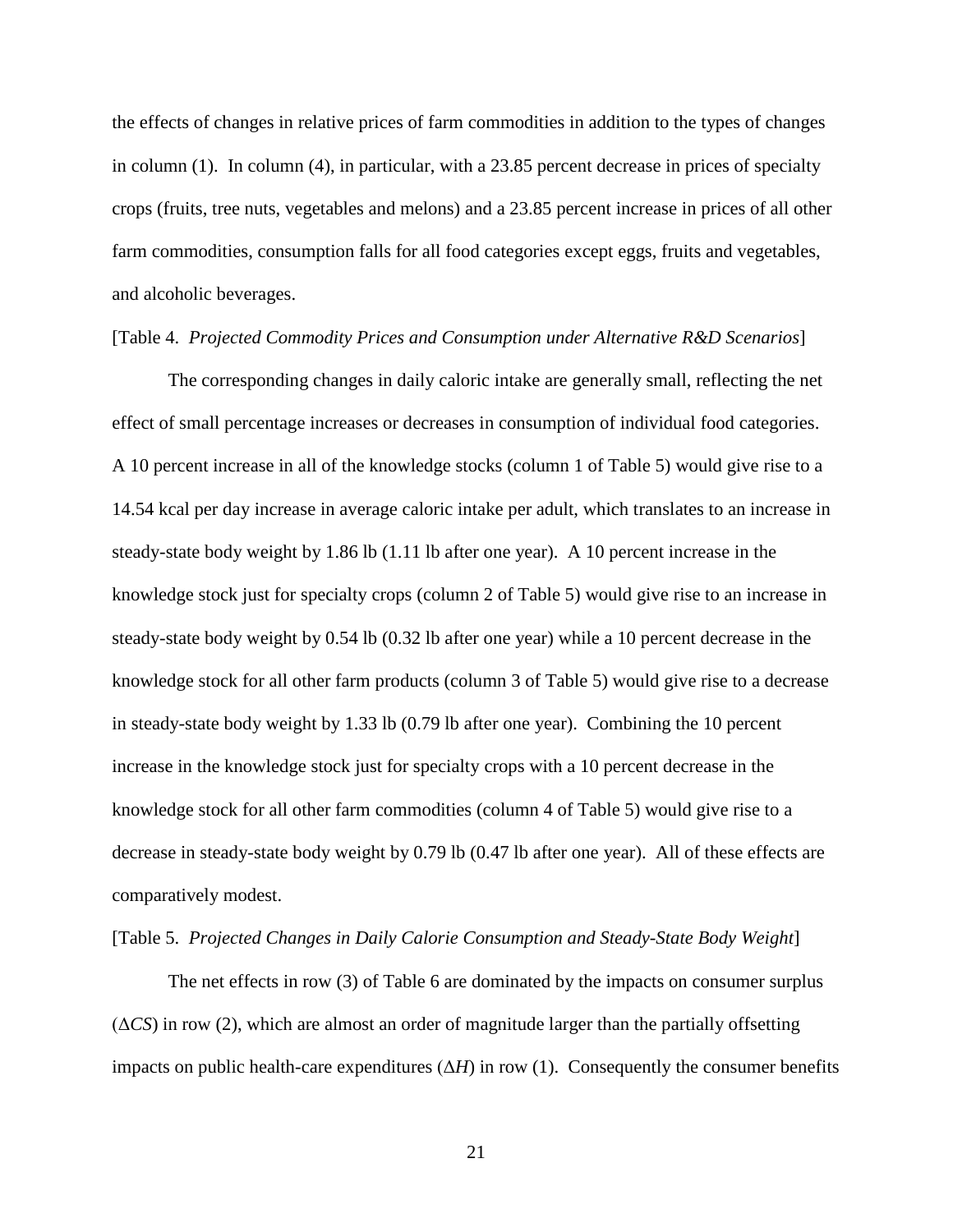from lower prices, associated with an increase in the agricultural knowledge stocks, much more than outweigh the taxpayer costs resulting from the small induced increases in food consumption and obesity. The last two rows of Table 6 show the same measures ( $\Delta CS$  and  $\Delta CS - \Delta H$ ) expressed per pound of induced change in steady-state U.S. average adult body weight. These ratios are all positive, reflecting the fact that policies that would induce an increase in welfare also would induce an increase in body weight. The entries can be interpreted as a measure of the marginal social cost per pound to induce a decrease in body weight by *reducing* agricultural knowledge stocks by 10 percent for all commodities (column 1), for just specialty crops (column 2), for all commodities except specialty crops (column 3), and for all commodities except specialty crops while increasing knowledge stocks for specialty crops (column 4).

It is only a partial measure of marginal cost because it does not count the consequences for producers, who would forego substantial benefits if agricultural knowledge stocks were reduced, and does not count the associated saving in costs of public research expenditures. Even so, the measures here are interesting, and indicate that to reduce body weight using this approach would cost consumers in the range of \$60 to \$90 per pound, which would be only partially offset by savings in public health-care costs of about \$4.35 per pound. This is a comparatively expensive way to reduce obesity. For comparison, Okrent and Alston (2012) estimated that taxes on the caloric content of food would cost consumers \$0.86 per pound reduction in body weight.

# [Table 6. *Changes in Social Welfare and Obesity-Related Health-Care Expenditures*] *Revert to 1980 Knowledge Stocks*

An alternative counterfactual experiment is to consider the consequences if agricultural knowledge stocks were to revert to their values in 1980. This analysis entails much larger shifts and a bigger extrapolation compared with the 10 percent shifts just considered. In particular,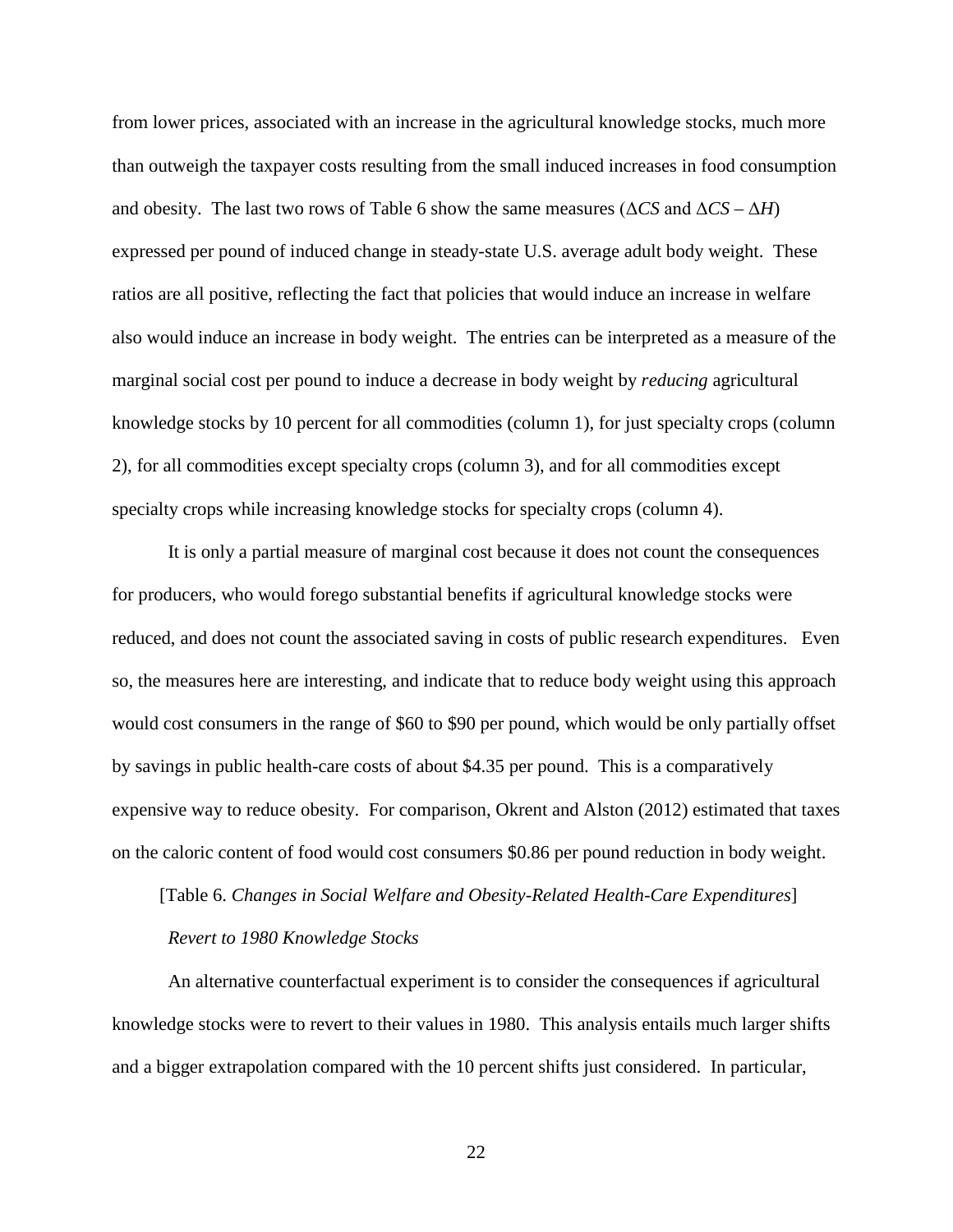reverting back 1980 values of commodity-specific knowledge stocks in 2004 would imply increases in commodity prices ranging from 65 percent (for dairy) to over 500 percent (for fish and seafood), as shown in Table 3. Consequently, in Table 4, column (5), reverting to the 1980 public commodity-specific knowledge stocks in 2004 would imply wide-ranging increases in food prices. Modest price increases (less than 15 percent) would be implied for alcoholic and nonalcoholic beverages, cereals and bakery, and food away from home; more substantial increases would be implied for dairy and other foods (18 and 33 percent, respectively); and quite large increases (around 90 percent) would be implied for meats, eggs, and fruits and vegetables. The corresponding simulated changes in consumption include 10–20 percent increases for three categories (cereals and bakery, food away from home, and alcoholic beverages) and decreases for the other six categories (especially fruits and vegetables, and other foods). A reversion to 1980 knowledge stocks would thus imply a relative increase in consumption of less-healthy categories of food, in addition to changes in total consumption, discussed next.

In Table 5, column (5), reverting to the 1980 public commodity-specific knowledge stocks in 2004 would imply wide-ranging changes in caloric intake from different categories of food in response to the simulated changes in food prices, reflecting both differences in percentage changes in quantities consumed and differences in energy density. The largest increases in caloric consumption are for cereals and bakery, food away from home, and alcoholic beverages, and the largest decreases are for meats, fruits and vegetables, and other foods. The net impact would imply a decrease in adult daily caloric intake by 105 kcal, and a reduction in steady-state body weight of 13.48 lb per adult American (8.07 lb in one year after the change).

The welfare implications are summarized in column (5) of Table 6. Reverting to the 1980 public commodity-specific knowledge stocks in 2004 would have resulted in a loss to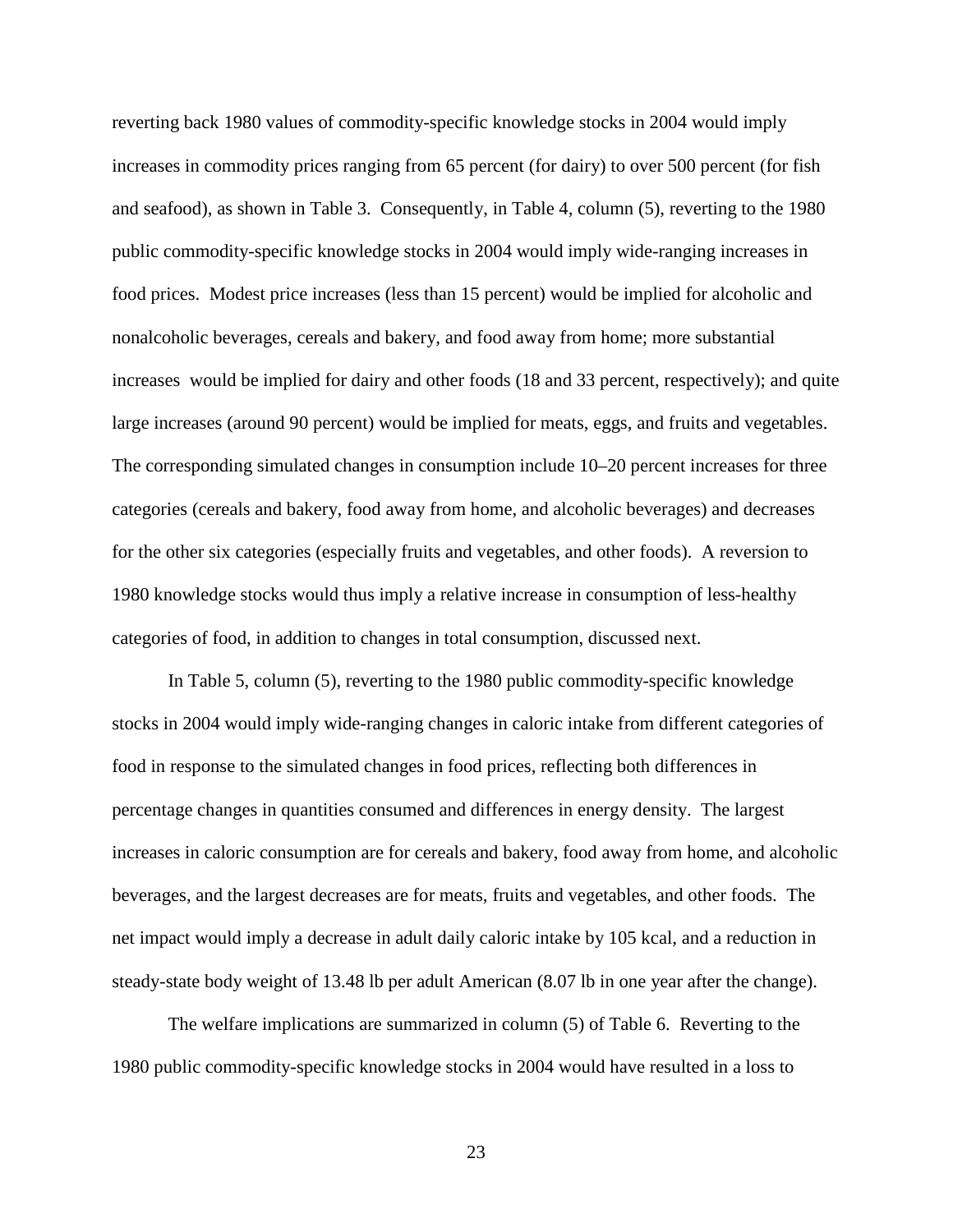consumers of \$276.67 billion, which would be partially offset by a saving to taxpayers of \$13.11 billion in public health-care costs. The reduction in average U.S. adult body weight by 13.48 lb would cost consumers \$91.8 per pound and would cost the nation \$87.5 per pound after the savings in public health-care costs are taken into account.

### *Revert to 1980 Commodity Prices*

The results reported above refer to simulations of particular sets of price changes, which are consistent with particular changes in agricultural knowledge stocks to the extent that the elasticity ( $\alpha_{\text{K1}} = -2.385$ ) was estimated accurately. But even if the elasticity is not estimated accurately, the results are meaningful as measures of the consequences of the simulated price changes and hence of the consequences of a change in knowledge stocks sufficient to cause the simulated price change. Thus, for instance, if the elasticity were overestimated by 50 percent (i.e.,  $\alpha_{Kl}$  = –1.20) then the implication is that the estimates overstate the true effects of the given changes in knowledge stocks by 100 percent, or, equivalently, the measured effects would require double the simulated change in knowledge stocks.

As one way of addressing uncertainty about the accuracy of our estimate of this elasticity, we simulated the implications of reverting to 1980 commodity prices in 2004, using the proportional changes in prices in column (1) of Table 3. Given rapid growth in demand, we would expect prices to have risen in the absence of research-induced increases in supply rather than stay constant. On this view, the simulation of a reversion to 1980 prices can be interpreted as yielding a lower-bound estimate of the effect of reverting to 1980 knowledge stocks.

Reverting to the 1980 commodity prices in 2004 would imply generally smaller and less disparate increases in food prices (between 5 and 21 percent for all categories of food at home except for nonalcoholic beverages in Table 4, column 6) compared with reverting to 1980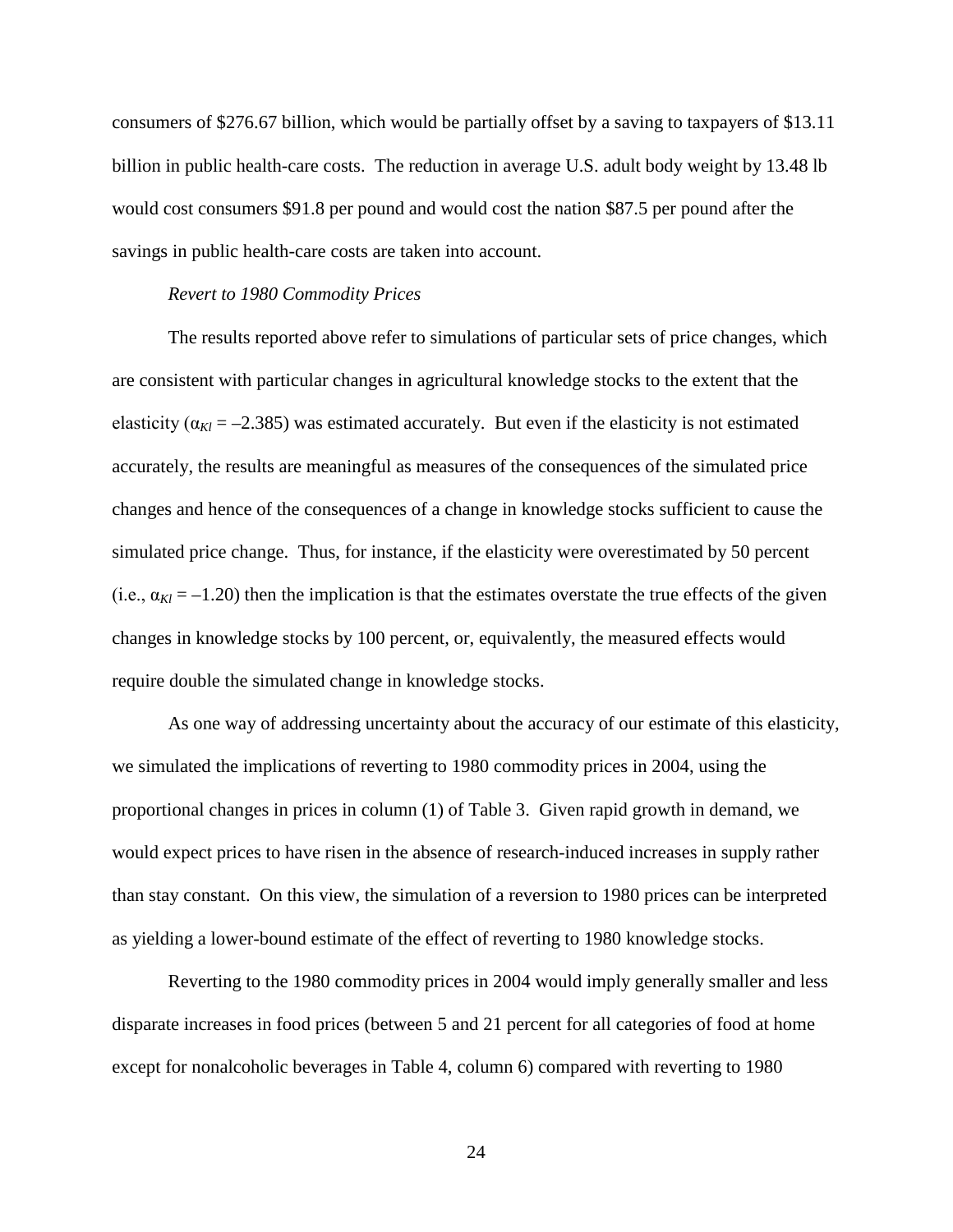knowledge stocks (between 12 and 90 percent for all categories of food at home except for nonalcoholic beverages in Table 4, column 5). The corresponding simulated changes in consumption include 0–4 percent increases for five categories (cereals and bakery, food away from home, nonalcoholic beverages, alcoholic beverages, and eggs) and 4–8 percent decreases for the other four categories (meats, dairy, fruits and vegetables, and other foods). A reversion to 1980 prices would thus imply a relative increase in consumption of less-healthy categories of food, in addition to changes in total consumption, discussed next.

In Table 5, column (6), reverting to the 1980 commodity-specific prices in 2004 would imply increases in caloric consumption from cereals and bakery, as well as food away from home and beverages, which are more than offset by decreases in caloric consumption especially from other foods and dairy, but also meats and fruits and vegetables. The net impact would imply a decrease in adult daily caloric intake by 38 kcal, and a reduction in steady-state body weight of 4.85 lb per adult American (2.90 lb in one year after the change).

The consumer and taxpayer welfare implications are summarized in Table 6, column (6). Reverting to the 1980 commodity prices in 2004 would have resulted in a loss to consumers of \$65.00 billion, which would be partially offset by a saving to taxpayers of \$4.72 billion in public health-care costs. The reduction in average U.S. adult body weight by 4.85 lb would cost consumers \$60.0 per pound and would cost the nation \$55.6 per pound after the savings in public health-care costs are taken into account. Recall, as with the simulated changes in knowledge stocks, these are only partial measures of the total economic impact because they do not take into account the taxpayer costs of funding public agricultural R&D nor the producer benefits from adopting the innovations that gave rise to the equilibrium commodity price changes modeled here. Given benefit-cost ratios on the order of 20:1 or 30:1, as reported by Alston et al. (2010),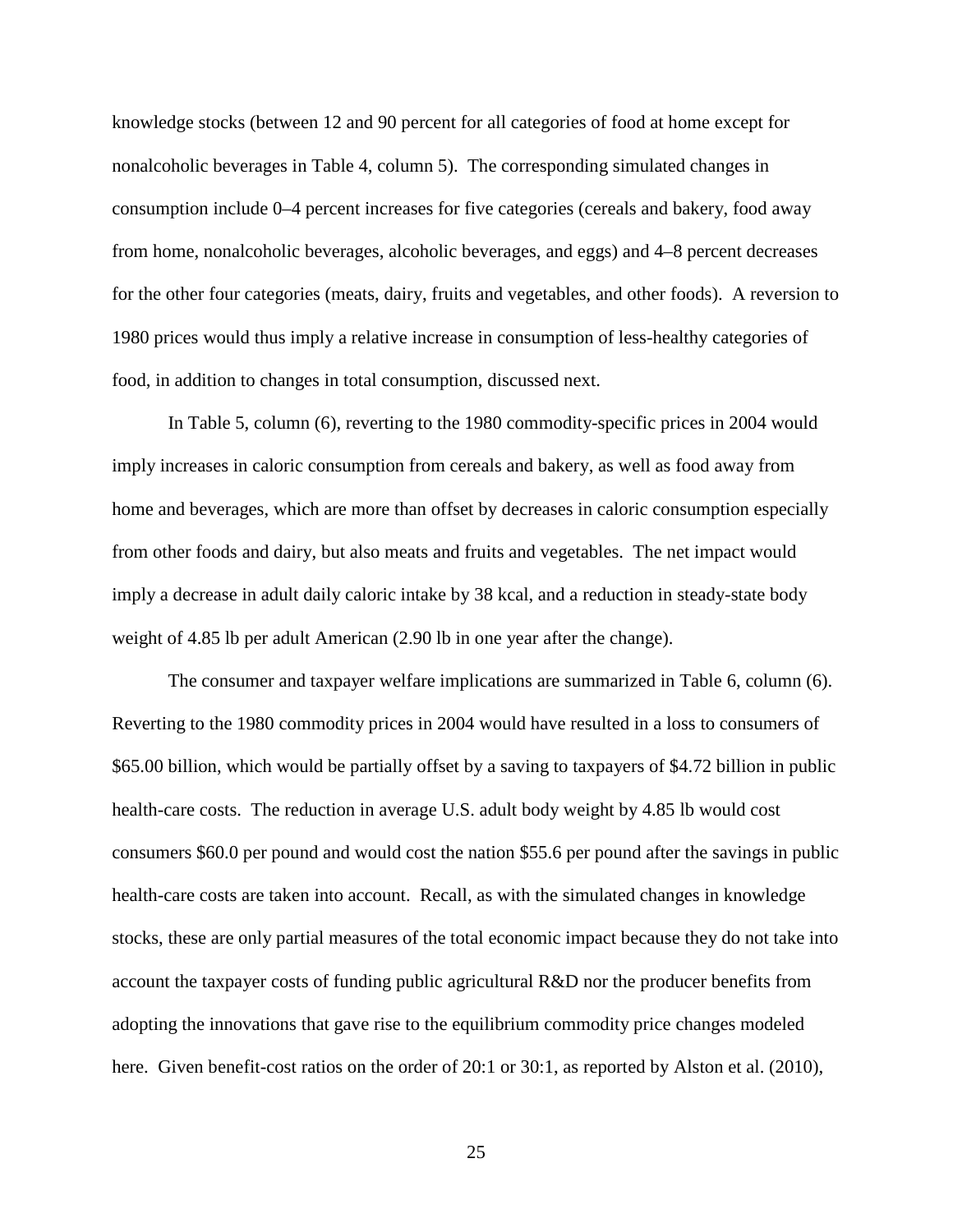the omission of the taxpayer cost of financing agricultural R&D would be unimportant, compared with the omission of producer benefits from the resulting innovations. Therefore, the reported measures of economic impact almost surely understate the net social cost of foregoing research-induced innovations, and the consequent reductions in food prices since 1980, as a way of reducing obesity.

### **5. Conclusion**

Various studies have made one or both of two claims about agricultural R&D and obesity: first, that public agricultural R&D has contributed to the obesity epidemic by making food commodities cheaper; and second, that the balance of public agricultural R&D spending should be tilted to favor healthier foods, such as fruits and vegetables. The analysis in this paper confirms the first claim but questions the second.

Our regression models of commodity prices indicate that public agricultural R&D contributed significantly to the large real decline in commodity prices between 1980 and 2004. Indeed, in our preferred model growth in the agricultural knowledge stock accounted for well more than 100 percent of the decline in prices for most commodity groups, which means that, in the absence of the increases in the knowledge stocks, prices would have risen rather than fall, as they did. Even so, the implications for obesity are relatively modest. Using a multimarket simulation model we found reverting commodity prices back to 1980 values in 2004—a lowerbound estimate of the effects of agricultural productivity on commodity prices—would imply small decreases in caloric intake (37.88 kcal per adult per day) and steady-state body weight (4.85 lb per adult American). This would be a costly reversion. It would cost consumers \$65.01 billion, of which only \$4.72 billion would be offset by savings in public health-care costs, to reduce average U.S. adult body weight by 4.85 lb. This translates to \$55.6 per pound after the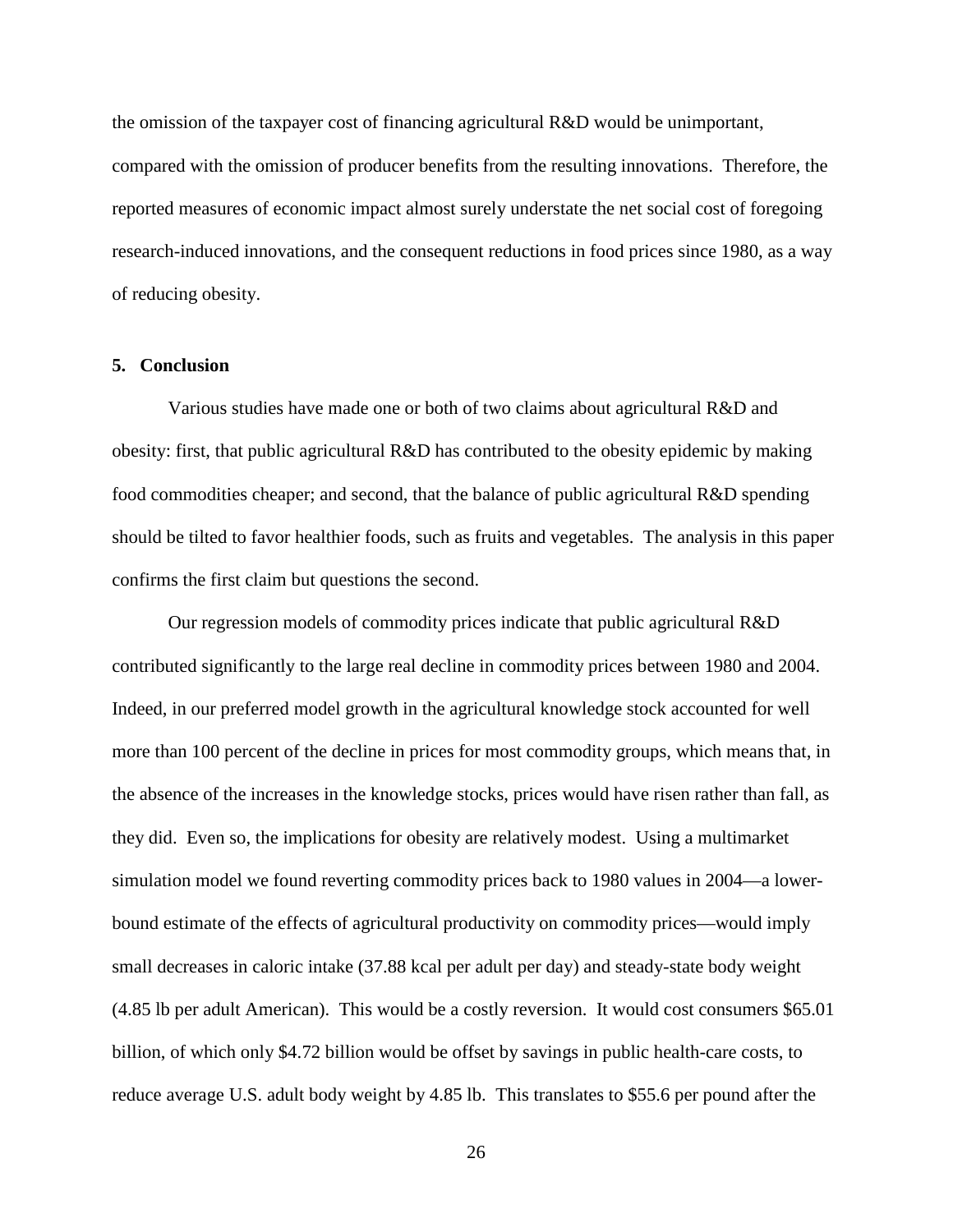savings in public health-care costs are taken into account. The costs per pound are similar for various alternative experiments in which we simulate changes in knowledge stocks for particular commodities or all commodities.

These results may seem surprising. They follow from two basic facts about the food market complex. First, farm commodities represent a variable but generally small fraction of the cost of retail food. A price increase of 100 percent for a farm commodity implies a much smaller increase in retail food cost—typically in the range of 20 percent, but in many cases much less. Second, the demand for individual food categories is typically inelastic. Compounding the role of inelastic demand, consumption responses will be damped further if prices of subsitututes rise together, as happens when the prices of ingredients increase. The implication is that agricultural R&D policy is unlikely to be an effective policy instrument for reducing obesity, both because the effects are small and because it takes a very long time, measured in decades, for changes in research spending to have their main effects on commodity prices. Moreover, as our results and others have shown, the opportunity cost of reducing agricultural research spending, in the hope of eventually reducing the social costs of obesity, would be very high because agricultural research yields a very large social payoff.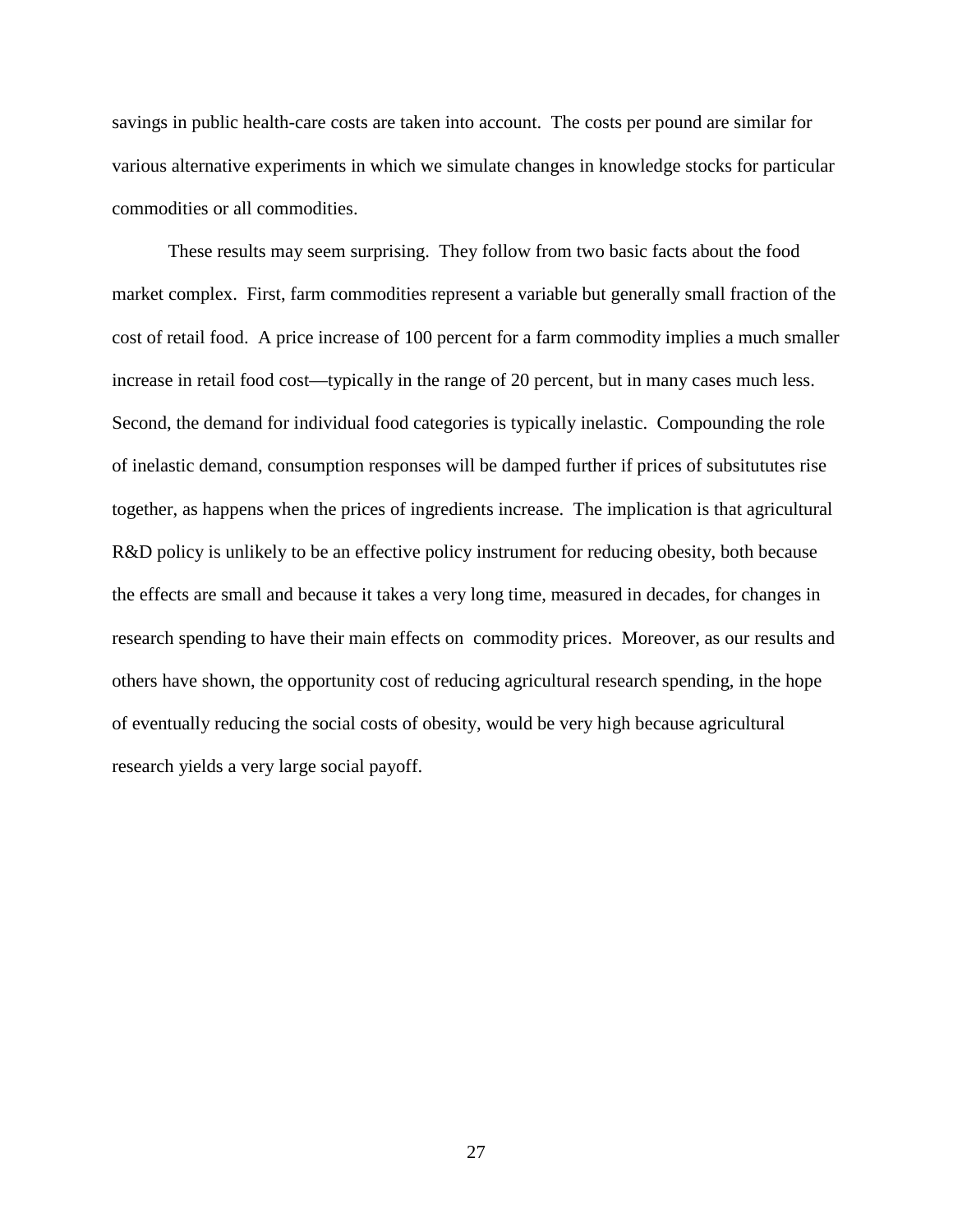### **References**

- Alston, J.M. 2002. "Spillovers." *Australian Journal of Agricultural and Resource Economics* 46(3)(September): 315-346
- Alston, J.M., Andersen, M.A., James, J.S., Pardey, P.G. 2010. *Persistence Pays: U.S. Agricultural Productivity Growth and the Benefits from Public R&D Spending*. New York: Springer Publishers.
- Alston, J.M., Andersen, M.A., James, J.S., Pardey, P.G. 2011."The Economic Returns to U.S. Public Agricultural Research." *American Journal of Agricultural Economics* 93(5): 1257-1277.
- Alston, J.M., Beddow, J.M., Pardey, P.G. 2009. "Agricultural Research, Productivity and Food Prices in the Long Run." *Science* 325(4):1209-1210.
- Alston, J.M., Okrent, A.M. 2009."Agricultural Commodity Policies and Obesity." Presented at the pre-conference workshop *Diet and Obesity: Role of Prices and Policies* at the 2009 International Agricultural Economics Association Triennial Conference, Beijing, China, 16 August.
- Alston, J.M., Okrent, A.M., Parks, J.C. 2012. "U.S. Food Policy and Obesity." *Public Health – Social and Behavioral Health*, Jay Maddock (Ed.), ISBN: 978-953-51-0620-3, InTech. Available from: [http://www.intechopen.com/books/public-health-social-and-behavioral](http://www.intechopen.com/books/public-health-social-and-behavioral-health/food-policy-and-obesity)[health/food-policy-and-obesity](http://www.intechopen.com/books/public-health-social-and-behavioral-health/food-policy-and-obesity)
- Alston, J.M., Pardey, P.G. 2008."Public Funding for Research into Specialty Crops." *HortScience* 43(5): 1461-1470.
- Alston, J.M., Sumner, D.A., Vosti, S.A. 2006. "Are Agricultural Policies Making Us Fat? Likely Links Between Agricultural Policies and Human nutrition and obesity, and Their Policy Implications." *Review of Agricultural Economics* 28(3), 313-322.
- Alston, J.M., Sumner, D.A., Vosti, S.A. 2008. "Farm Subsidies and Obesity in the United States: National Evidence and International Comparisons." *Food Policy* 33(6) (December): 470- 479.
- Cash, S.B., Sunding, D.L., Zilberman, D. 2005. "Fat Taxes and Thin Subsidies: Prices, Diet and Health Outcomes." *Acta Agriculturae Scand* Section C 2, 167-174.
- Cawley, J., Meyerhoefer, C. 2012. "The Medical Care Costs of Obesity: An Instrumental Variables Approach." *Journal of Health Economics* 31(1): 219-230.
- Center for Disease Control, National Center for Health Statistics. 2003. National Health and Nutrition Examination Survey. 2001–2002. U.S. Department of Health and Human Services, Hyattsville, MD. Available at: [http://www.cdc.gov/nchs/nhanes/nhanes\\_questionnaires.htm.](http://www.cdc.gov/nchs/nhanes/nhanes_questionnaires.htm)
- Chou, S., Grossman, M. Saffer, H. 2004. "An Economic Analysis of Adult Obesity: Results from the Behavioral Risk Factor Surveillance System." *Journal of Health Economics* 23(3): 565-587.
- Chouinard, H.H., Davis, D.E., LaFrance, J.T., Perloff, J.M. 2007. "Fat Taxes: Big Money for Small Change." *Forum for Health Economics & Obesity* 10(2).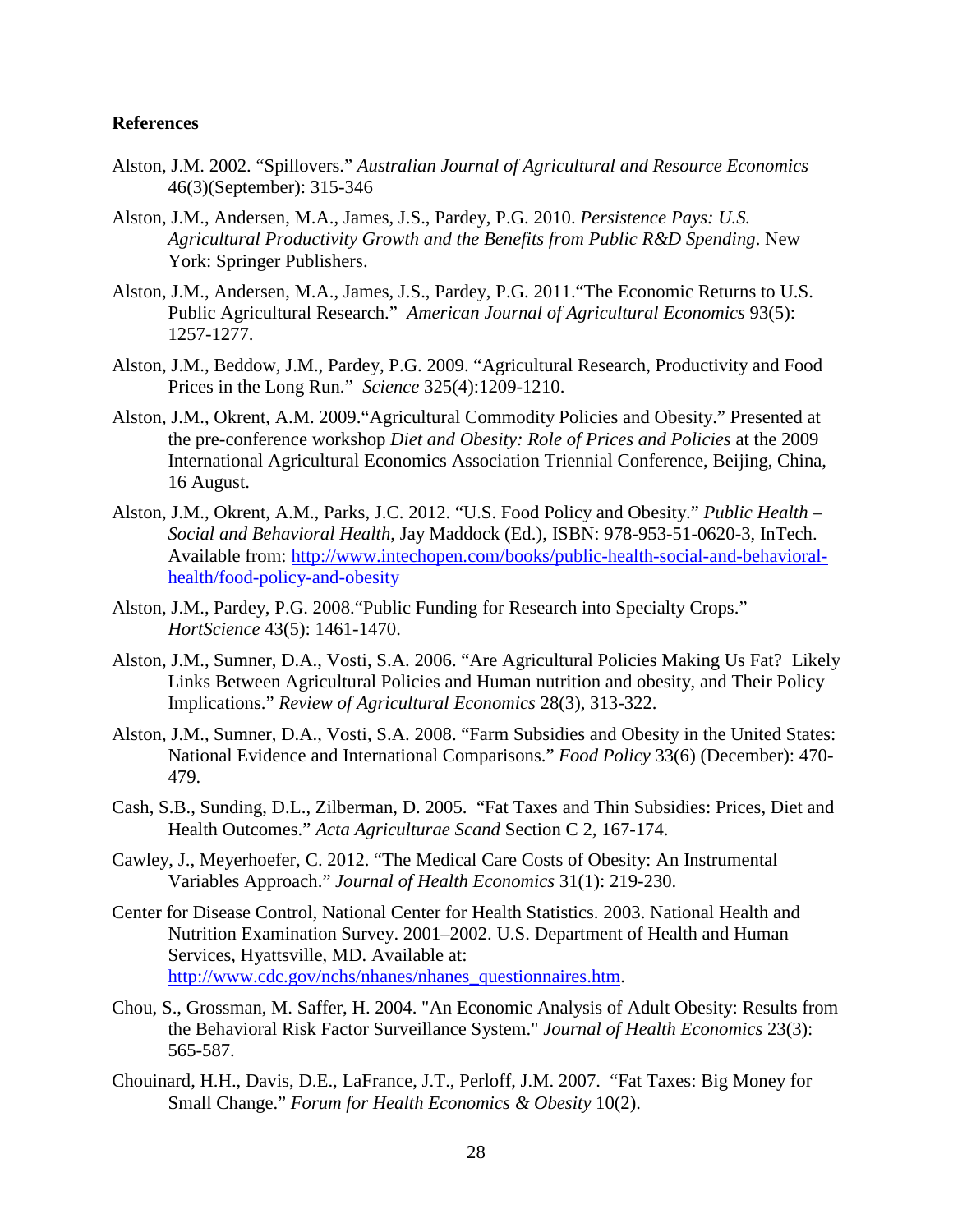- Christiansen, E., Garby, L., Sørensen, T.I.A. 2005. "Quantitative Analysis of the Energy Requirements for Development of Obesity." *Journal of Theoretical Biology* 234: 99-106.
- Cutler, D., Glaeser, E. Shapiro, J. 2003a. "Why Have Americans Become More Obese?" National Bureau of Economic Research, working paper, 9446 (January).
- Cutler, D., Glaeser, E. Shapiro, J. 2003b. "Why Have Americans Become More Obese?" *Journal of Economic Perspectives* 17, 93-118.
- Drewnowski, A., Darmon, N. 2005. "The Economics of Obesity: Dietary Energy Density and Energy Cost." *American Journal of Clinical Nutrition* 82(1S): 265S-273S.
- Drewnowski, A., Specter, S. 2004. "Poverty and Obesity: The Role of Energy Density and Energy Costs." *American Journal of Clinical Nutrition* 79(1): 6-16.
- Finkelstein, E.A., Trogden, J.G., Cohen, J.W., Dietz, W. 2009 "Annual Medical Spending Attributable to Obesity: Payer- and Service-specific Estimates." *Health Affairs* 28(5) 822– 831.
- Gelbach, J., Klick, J., Stratmann, T. 2007. "Cheap Donuts and Expensive Broccoli: The Effect of Relative Prices on Obesity." *FSU College of Law, Public Law Research Paper* 261.
- Grandi, S.M., Franck. C. 2012. "Agricultural Subsidies: Are They a Contributing Factor to the American Obesity Epidemic?" *Archives of Internal Medicine* 172(22): 1754–1755.
- Huffman, W.E., Evenson, R.E. 2006. "Do Formula or Competitive Grant Funds Have Greater Impacts on State Agricultural Productivity?" *American Journal of Agricultural Economics* 88(4): 783–798.
- International Obesity Task Force. 2005. *EU Platform on Diet, Physical Activity and Health*. Brussels, International Obesity Task Force; 2005.
- Lakdawalla, D., Philipson, T. 2002. "The Growth of Obesity and Technological Change: A Theoretical And Empirical Examination." National Bureau of Economic Research, working paper, No. 8946, May.
- Lakdawalla, D., Philipson, T., Bhattacharya, J. 2005. "Welfare-Enhancing Technological Change and the Growth of Obesity," *American Economic Review* (Papers and Proceedings) 92(2): 253–257.
- MacEwan, J.P., Alston, J.M., Okrent, A.M. 2014. "The Consequences of Obesity for the External Costs of Public Health Insurance in the United States." *Applied Economic Perspectives and Policy.* First published online July 3, 2014, doi: 10.1093/aepp/ppu014.
- Martin, J., 2008. "USDA Announces \$28.4 Millions in Funding for Specialty Crop Research." Washington, DC, USDA, Cooperative State Research, Education and Extension.
- Mazzochi, M., Traill, W.B., Shogren, J.F., 2009. *Fat Economics: Nutrition, Health, and Economic Policy*. Oxford: Oxford University Press.
- Miller, J.C., Coble, K.H. 2007. "Cheap Food Policy: Fact or Rhetoric?" *Food Policy* 32, 98-111.
- Miller, J. C., Coble, K.H. 2008. "An International Comparison of the Effect of Government Agricultural Support on Food Budget Shares." *Journal of Agricultural and Applied Economics* 40(2): 551-558.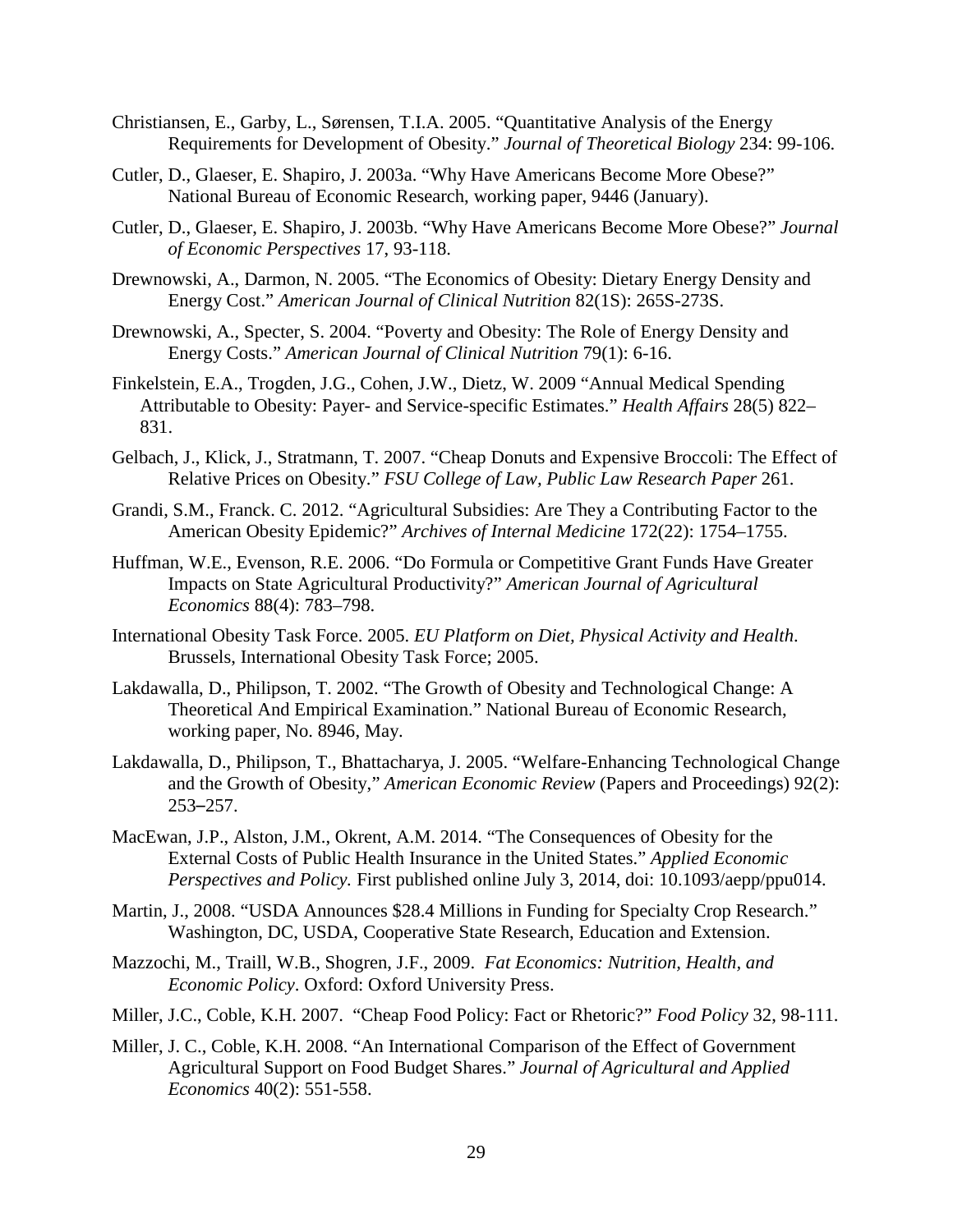- Ogden, C.L., Flegal, K.M., Carroll, M.D., Johnson, C.L. 2006. "Prevalence of Overweight And Obesity in the United States, 1999-2004" *Journal of the American Medical Association* 295(13), 1549-1555.
- Okrent, A.M. 2010. *The Effects of Farm Commodity and Retail Food Policies on Obesity and Economic Welfare in the United States.* Doctoral dissertation. University of California, Davis. ProQuest Dissertations and Theses.
- Okrent, A.M., Alston, J.M. 2012. "The Effects of Farm Commodity and Retail Food Policies on Obesity and Economic Welfare in the United States." *American Journal of Agricultural Economics* 94(1): 611-646.
- Okrent, A.M., Alston, J.M. 2011. *Demand for Food in the United States: A Review of the Literature, Evaluation of Previous Estimates and Presentation of New Estimates of Demand.* Berkeley, CA: Giannini Foundation of Agricultural Economics Monograph 48. Available at [http://giannini.ucop.edu/Monographs/48-FoodDemand.pdf.](http://giannini.ucop.edu/Monographs/48-FoodDemand.pdf)
- Pardey, P.G., J.M. Alston and C. Chan-Kang. 2013. "Public Agricultural R&D over the Past Half Century: An Emerging New World Order "*Agricultural Economics* 44, 103–113.
- Pardey, P.G., C. Chan-Kang, M.A. Andersen. "U.S. Agricultural R&D Deflator, 1890–2010." Staff Paper, Department of Applied Economics. St Paul: University of Minnesota, (in preparation).
- Pollan, M. 2003. "The (Agri)Cultural Contradictions of Obesity." New York Times, October 12.
- Popkin, B. 2010. *The World is Fat.* New York, N.Y.: Avery.
- Neves, P. 1987. "Analysis of Consumer Demand in Portugal, 1958–1981." *Memorie de Maitrise en Sciences Economiques.* Louvain-la-Neuve, France: University Catholiqque de Louvrain.
- Rickard, B.J., Okrent, A.M., Alston, J.M. 2012. "How Have Agricultural Policies Influenced Calorie Consumption and Obesity in the United States?" *Health Economics*: in press.
- Ruhm, C.J. 2007. "Current and Future Prevalence of Obesity and Severe Obesity in the United States." *Forum for Health Economics and Policy* 10(2) available at <http://www.bepress.com/fhep/10/2/6/>
- Schroeter, C., Lusk, J., Tyner, W. 2008. "Determining the Impact of Food Prices and Income on Body Weight." *Journal of Health Economics* 27(1), 45-68.
- U.S. Surgeon General. 2001. *The Surgeon General's Call to Action to Prevent and Decrease Overweight and Obesity.* Public Health Service, Office of the Surgeon General, U.S. Department of Health and Human Services, Rockville, MD.
- US Department of Labor-Bureau of Labor Statistics. 2012. *Producer Price Index -Commodity Data including stage-of-processing indexes.* Available at [http://www.bls.gov/ppi/#data.](http://www.bls.gov/ppi/#data) Accessed on January 3, 2012.
- US Department of Agriculture-Economic Research Service. 2012a. *Sugar and Sweeteners Yearbook*, Table 4. Available at [http://www.ers.usda.gov/data-products/sugar-and](http://www.ers.usda.gov/data-products/sugar-and-sweeteners-yearbook-tables.aspx)[sweeteners-yearbook-tables.aspx.](http://www.ers.usda.gov/data-products/sugar-and-sweeteners-yearbook-tables.aspx) Accessed on January 3, 2013.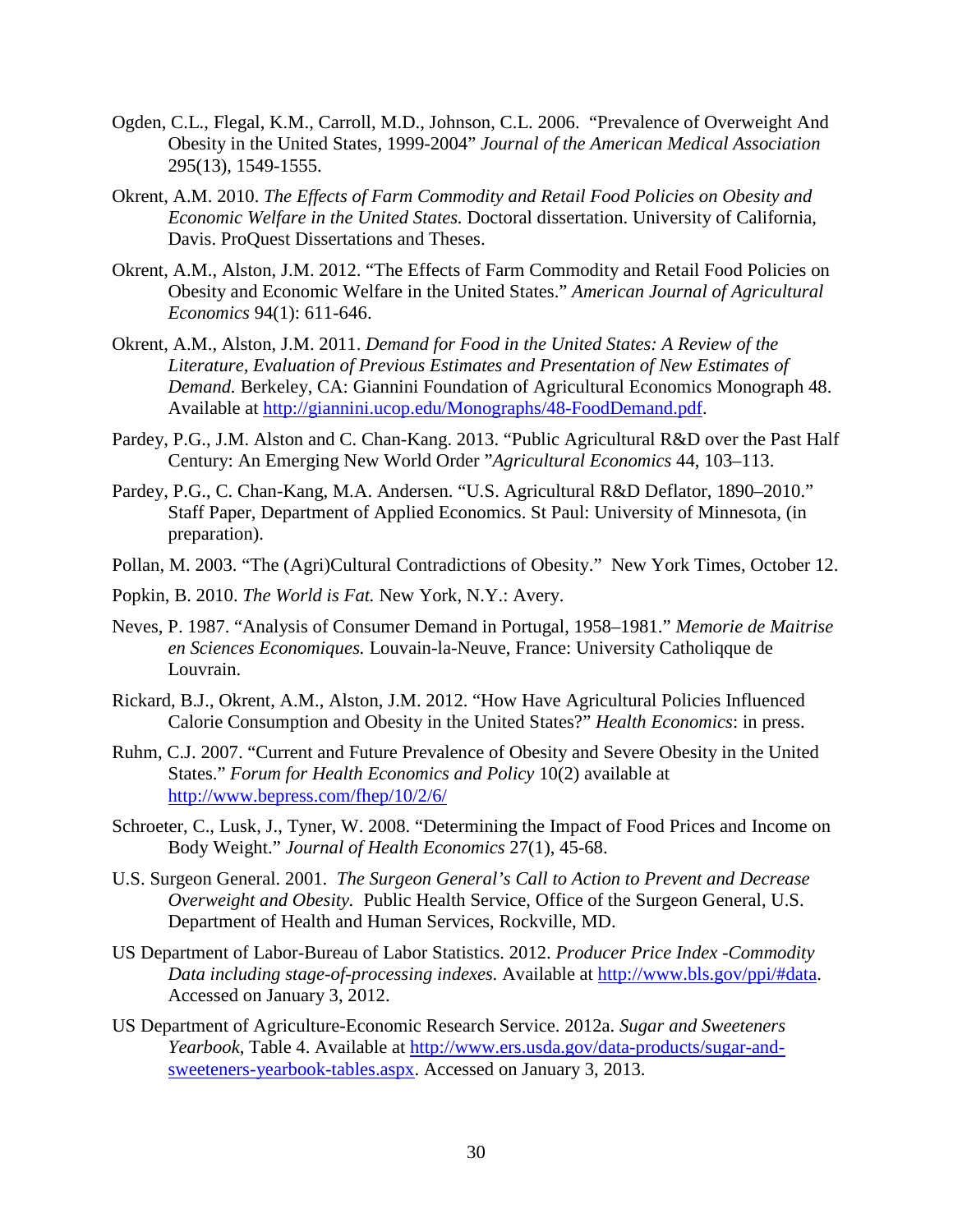- US Department of Agriculture-Economic Research Service. 2012b. *Agricultural Outlook Statistical Indicators*, Table 9. Available at [http://www.ers.usda.gov/data](http://www.ers.usda.gov/data-products/agricultural-outlook-statistical-indicators.aspx)[products/agricultural-outlook-statistical-indicators.aspx.](http://www.ers.usda.gov/data-products/agricultural-outlook-statistical-indicators.aspx) Accessed on January 3, 2013.
- US Department of Agriculture-Economic Research Service. 2012c. *Farm Income and Wealth Statistics*. Available at [http://www.ers.usda.gov/data-products/farm-income-and-wealth](http://www.ers.usda.gov/data-products/farm-income-and-wealth-statistics.aspx)[statistics.aspx.](http://www.ers.usda.gov/data-products/farm-income-and-wealth-statistics.aspx) Accessed on January 3, 2013.
- US Department of Agriculture-Economic Research Service. 2014. Agricultural Exchange Rate Data Set. Available at [http://www.ers.usda.gov/data-products/agricultural-exchange-rate](http://www.ers.usda.gov/data-products/agricultural-exchange-rate-data-set.aspx)[data-set.aspx.](http://www.ers.usda.gov/data-products/agricultural-exchange-rate-data-set.aspx) Accessed on October 6, 2014.
- US Department of Agriculture-National Agricultural Statistical Service. Various years. *Agricultural Prices Summary*. Available at [http://usda.mannlib.cornell.edu/MannUsda/viewDocumentInfo.do;jsessionid=F154BA78](http://usda.mannlib.cornell.edu/MannUsda/viewDocumentInfo.do;jsessionid=F154BA78C7C50C021C8CA924EDB72FD5?documentID=1003) [C7C50C021C8CA924EDB72FD5?documentID=1003.](http://usda.mannlib.cornell.edu/MannUsda/viewDocumentInfo.do;jsessionid=F154BA78C7C50C021C8CA924EDB72FD5?documentID=1003) Accessed on January 3, 2013.
- US Department of Agriculture-World Agricultural Outlook Board. Various years. *Weekly Weather and Crop Bulletin*. Available at [http://usda.mannlib.cornell.edu/MannUsda/viewDocumentInfo.do?documentID=1393.](http://usda.mannlib.cornell.edu/MannUsda/viewDocumentInfo.do?documentID=1393) Accessed on January 3, 2013.
- US Department of Commerce-National Oceanic and Atmospheric Administration. 2012. *Commercial Fisheries Statistics-Annual Landings.* Available at [http://www.st.nmfs.noaa.gov/commercial-fisheries/commercial-landings/annual](http://www.st.nmfs.noaa.gov/commercial-fisheries/commercial-landings/annual-landings/index)[landings/index.](http://www.st.nmfs.noaa.gov/commercial-fisheries/commercial-landings/annual-landings/index) Accessed on January 3, 2012.
- US Department of Commerce-Bureau of Economic Analysis. 2012. *National Income and Product Accounts.* Available at [http://www.bea.gov/iTable/index\\_nipa.cfm.](http://www.bea.gov/iTable/index_nipa.cfm) Accessed on January 3, 2013.
- US Department of Commerce-Bureau of Economic Analysis. 2010. *National Income and Product Accounts, Underlying Detail Tables*. Available online at www.bea.gov/national/nipaweb/nipa\_underlying/Index.asp. Accessed on March 10, 2010.
- US Department of Commerce-Bureau of Economic Analysis. 2007. *2002 Benchmark Input-Output Detailed Use Table.* Available at [http://www.bea.gov/industry/io\\_benchmark.htm#2002data](http://www.bea.gov/industry/io_benchmark.htm#2002data) . Accessed on March 10, 2010.
- US Department of Commerce-Bureau of Census. 2013. *Vintage 2002: National Tables, Annual Resident Population Estimates by Age and Sex*. Available at [http://www.census.gov/popest/data/historical/2000s/vintage\\_2002/index.html.](http://www.census.gov/popest/data/historical/2000s/vintage_2002/index.html) Accessed on January 7, 2013.
- Wang, S.L., Heisey, P.W., Huffman, W.E., Fuglie, K.O. 2013. "Public R&D, Private R&D, and U.S. Agricultural Productivity Growth: Dynamic and Long-Run Relationships." *American Journal of Agricultural Economics* 95(5): 1287–1293.
- Whitehouse Task Force on Childhood Obesity Report to the President. 2010. *Solving the Problem of Childhood Obesity Within a Generation*. Executive Office of the President of the United States, Washington, DC.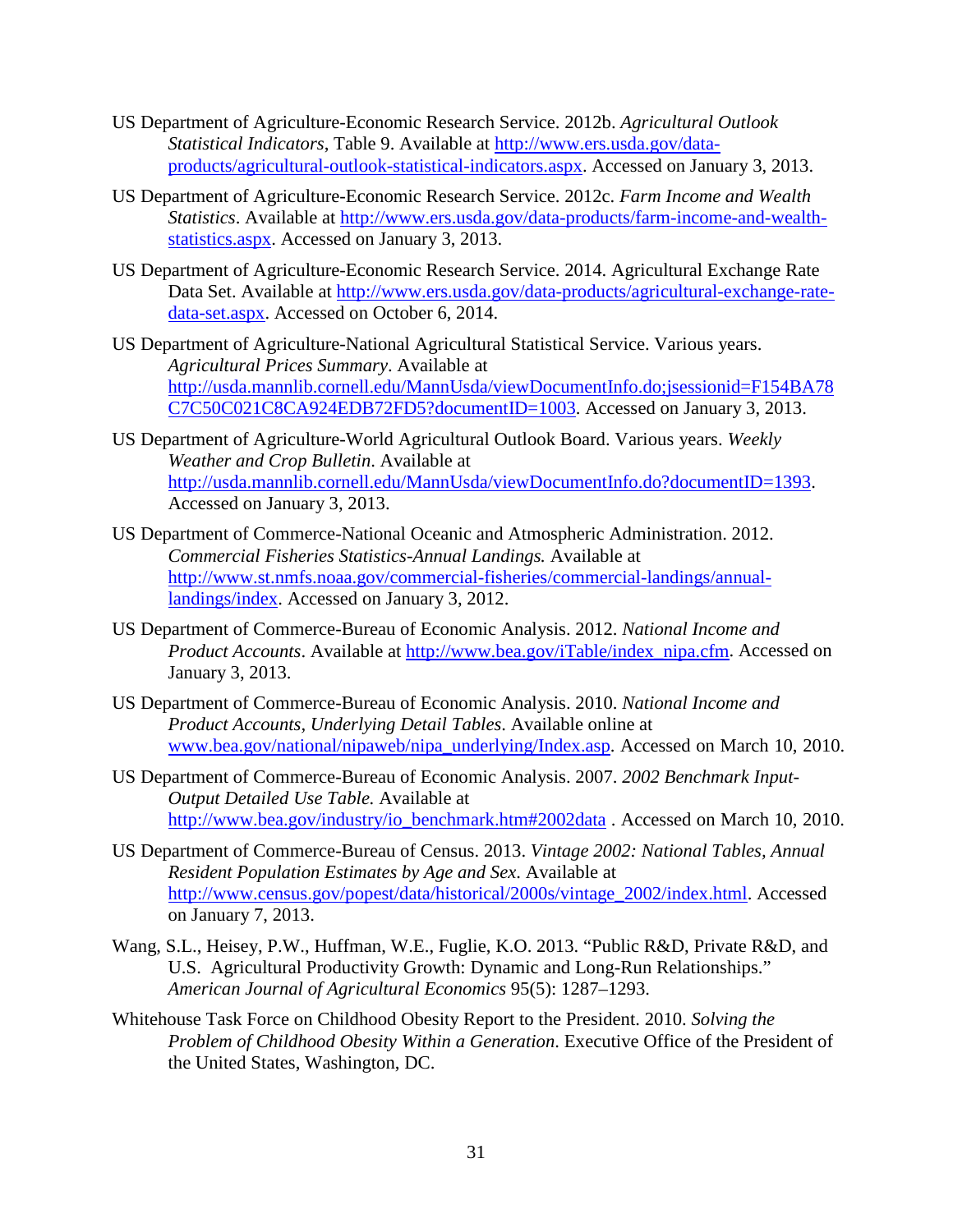- World Bank. 2014. World Development Indicators. Accessed on October 6, 2014. Available at: http://data.worldbank.org/data-catalog/world-development-indicators.
- World Health Organization, 1997. *Obesity, Preventing and Managing the Global Epidemic. Report of a WHO Consultation on Obesity*. Geneva, Switzerland, World Health Organization.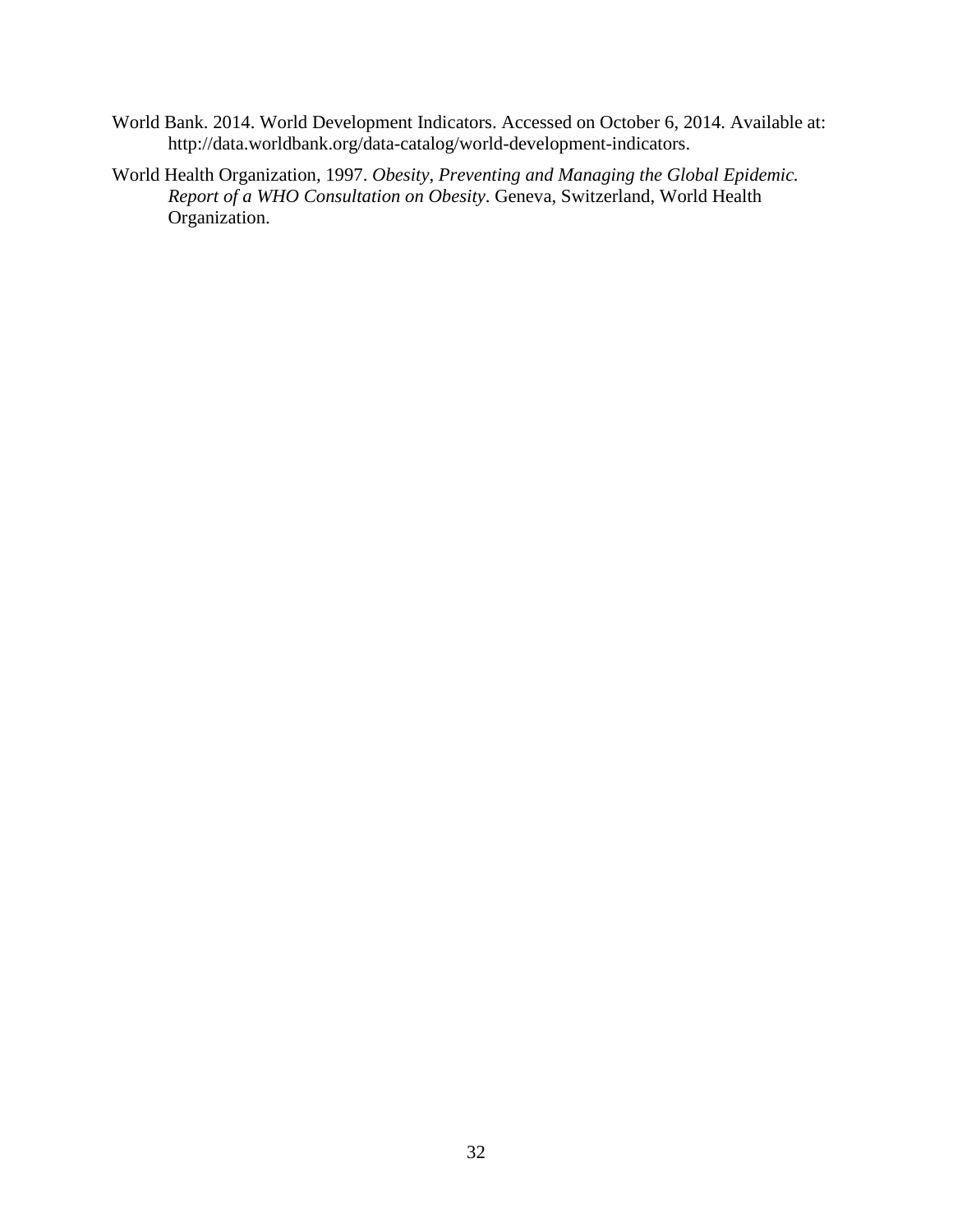# **Appendix A Data for the Analysis**

### **A.1 Backcasting Public Agricultural Research Expenditure**

*AgRD*

We estimated commodity-specific total agricultural R&D expenditures using linear predictions based on the following basic model:

$$
(A.1-1)\frac{AgRD_{l,t}}{AgRD_t} = \beta_0 + \beta_1 AgRD_t + \beta_2 FED_t + \beta_3 SL_t + \beta_4 GDP_t + \beta_5 AgVal_{l,t} + \varepsilon_{l,t},
$$

where, in year *t*,  $AgRD_{i}$  is public agricultural research expenditures for commodity *l*,  $AgRD_{i}$ total public agricultural research expenditures,  $FED_t$  is federal spending on nondefense,  $SL_t$  is state and local spending,  $GDP_t$  is real gross domestic product per capita, and  $AgVal_{lt}$  is the value of production of commodity *l*, with all of the monetary values in 2009 dollars.

Data on the R&D variables are from two data sources. The commodity-specific R&D expenditures are based on the Current Research Information System (CRIS), which compiles expenditure data by U.S. Department of Agriculture (USDA) research agencies, State Agricultural Experiment Stations (SAES), Forestry Schools, 1890 Universities and Tuskegee University, Colleges of Veterinary Medicine, and other cooperating institutions. These data are available from 1970 to 2009 but we use the data from 1975 forward because of data integrity issues. The data are organized into 10 commodity-specific categories (oilseeds, fruits and tree nuts, vegetables and melons, meat animals, poultry and eggs, other crops including peanuts, milk, fish and grains) and 2 non-commodity-specific categories (farm-related expenditures, which includes soil, land, rangeland, insects, fertilizer and pesticide, drainage and irrigation, remote sensing equipment, seed research, and non-farm expenditures). The total public agricultural research expenditure data are from AAJP (2010) and are available from 1889 to 2009. The nominal values are expressed in 2009 dollars using a deflator for public agricultural research expenditures, developed by Pardey, Chan-Kang and Anderson (in preparation).

We use the National Income and Product Accounts (USDC-BEA 2012) for the *FED*, *SL* and *GDP* variables (see Table A-1 for more details), and these data are available from 1929 to the present. The US and State Farm Income and Wealth Statistics (USDA-ERS 2012c) reports cash receipts received by farmers for commodities between 1924 and 2011 which we use as a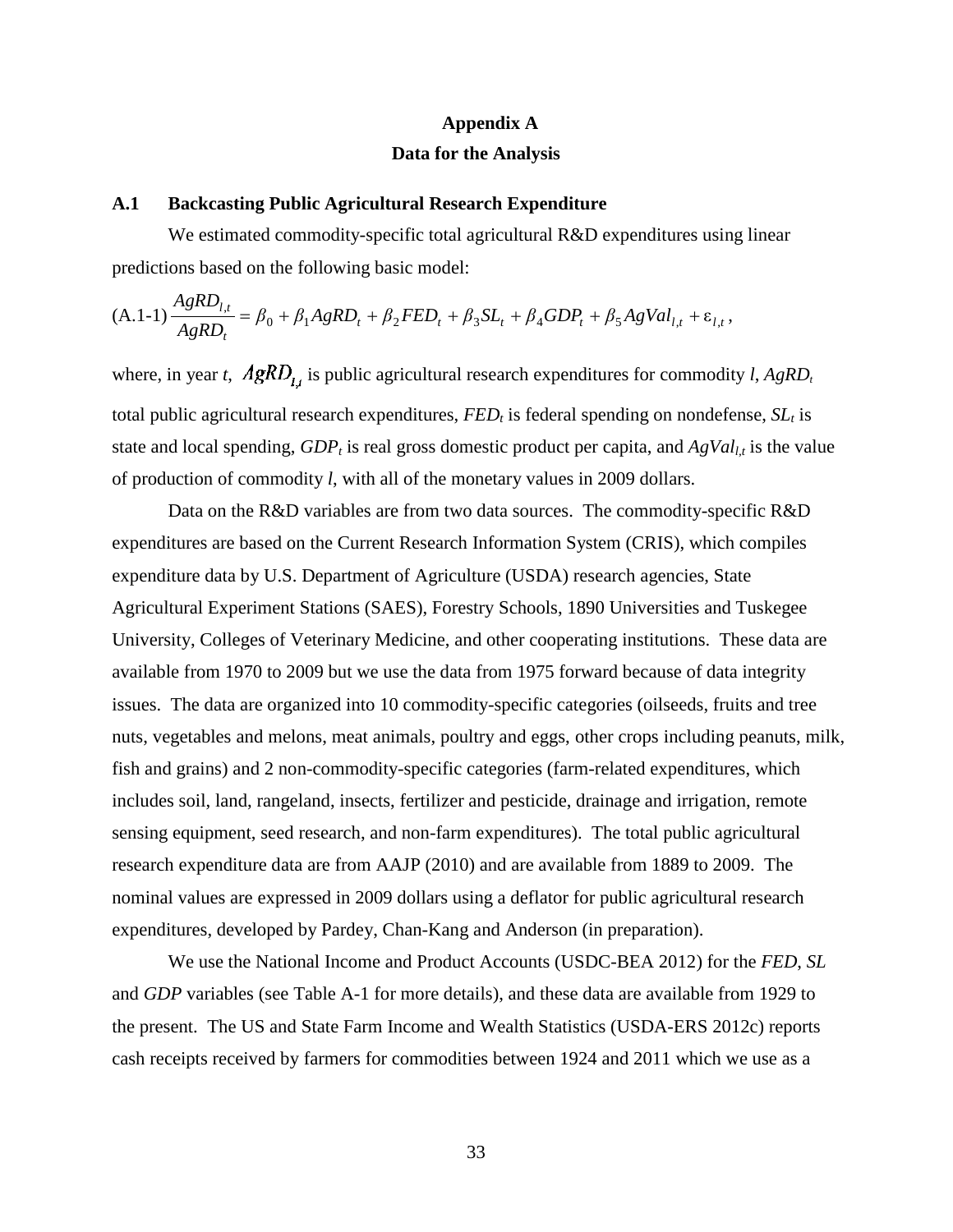proxy for the *AgVall* variables. The share of total public research expenditure on noncommodity-specific R&D expenditures is modeled as

$$
(A.1-2)\frac{AgRD_{ncs,t}}{AgRD_t} = \beta_0 + \beta_1 AgRD_t + \beta_2 FED_t + \beta_3 SL_t + \beta_4 GDP_t + \beta_5 AgVal_t + \varepsilon_{ncs,t},
$$

where  $AgRD_{ncs}$  is public non-commodity-specific agricultural research expenditures and  $AgVal_t$ is the total value of all agricultural output at time *t* reported in the National Income and Product Accounts. The nominal values are expressed in 2009 dollars using the GDP implicit price deflator.

We estimate the coefficients in equations  $(A.1-1)$  and  $(A.1-2)$  using the data summarized in Table A.1-1 from 1975 to 2009 and ordinary least squares (OLS). Across these OLS regressions, the adjusted  $R^2$  values range between 0.47 for sugar and 0.98 for fish. We then use the explanatory variables between 1929 and 2009 and the estimated coefficients in equations (A.1-1) and (A.1-2) to predict the share of total public research expenditure on each of the 12 commodity-specific and non-commodity-specific categories:

(A.1-3) 
$$
\hat{w}_{l,t} = \hat{\beta}_0 + \hat{\beta}_1 AgRD_t + \hat{\beta}_2 FED_t + \hat{\beta}_3 SL_t + \hat{\beta}_4 GDP_t + \hat{\beta}_5 AgVal_{l,t},
$$

where  $\hat{w}_{l,t}$  is the predicted share of total public agricultural research spending on category *i* in year *t* = 1929,..., 2009 and  $\hat{\beta}_0 - \hat{\beta}_5$  are OLS coefficients from equations (A.1-1) and (A.1-2). Since the predicted shares do not sum to one in a given year, we rescale the shares to enforce additivity:

$$
(A.1-4) \quad \hat{w}_{l,t}^R = \frac{\hat{w}_{l,t}}{\sum_i \hat{w}_{l,t}}.
$$

Applying the predicted and rescaled shares in equation (A.1-4) to  $A\cancel{g}RD$ , we first estimate commodity- and non-commodity-specific expenditures for the period 1929–2009. We then partition the non-commodity-specific farm-related expenditures among the commodity categories based on the their predicted shares of total public research expenditure:

$$
(A.1-5) \quad Ag\hat{R}D_{l,t} = \hat{w}_{l,t}^R AgRD + \hat{w}_{l,t}^R Ag\hat{R}D_{ncs,t},
$$

where *l* denotes the commodity-specific categories and  $Ag\hat{R}D_{ncs,t}$  is predicted total expenditures for non-commodity-specific farm-related public research spending.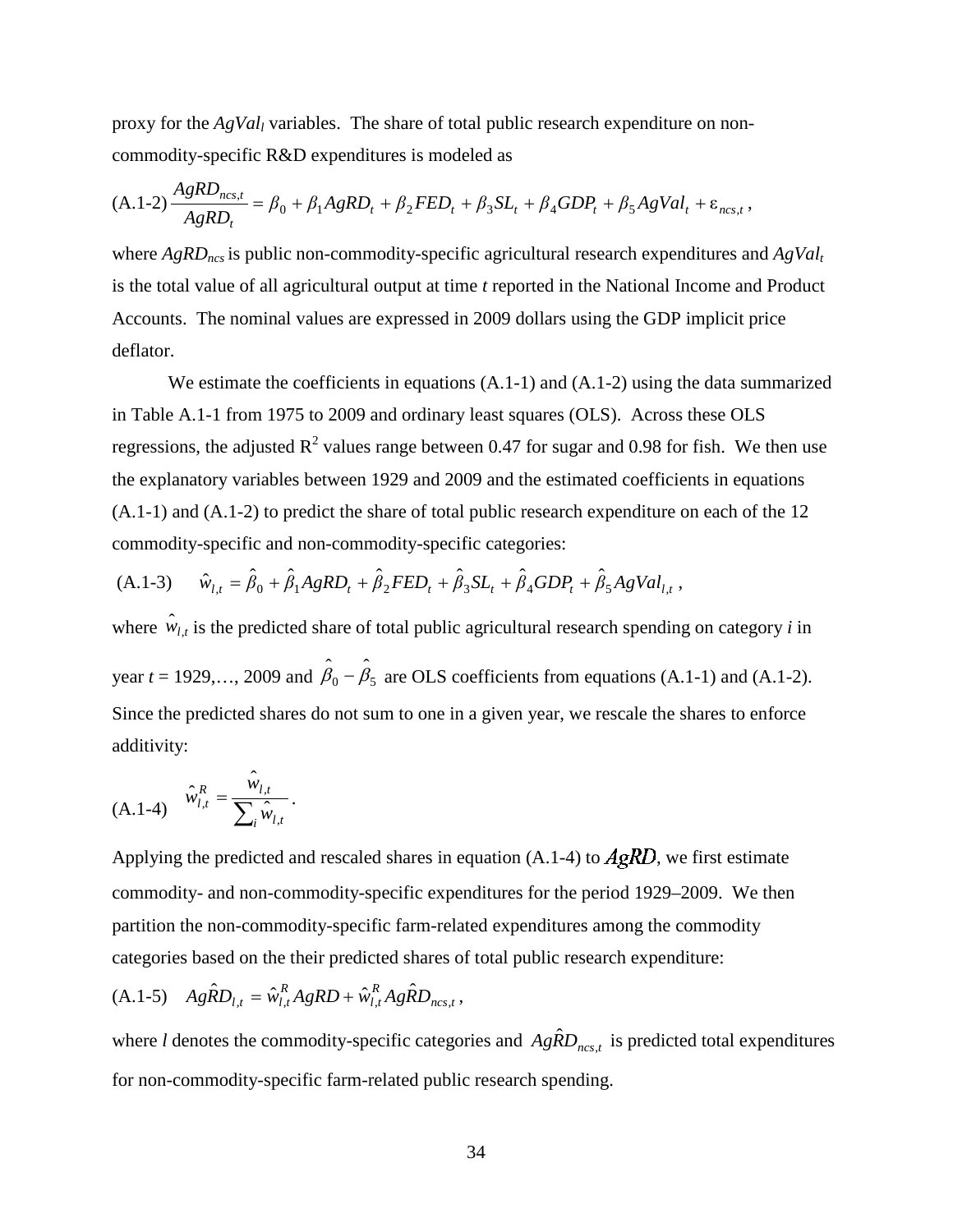Figure A.1-1 panels a–j compares the actual (dashed line) with the predicted (solid line) commodity- and non-commodity specific public agricultural R&D spending. Each panel also includes the mean absolute percentage error (MAPE) for out-of-sample forecasts based on data excluded from estimation, e.g., years 1970 and 1974, and in-sample forecasts. The in-sample mean absolute percentage errors between the predicted and actual expenditures are between 4 and 12 percent. The out-of-sample percentage errors are higher, ranging between 5 and 31 percent.

### **A. 2 Estimation of Knowledge Stocks**

Following AAJP (2010, 2011) we characterized the relationship between the commodityspecific annual knowledge stock,  $K_{l,t}$ , as a function of (a) the overall lag length,  $L_R$ , (b) a set of lag weights from a gamma lag distribution, *bj*, (c) commodity specific R&D expenditures,  $AgRD_{l,t}$ , and (d) parameters that determine the shape of the gamma distribution,  $\delta$  and  $\lambda$ . That is,

(A.2-5) 
$$
K_{l,j} = \sum_{j=0}^{L_R} b_j AgRD_{l,j,j},
$$
  
\n(A.2-6) 
$$
b_j = \begin{cases} \frac{(k+1)^{\frac{\delta}{1-\delta}}\lambda^{k-\epsilon}}{\sum_{j=0}^{L_R} \left[ (k+1)^{\frac{\delta}{1-\delta}}\lambda^{k-\epsilon} \right]}, & \text{if } L_R \geq k > 0, \\ 0, & \text{otherwise.} \end{cases}
$$

Appendix A.1 describes our procedure for backcasting the agricultural R&D expenditure data which we used in equation (A.2-5) with  $L_R$  = 50 years, along with specific values of  $\delta$  and  $\lambda$  that represent the preferred lag distribution shape.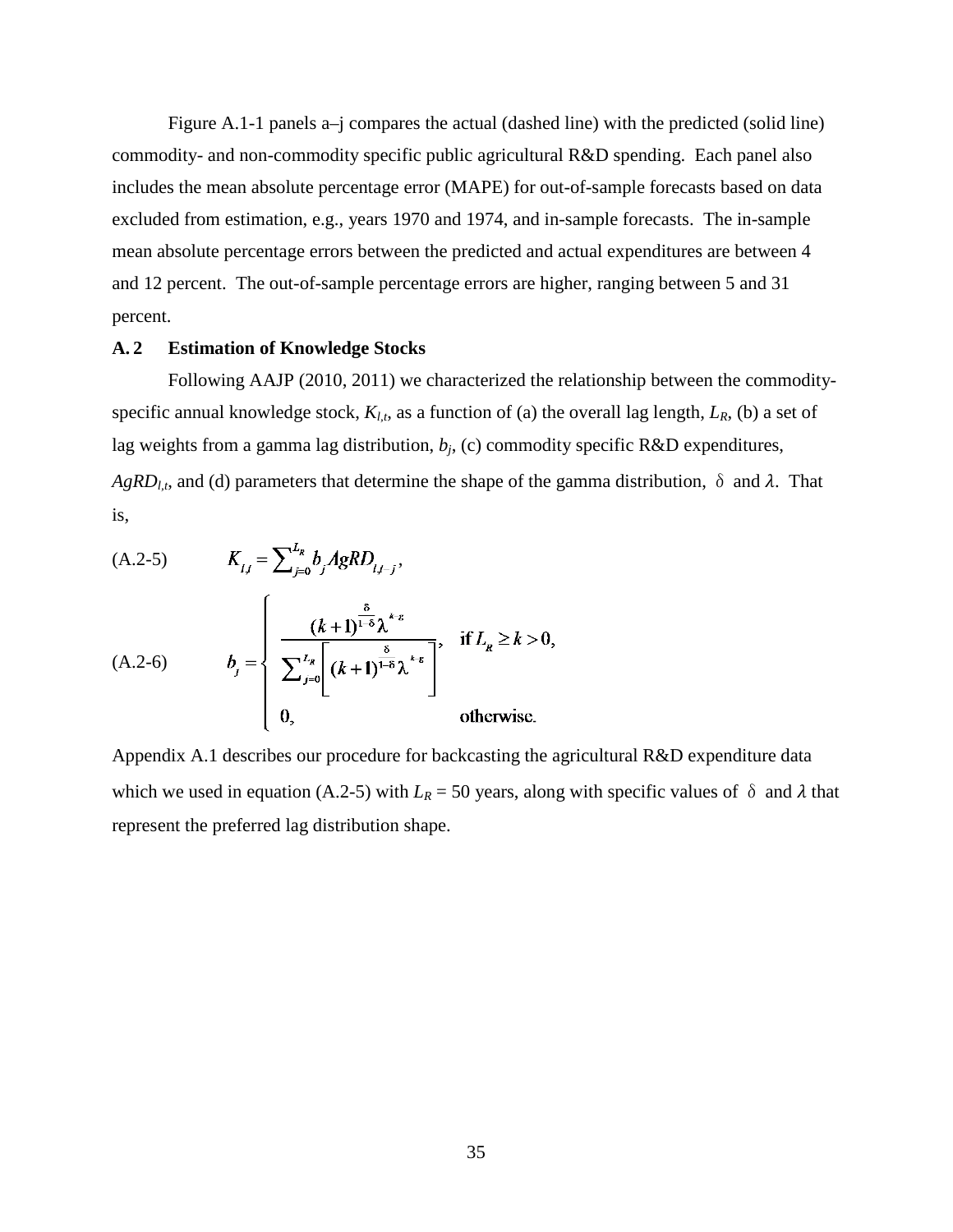|                                                       | Mean    | Standard                                            | Min    | Max              |                                                                                                                              |
|-------------------------------------------------------|---------|-----------------------------------------------------|--------|------------------|------------------------------------------------------------------------------------------------------------------------------|
|                                                       |         | Deviation<br>Millions of Dollars (2009 real values) |        |                  | Source                                                                                                                       |
| Federal nondefense expenses                           | 132,514 | 95,570                                              | 8,255  | 367,600          | Government consumption                                                                                                       |
| (FED)                                                 |         |                                                     |        |                  | expenditures, 1929-2009<br>(table 3.9.5, USDC-BEA<br>2012b)                                                                  |
| State and local expenditures<br>(SL)                  | 623,980 | 523,883                                             |        | 78,427 1,823,600 | Government consumption<br>expenditures, 1929-2009<br>(table 3.9.5, USDC-BEA<br>2012b)                                        |
| GDP per capita $(GDP)$                                | 24,392  | 12,281                                              | 6,237  | 47,945           | Gross domestic product,<br>1929–2009 (table 1.1.5,<br>USDC-BEA 2012b)                                                        |
| Total public spending on<br>agricultural R&D $(AgRD)$ | 2,928   | 1,548                                               | 704    | 5,249            | Total public agricultural<br>R&D and extension (excl.<br>forestry), 1929-2009<br>(appendix table 6.1,<br>Alston et al. 2010) |
| Total agricultural output<br>(AgVal)                  | 233,731 | 63,915                                              | 79,810 | 355,417          | Farm sector output,<br>1929–2009 (table 7.3.5,<br>USDC-BEA 2012b)                                                            |
| Cash receipts $(AgVall)$                              |         |                                                     |        |                  |                                                                                                                              |
| Dairy                                                 | 27,947  | 5,634                                               | 13,338 | 37,918           | Cash receipts by                                                                                                             |
| Fish <sup>a</sup>                                     | 442     | 434                                                 | 77     | 1,258            | commodity groups and<br>selected commodities,                                                                                |
| Fruit/tree nuts                                       | 11,783  | 3,804                                               | 4,472  | 19,407           | 1929-2009 (table 5,                                                                                                          |
| Food grains                                           | 13,162  | 5,602                                               | 2,961  | 30,624           | <b>USDA-ERS 2012c)</b>                                                                                                       |
| Meat animals                                          | 63,989  | 20,707                                              | 15,665 | 117,777          |                                                                                                                              |
| Oilseeds (excl. peanuts)                              | 13,412  | 9,708                                               | 213    | 34,784           |                                                                                                                              |
| Other crops (incl. peanuts)                           | 1,288   | 566                                                 | 201    | 2,419            |                                                                                                                              |
| Poultry/eggs                                          | 21,130  | 6,450                                               | 7,019  | 37,111           |                                                                                                                              |
| Sugar cane/beets                                      | 2,222   | 1,105                                               | 717    | 7,255            |                                                                                                                              |
| Vegetables/melons                                     | 14,153  | 4,303                                               | 4,844  | 20,389           |                                                                                                                              |

**Table A.1-1.** *Summary Statistics of Explanatory Variables and Sources of Data*

*Notes:* Cash receipts, total agricultural output, GDP per capita, federal nondefense and state and local expenditures are deflated by implicit price deflator for GDP (USDC-BEA 2012b). Total public spending on agricultural R&D is deflated by index for agricultural R&D developed by Pardey, Chan-Kang and Andersen (in preparation).<br><sup>a</sup> Cash receipts for the fish commodity group are only available from 1950 onward.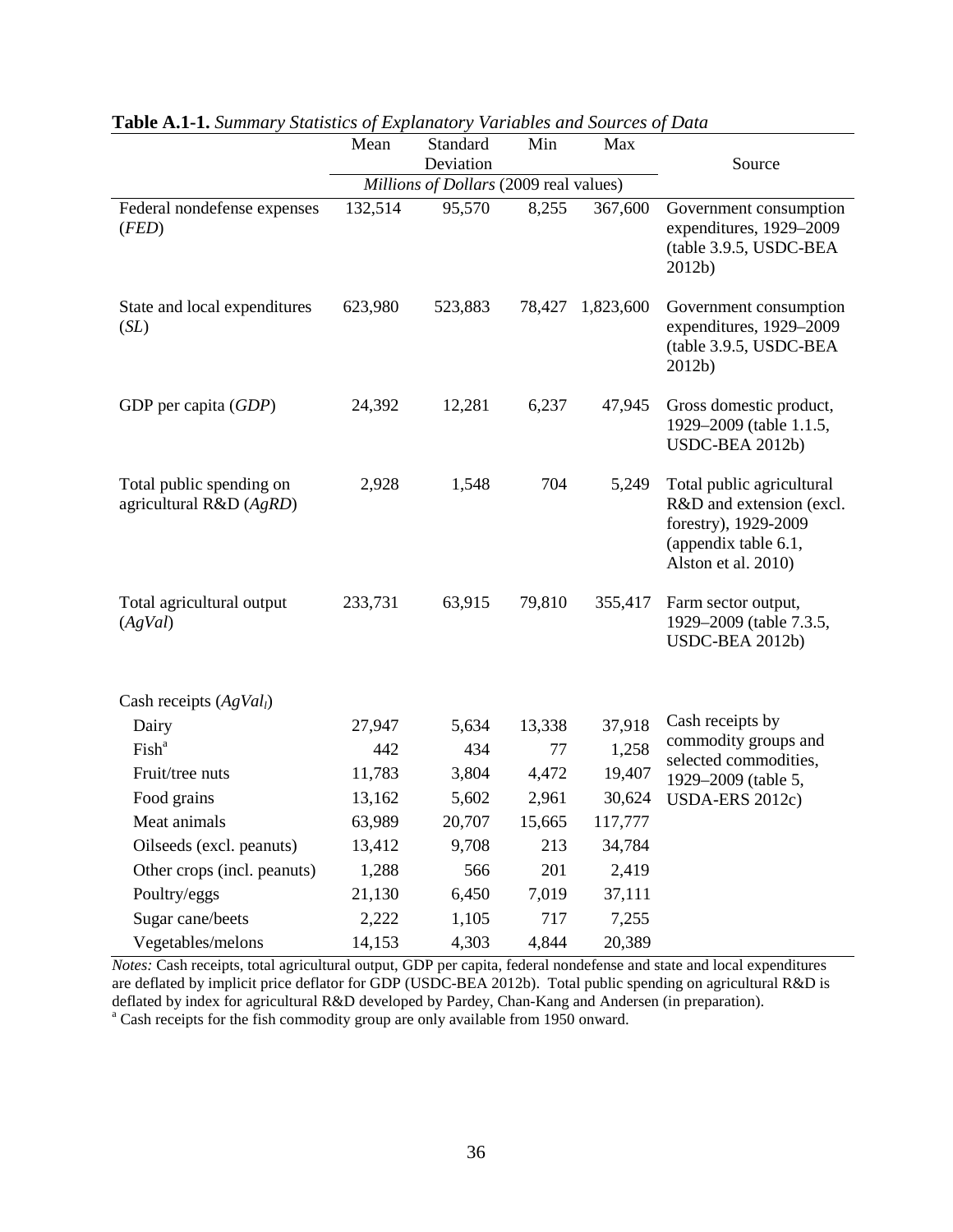**Figure A.1-1.** *Comparison of Predicted and Actual Public Investments in Agricultural R&D, –2009*





MAPE (out of sample)  $= 17.6$ 



MAPE (in sample)  $= 5.5$  $MAPE$  (out of sample) = 16.2



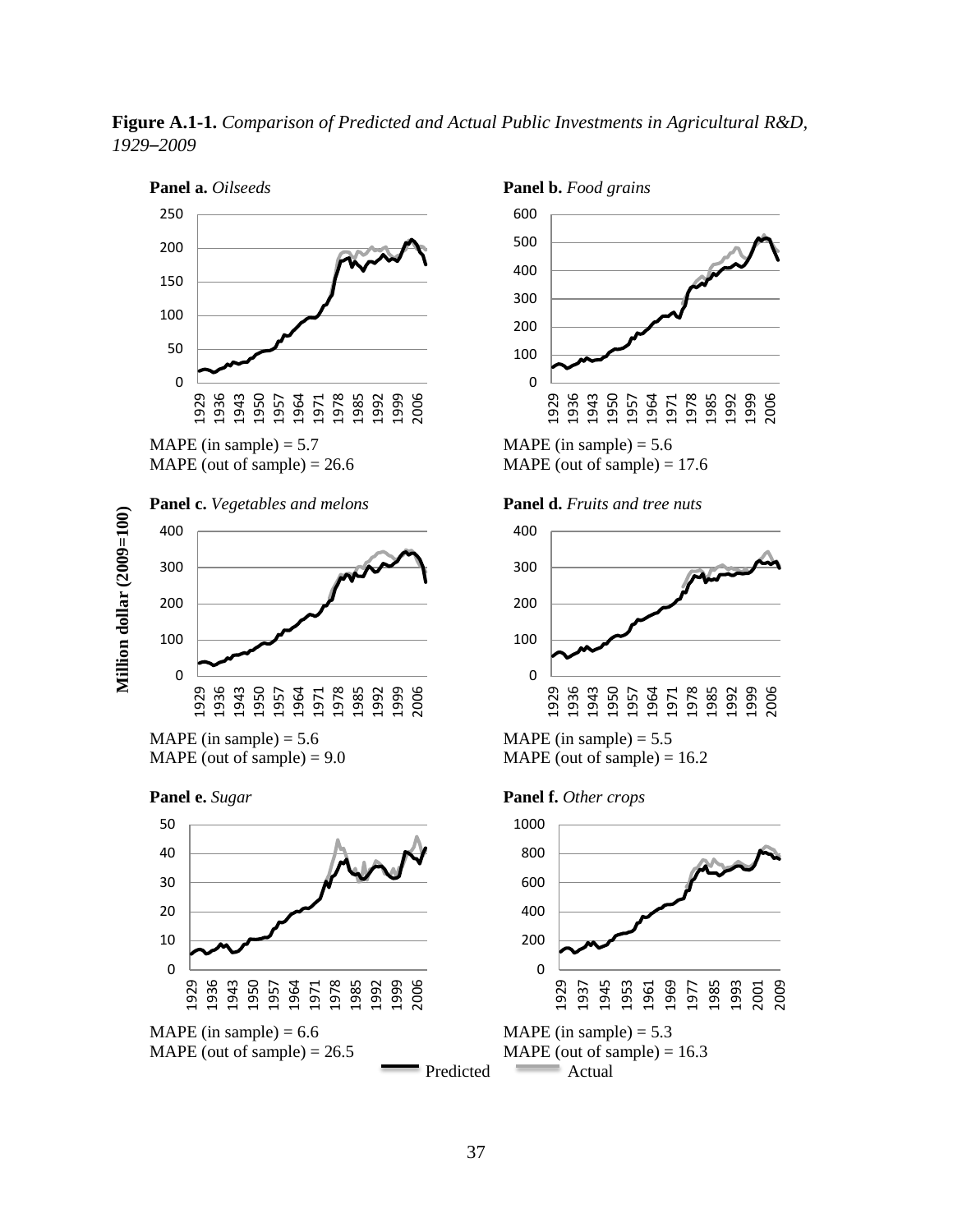**Figure A.1-1.** *Comparison of Predicted and Actual Public Investments in Agricultural R&D, –2009 (continued)*



Source: Authors' calculations.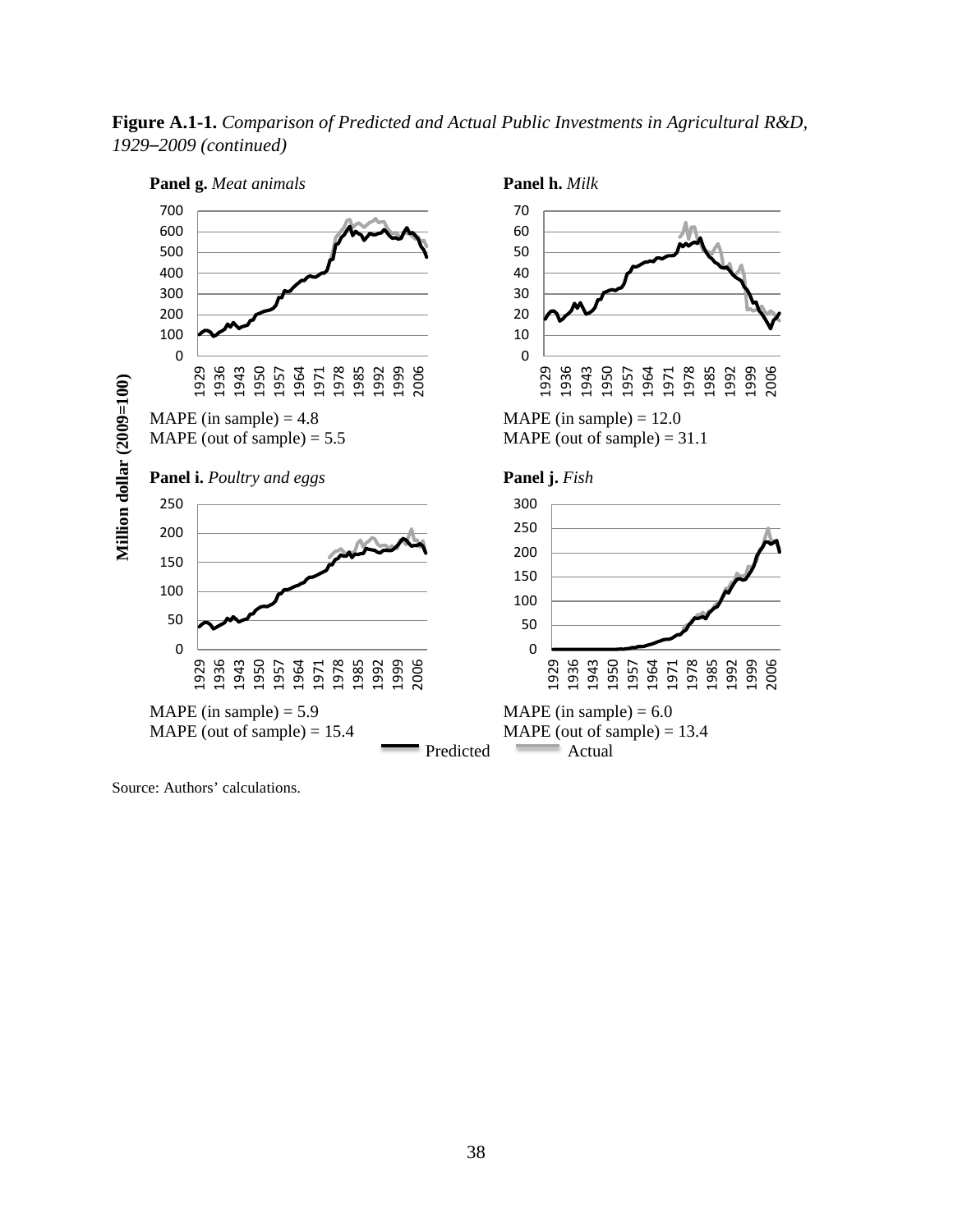### **Appendix B**

### **Models Linking Commodity and Retail Food Markets, Obesity and Welfare Measures**

### **B.1 The Market Equilibrium Model**

In the equilibrium displacement model developed by Okrent (2010) the market equilibrium is expressed in terms of *N* demand equations for food products, *N* total cost equations for food product supply, *L* supply equations for input commodities and  $L \times N$ equations for competitive market clearing:

(B.1-1) 
$$
Q^n = Q^n(P, A^n), \forall n = 1, ..., N,
$$

(B.1-2) 
$$
P^n = c^n(\mathbf{W}), \forall n = 1, ..., N,
$$

 $(X_1 - 3)$   $X_1 = \sum_{n=1}^{N} g_i^n(\mathbf{W}) Q^n, \forall l = 1, ..., L,$ 

(B.1-4) 
$$
X_l = f_l(\mathbf{W}, B_l), \forall l = 1, ..., L.
$$

Equation (B.1-1) represents the demand for *n*th food product in which the quantity demanded,  $Q^n$ , is a function of an  $N \times 1$  vector of product prices, **P**, and an exogenous demand shifter,  $A^n$ . Equation (B.1-2) is based on the assumption of constant returns to scale at the product industry level and competitive market equilibrium, where the price of the *n*th product is set equal to the marginal cost of producing product *n*,  $c^n$ (**W**), which is a function of an  $L \times 1$  vector of commodity prices, **W**. Equation (B.1-3) is the Hicksian demand for commodity  $l$ ,  $X_l$ , which is derived from applying Shephard's lemma to the total cost functions of the *N* products (i.e.,  $\partial C^n$ */* ∂  $W_l = g_l^n$ (**W**) $Q^n$ ), and then summing across the *N* product industry demands for commodity *l*. Equation (B.1-4) is the supply function for commodity *l*, which is a function of all of the commodity prices and an exogenous supply shifter, *Bl*.

Totally differentiating equations (B.1-1) to (B.1-4), and converting to elasticity form yields equations for proportionate changes in quantities and prices of retail products (i.e.,  $EQ^{n}$  =  $dQ^{n}/Q^{n}$  and  $E P^{n} = dP^{n}/P^{n}$  where d is the total differential operator) and farm commodities (i.e.,  $EX_l = dX_l/X_l$  and  $EW_l = dW_l/W_l$ ) in equations (B.1-5) to (B.1-8):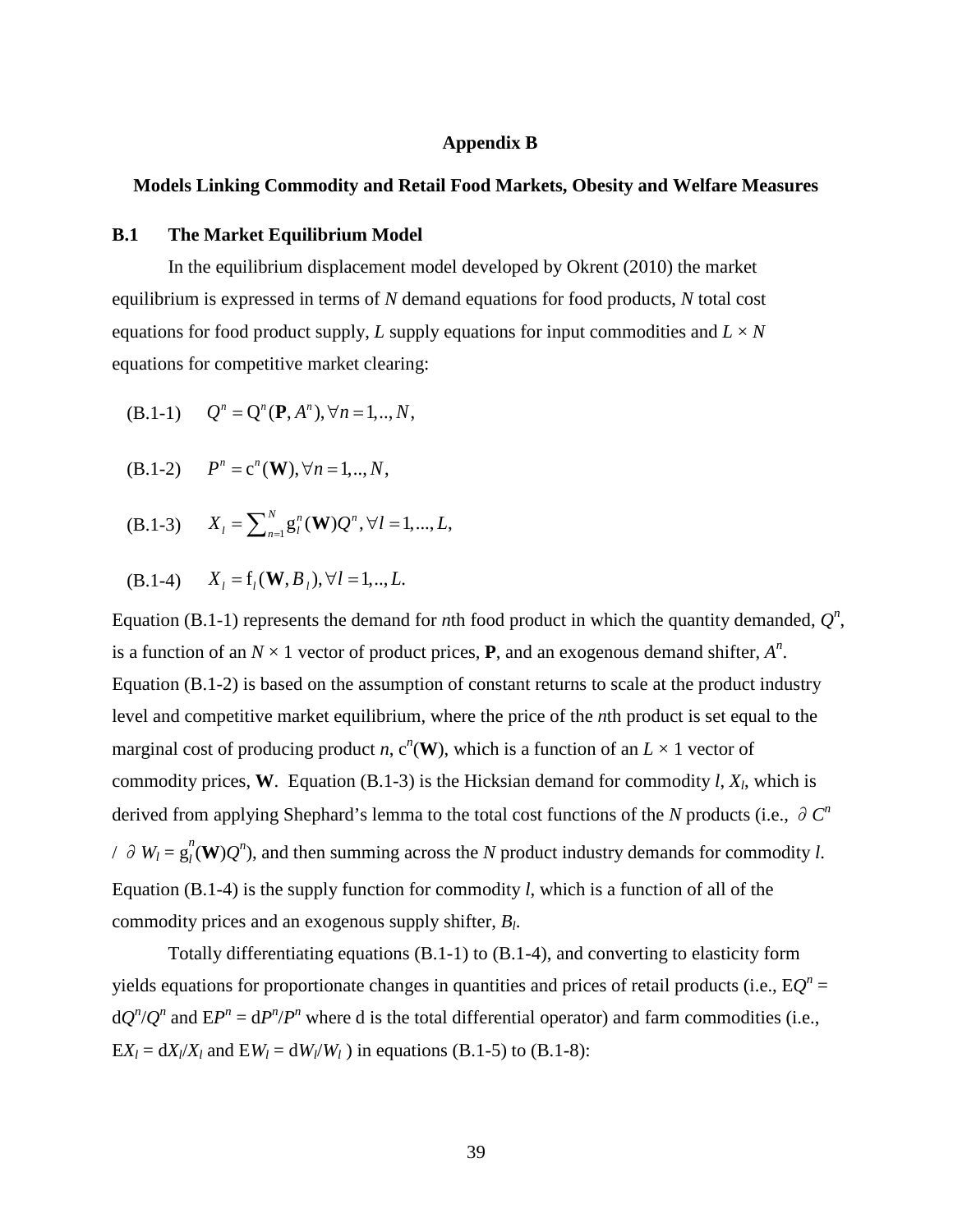(B.1-5) 
$$
E Q^n = \sum_{k=1}^N \eta^{nk} E P^k + \alpha^n, \forall n = 1, ..., N,
$$

(B.1-6) 
$$
E P^n = \sum_{l=1}^L \frac{\partial c^n(\mathbf{W})}{\partial W_l} \frac{W_l}{P^n} E W_l, \forall n = 1, ..., N,
$$

(B.1-7) 
$$
E X_{l} = \sum_{n=1}^{N} SC_{l}^{n} \sum_{m=1}^{L} (\eta_{lm}^{n*} E W_{m} + E Q^{n}), \forall l = 1,...,L,
$$

(B.1-8) 
$$
E X_i = \sum_{j=1}^{L} \varepsilon_{ij} E W_j + \beta_i, \forall l = 1,...,L,
$$

where  $\eta^{nk}$  is the Marshallian elasticity of demand for retail product *i* with respect to retail price *k*,  $SC<sub>i</sub><sup>n</sup>$  is the share of the total cost of commodity *l* used in the production of retail product *n* (farm commodity use share),  $\eta_{lm}^{n*}$  is the Hicksian elasticity of demand for commodity *l* in industry *n* with respect to commodity price *m*,  $\varepsilon_{ij}$  is the elasticity of supply of commodity *l* with respect to commodity price *j*,  $\alpha^n$  is the proportional shift of demand for retail product *n* in the quantity direction, and  $\beta_l$  is the proportional shift of supply of commodity *l* in the quantity direction.

Since  $\partial c^n(\cdot) / \partial W_l = X_l^n / Q^n$ , equation (B.1-6) can be rewritten as

(B.1-9) 
$$
E P^n = \sum_{l=1}^L SR_l^n E W_l, \forall n = 1, ..., N,
$$

where  $SR_l^n = X_l^n$  $\int_l^m W_l / P^n Q^n$  and is the share of total cost for retail product *n* attributable to commodity *l* (farm-retail cost share). Second, the share-weighted Hicksian elasticity of demand for commodity *l* with respect to the price of commodity *m* is

$$
(B.1-10) \t\t \eta_{lm}^* = \sum_{n=1}^N SC_l^n \eta_{lm}^{n*}.
$$

Equation (B.1-7) can be rewritten using (B.1-16):

(B.1-11) 
$$
E X_l = \sum_{m=1}^L \eta_{lm}^* E W_m + \sum_{n=1}^N SC_l^n E Q^n, \forall l = 1, ..., L.
$$

Furthermore, assuming fixed factor proportions, the Hicksian elasticity of demand between two factor inputs *l* and *j* in product *n* is zero (i.e.,  $\eta_{ij}^{n}$ *f*<sup>\*</sup> = 0, ∀ *l*,*j* = 1, ..., *L*, ∀ *n* = 1, ..., *N*), which implies:

(B.1-12) 
$$
E X_l = \sum_{n=1}^{N} SC_l^n E Q^n, \forall l = 1, ..., L.
$$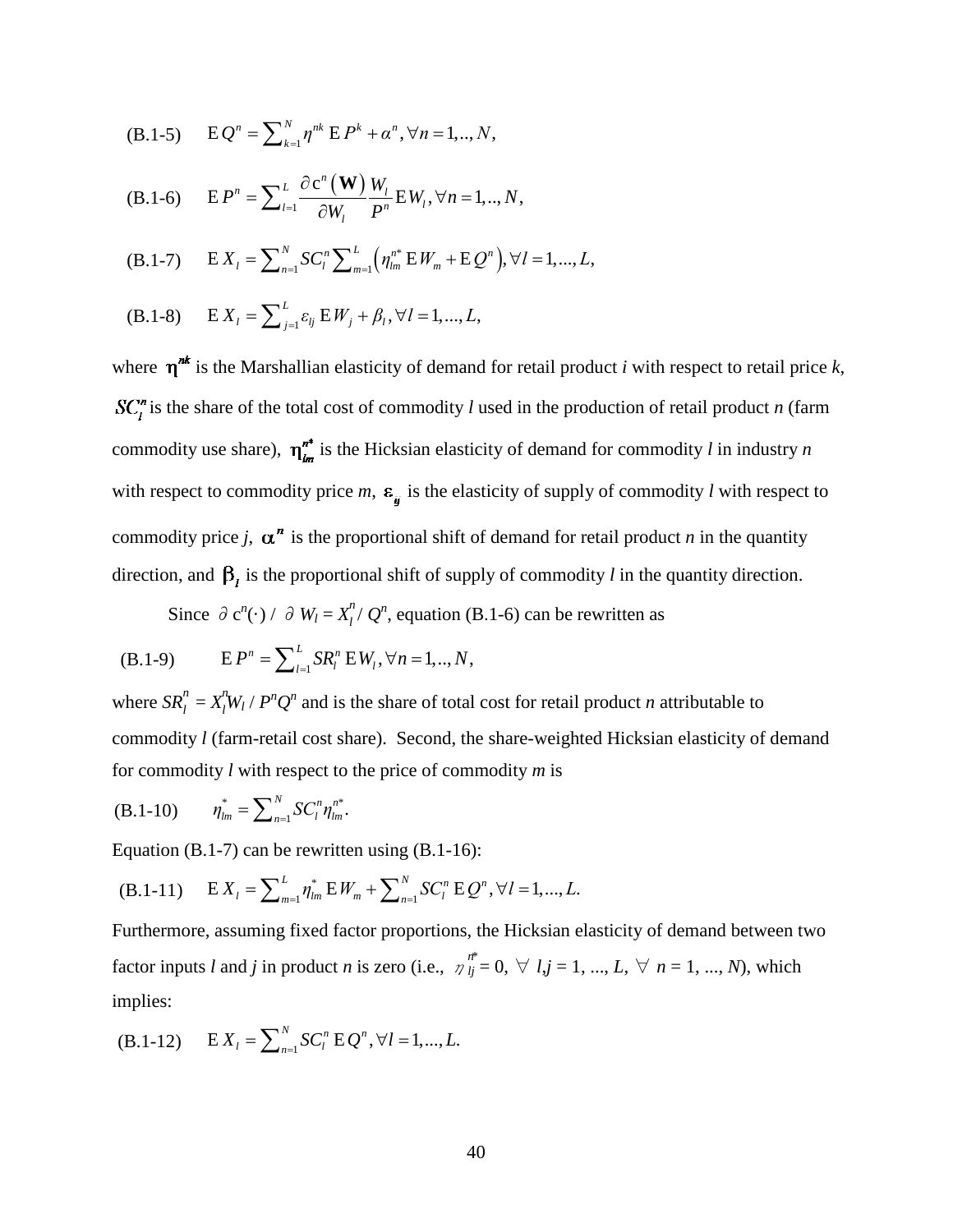Lastly, under the assumption of exogenous commodity prices (i.e.,  $\varepsilon_{ll} \rightarrow \infty$ ), B, B, (B.1-8) becomes (B.1-8) becomes

 $(B.1-13)$   $-EW_l = \beta_l, \forall l = 1,..., L$ ,

where  $\beta_l$  is a proportionate shift in supply of commodity *l* in the price direction. This model is parameterized using data as described in the next section, and solved using linear algebra methods to evaluate the effects of various exogenous price change scenarios as discussed in the text.

### **B.2 Parameterization of the Market Equilibrium Model**

Since we are primarily concerned with the effects of a farm commodity policy on prices and consumption of retail food products ( $\beta > 0$ ,  $\alpha = 0$ ) we only need data to parameterize (a) a matrix of elasticities of demand for retail products, **η***<sup>N</sup>* , and (b) farm-retail cost shares, **SR**. The elasticities of demand for food products are from Okrent and Alston (2011). They estimated the National Bureau of Research (NBR) model (Neves 1987) with annual Personal Consumption Expenditures and Fisher-Ideal price indexes from 1960 to 2009 (U.S. Department of Commerce, Bureau of Economic Analysis 2010). They evaluated these elasticities and preferred them compared with those from other models they estimated (that were dominated statistically by the NBR model) and compared with others from the literature.

The farm-retail product shares are from Okrent and Alston (2012) who estimated **SR** using the Detailed Use Table (after redefinitions) from the 2002 Benchmark Input-Output (I-O) Accounts (U.S. Department of Commerce, Bureau of Economic Analysis 2007). The Detailed Use Table shows the use of farm commodities, retail products, and services by different industries (intermediate input use) and final users (personal consumption, net imports, private fixed investment, inventories, and government).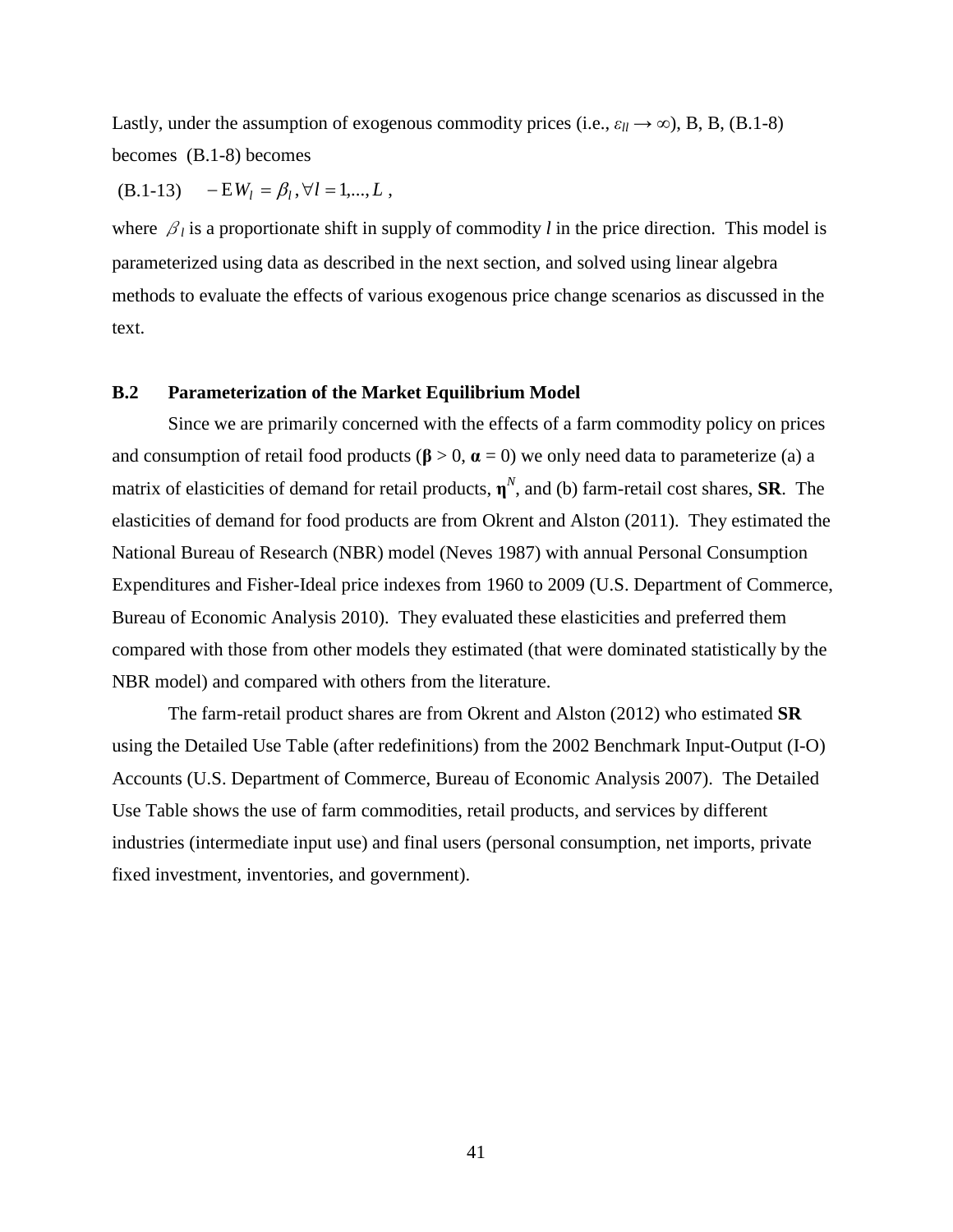

Figure 1: *Relative Prices of Selected Farm Commodities, 1960–2010*

Panel b. *Real Prices of Food Grains and Livestock Commodities*



Source: See table 1.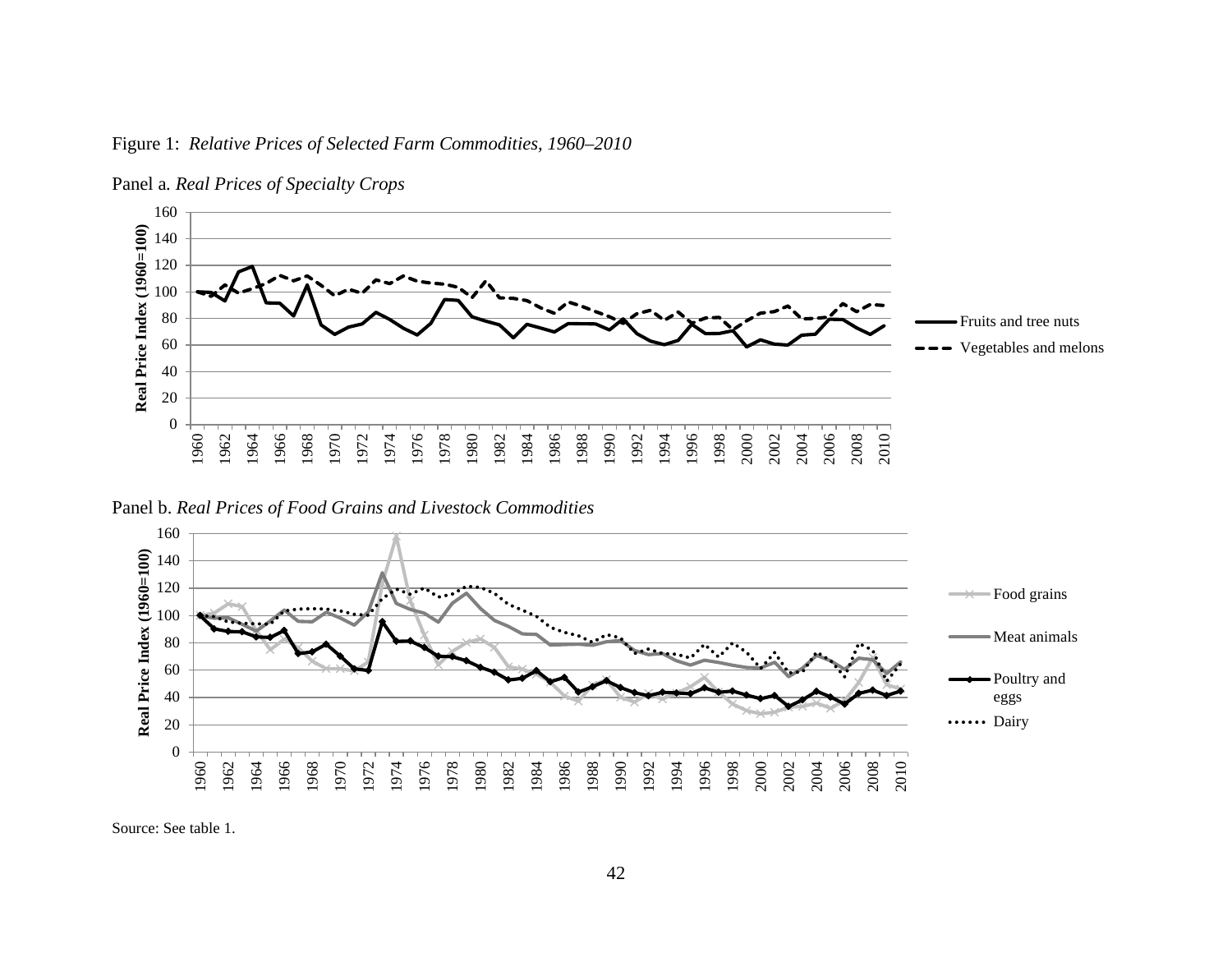| $onunoury$ . The $\sim$<br>Variable | Source                                                                                               | Mean   | Standard<br>Deviation | Min    | Max    |
|-------------------------------------|------------------------------------------------------------------------------------------------------|--------|-----------------------|--------|--------|
| <b>Commodity Prices (1960=100)</b>  |                                                                                                      |        |                       |        |        |
| Food grains                         | Index of prices received by<br>farmers for food grains (USDA-<br>NASS various years)                 | 45.81  | 14.08                 | 28.11  | 82.88  |
| Oilseeds                            | Price index for prices received by<br>farmers for oilseeds (USDA-<br>NASS various years)             | 71.25  | 20.01                 | 41.89  | 117.02 |
| Sugar                               | Duty-free price per pound paid in<br>New York City (USDA-ERS<br>2012a)                               | 90.27  | 25.16                 | 62.49  | 186.25 |
| Other (incl.<br>peanuts)            | Average price per pound received<br>by farmers for peanuts (USDA-<br>NASS various years)             | 69.35  | 17.30                 | 36.34  | 97.75  |
| Fruits and tree<br>nuts             | Price index for prices received by<br>farmers for fruits and tree nuts<br>(USDA-NASS various years)  | 69.88  | 6.65                  | 58.55  | 81.24  |
| Vegetables and<br>melons            | Price index for prices received by<br>farmers for vegetables and melons<br>(USDA-NASS various years) | 85.73  | 7.99                  | 71.52  | 108.31 |
| Meat animals                        | Price index for prices received by<br>farmers for meat animals (USDA-<br>NASS various years)         | 74.63  | 12.17                 | 55.22  | 105.13 |
| Poultry and eggs                    | Price index for prices received by<br>farmers for poultry and eggs<br>(USDA-NASS various years)      | 46.97  | 7.10                  | 33.44  | 62.07  |
| Dairy                               | Price index for prices received by<br>farmers for dairy products<br>(USDA-NASS various years)        | 81.96  | 16.75                 | 57.99  | 120.59 |
| Fish and seafood                    | Average price per ton of domestic<br>landings (USDC-NOAA 2012)                                       | 143.90 | 35.59                 | 99.28  | 206.65 |
| <b>Supply and Demand Shifters</b>   |                                                                                                      |        |                       |        |        |
| Crop range                          | National pasture and range<br>condition (USDA-WAOB 2012)                                             | 71.2   | 7.40                  | 57     | 84     |
| Crude oil price                     | Crude oil production price,<br>constant dollars per million BTU,<br>(US DOE-EIA 2012)                | 0.043  | 0.026                 | 0.019  | 0.132  |
| Index of food<br>marketing costs    | Real index of food marketing<br>costs, 1960=100 (USDA-ERS<br>2012b)                                  | 144.05 | 5.39                  | 139.20 | 156.22 |
| <b>Exchange Rate</b>                | Real index of exchange rates<br>using U.S. agricultural exports as<br>weights (USDA-ERS 2014)        | 98.62  | 8.40                  | 76.96  | 111.36 |

Table 1. *Definitions and Summary Statistics of Variables used in the Regression Model of Commodity Prices*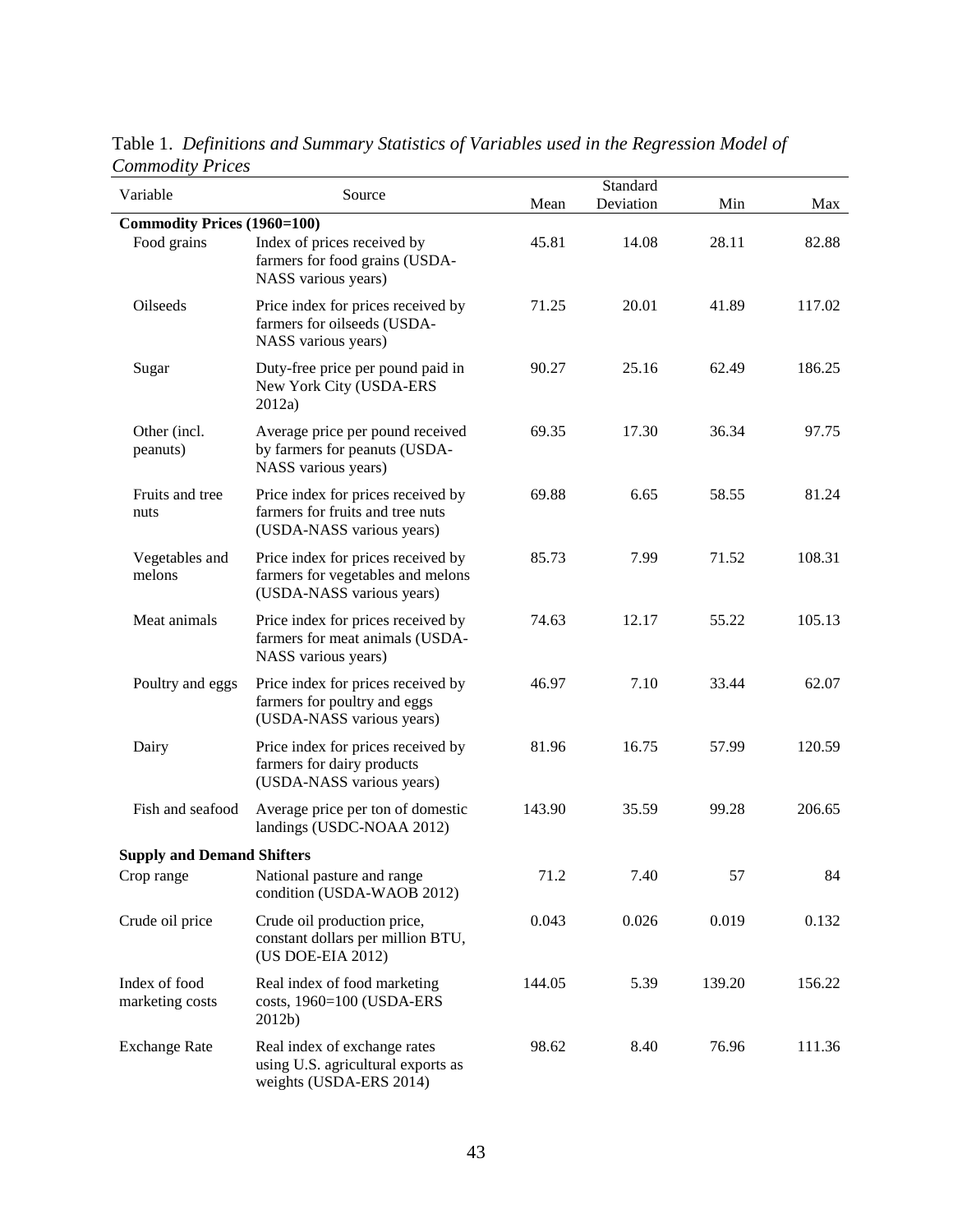| U.S. GDI                       | U.S. GDI, in U.S. constant dollars,<br>millions (World Bank 2014) | 7.575.492  | 1.744.592 | 5.101.600             | 10.629,000 |
|--------------------------------|-------------------------------------------------------------------|------------|-----------|-----------------------|------------|
| $\rm{ROW}$ $\rm{GDI}^{\rm{a}}$ | ROW gross domestic income, in<br>U.S. constant dollars, millions  | 60.907.047 |           | 16.008.251 40.474.172 | 93.244.885 |

<sup>a</sup> Calculated as World GDI (in constant U.S. dollars) (World Bank 2014) less U.S. GDI (in constant U.S. dollars).

USDL-BLS=US Department of Labor-Bureau of Labor Statistics; USDA-NASS=US Department of Agriculture (USDA)-National Agricultural Statistics Service; USDA-ERS=USDA-Economic Research Service; USDC-NOAA=US Department of Commerce-National Oceanic and Atmospheric Administration; USDA-WAOB=USDA-World Agricultural Outlook Board; DOE-EIA=Department of Energy-Energy Information Agency; BTU = British thermal unit.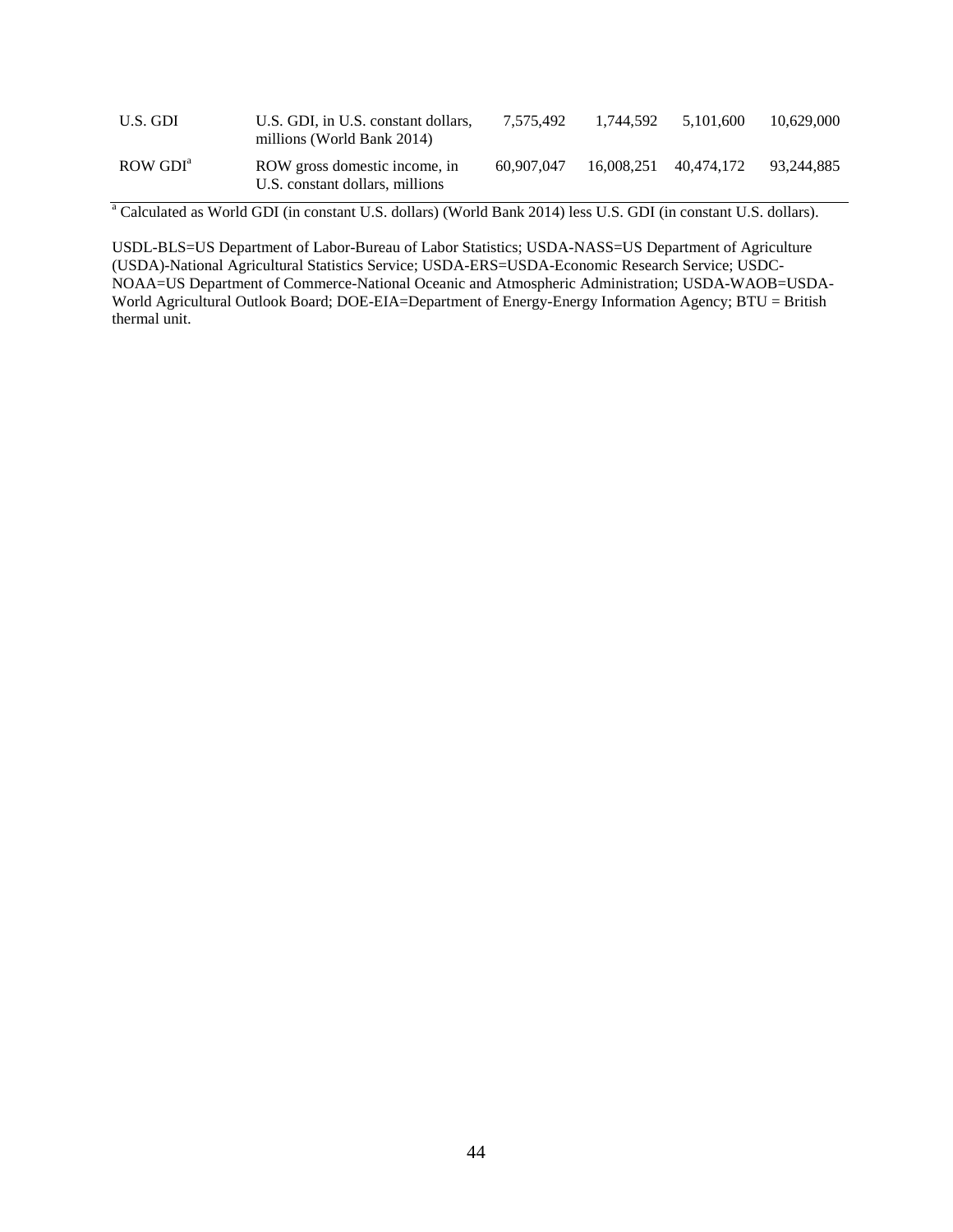|                              | Sugar     | Oilseeds  | Food<br>grains | Vegetables | Dairy     | Meat<br>animals | Fruit and<br>tree nuts | Poultry<br>and eggs | Fish      | Other     |
|------------------------------|-----------|-----------|----------------|------------|-----------|-----------------|------------------------|---------------------|-----------|-----------|
| $\Delta$ ln(Knowledge stock) | $-2.39**$ | $-2.39**$ | $-2.39**$      | $-2.39**$  | $-2.39**$ | $-2.39**$       | $-2.39**$              | $-2.39**$           | $-2.39**$ | $-2.39**$ |
|                              | (0.70)    | (0.70)    | (0.70)         | (0.70)     | (0.70)    | (0.70)          | (0.70)                 | (0.70)              | (0.70)    | (0.70)    |
| $\Delta$ ln(Crude oil)       | $-0.037$  | $-0.06$   | $-0.04$        | $-0.10$    | $-0.07$   | $0.15**$        | 0.03                   | $-0.15*$            | $-0.05$   | $-0.02$   |
|                              | (0.08)    | (0.09)    | (0.10)         | (0.07)     | (0.09)    | (0.06)          | (0.08)                 | (0.07)              | (0.08)    | (0.19)    |
| $\Delta$ Range index         | $-0.006*$ | $-0.003$  | $-0.003$       | $0.006*$   | 0.004     | 0.002           | 0.001                  | 0.004               | 0.001     | 0.01      |
|                              | (0.003)   | (0.003)   | (0.004)        | (0.003)    | (0.003)   | (0.002)         | (0.003)                | (0.003)             | (0.003)   | (0.007)   |
| $\Delta$ ln(Marketing cost)  | $-4.74*$  | 3.19      | 3.00           | $6.08**$   | 0.84      | $-1.56$         | $-1.03$                | 3.25                | $-1.95$   | 4.58      |
|                              | (1.92)    | (2.11)    | (2.50)         | (1.68)     | (2.20)    | (1.36)          | (1.95)                 | (1.80)              | (1.96)    | (4.71)    |
| $\Delta$ ln(Exchange Rate)   | $-0.212$  | $-2.47**$ | $-1.87**$      | $-0.76$    | $-0.34$   | $-0.42$         | 0.30                   | $-1.17*$            | $-0.85$   | $-1.07$   |
|                              | (0.51)    | (0.56)    | (0.66)         | (0.45)     | (0.58)    | (0.36)          | (0.52)                 | (0.48)              | (0.51)    | (1.25)    |
| $\Delta$ ln(GDI-ROW)         | $-0.19$   | $-1.29$   | $-1.01$        | 0.38       | $-0.27$   | 0.32            | 1.16                   | $-0.81$             | $-2.12*$  | 1.13      |
|                              | (0.92)    | (1.02)    | (1.20)         | (0.81)     | (1.06)    | (0.66)          | (0.93)                 | (0.86)              | (0.98)    | (2.26)    |
| $\Delta$ ln(GDI-US)          | 0.03      | 1.80      | 0.48           | 1.10       | 0.96      | $-0.68$         | $-0.61$                | 2.12                | $2.96*$   | 3.93      |
|                              | (1.18)    | (1.29)    | (1.53)         | (1.03)     | (1.35)    | (0.83)          | (1.19)                 | (1.10)              | (1.20)    | (2.88)    |
| Constant                     | $0.46*$   | 0.15      | 0.27           | $-0.40*$   | $-0.30$   | $-0.10$         | $-0.05$                | $-0.24$             | 0.14      | $-0.81$   |
|                              | (0.21)    | (0.24)    | (0.28)         | (0.19)     | (0.25)    | (0.15)          | (0.22)                 | (0.20)              | (0.22)    | (0.53)    |
| Observations                 | 24        | 24        | 24             | 24         | 24        | 24              | 24                     | 24                  | 24        | 24        |
| R-squared                    | 0.41      | 0.56      | 0.36           | 0.40       | 0.16      | 0.45            | 0.09                   | 0.37                | 0.18      | 0.20      |

Table 2. *Regressions of Logarithmic Differences of Commodity Prices Against Public Agricultural Knowledge Stocks*

Note: Standard errors in parentheses, \*\* p<0.01, \* p<0.05.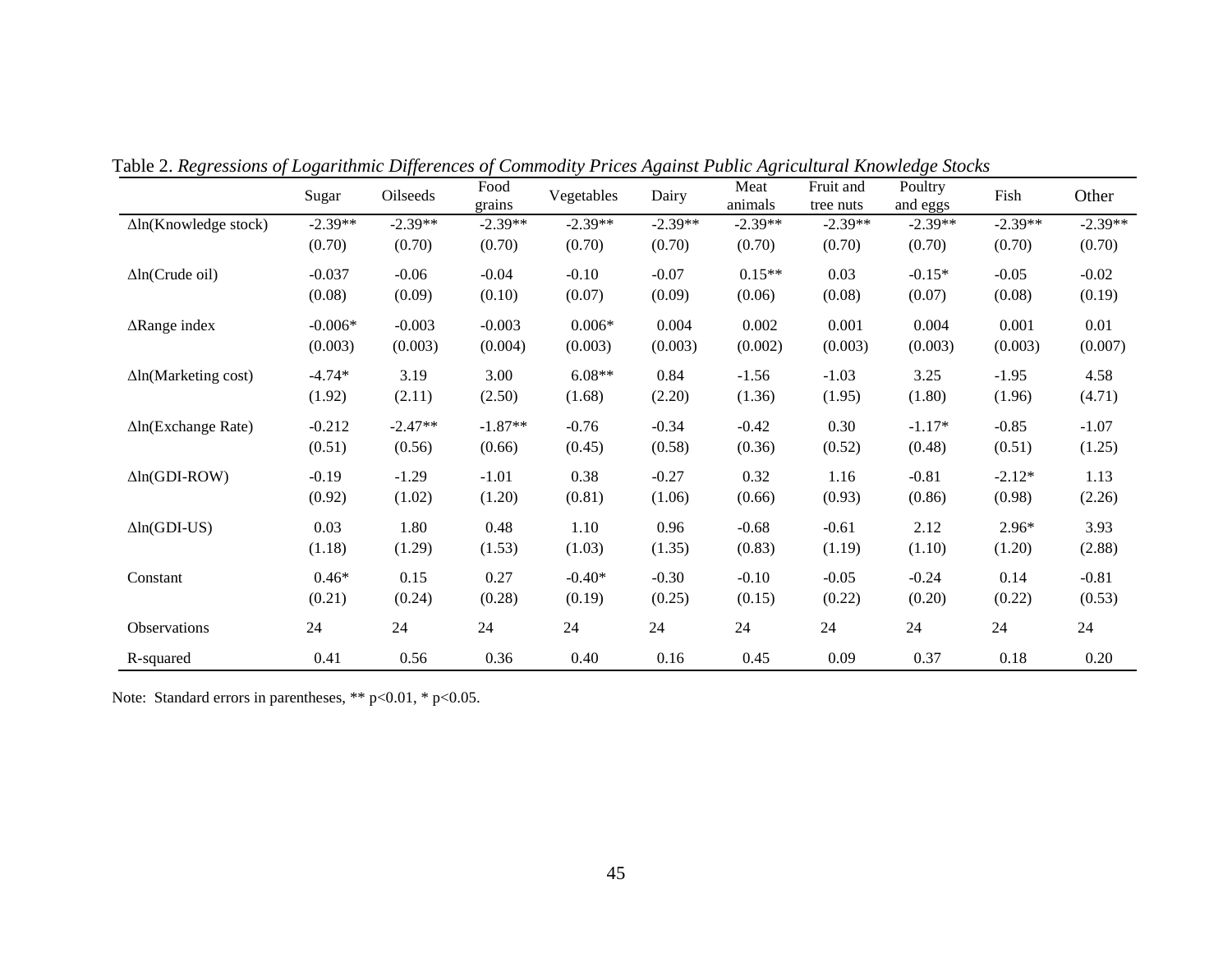|                     | Actual change<br>in (log) price | Actual change<br>in K stock | Predicted<br>change in (log)<br>price | Change<br>attributable to<br>change in<br>stock | Share<br>attributable to<br>change in stock |
|---------------------|---------------------------------|-----------------------------|---------------------------------------|-------------------------------------------------|---------------------------------------------|
|                     | (1)                             | (2)                         | (3)                                   | (4)                                             | (5)                                         |
|                     |                                 |                             | percentages                           |                                                 |                                             |
| Commodity           |                                 |                             |                                       |                                                 |                                             |
| Sugar               | $-87.62$                        | 78.33                       | $-87.62$                              | $-186.83$                                       | 213.21                                      |
| <b>Oilseeds</b>     | $-51.22$                        | 92.45                       | $-51.22$                              | $-220.50$                                       | 430.49                                      |
| Food grains         | $-83.6$                         | 76.38                       | $-83.61$                              | $-182.16$                                       | 217.87                                      |
| Vegetables          | $-32.97$                        | 80.17                       | $-32.97$                              | $-191.21$                                       | 579.95                                      |
| Dairy               | $-49.66$                        | 27.43                       | $-49.66$                              | $-65.42$                                        | 131.73                                      |
| Meat animals        | $-38.44$                        | 67.57                       | $-38.44$                              | $-161.15$                                       | 419.23                                      |
| Fruit and tree nuts | $-18.52$                        | 62.2                        | $-18.52$                              | $-148.35$                                       | 800.83                                      |
| Poultry and eggs    | $-33.02$                        | 54.5                        | $-33.02$                              | $-129.99$                                       | 393.70                                      |
| Fish                | $-57.11$                        | 240.54                      | $-57.11$                              | $-573.69$                                       | 1,004.56                                    |
| Other (peanuts)     | $-86.23$                        | 67.27                       | $-86.23$                              | $-160.44$                                       | 186.05                                      |

# Table 3. *Actual and Predicted Percentage Changes in Commodity Prices, 1980–2004*

Note: Analysis based on model parameters in table 2.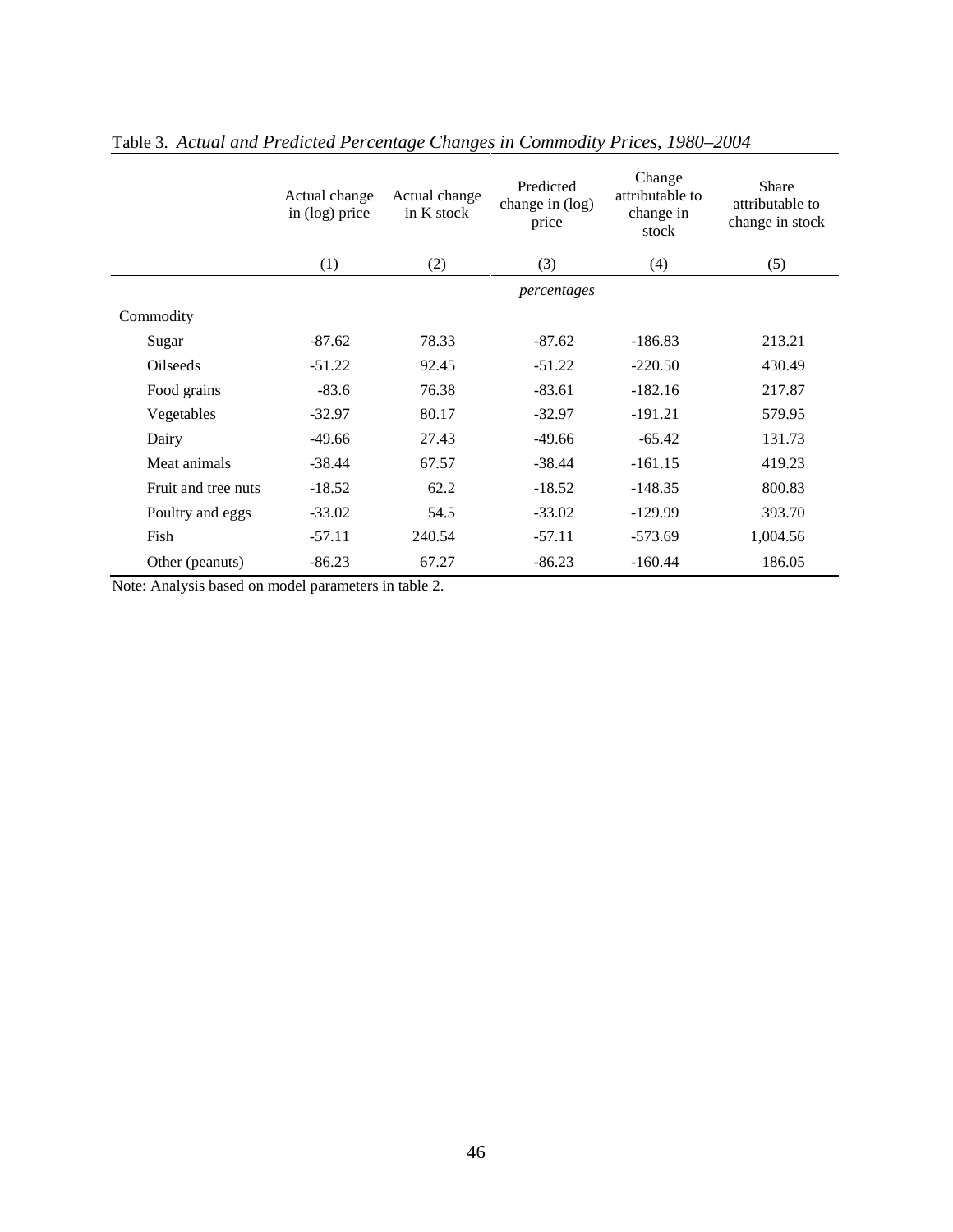|                                         |                                           |                                              | Change in Selected Commodity Knowledge Stock             |                                                                                | Revert to 1980             |                     |
|-----------------------------------------|-------------------------------------------|----------------------------------------------|----------------------------------------------------------|--------------------------------------------------------------------------------|----------------------------|---------------------|
|                                         | 10%<br>increase for<br>all<br>commodities | 10%<br>increase<br>for<br>specialty<br>crops | 10 %<br>decrease for<br>all except<br>specialty<br>crops | 10%<br>increase for<br>specialty<br>crops, $10%$<br>decrease for<br>all others | Knowledge<br><b>Stocks</b> | Commodity<br>Prices |
|                                         | (1)                                       | (2)                                          | (3)                                                      | (4)                                                                            | (5)                        | (6)                 |
|                                         |                                           |                                              | percentage                                               |                                                                                |                            |                     |
| Percentage Change in Price of           |                                           |                                              |                                                          |                                                                                |                            |                     |
| Food at home                            |                                           |                                              |                                                          |                                                                                |                            |                     |
| Cereals and bakery                      | $-1.41$                                   | $-0.05$                                      | 1.35                                                     | 1.30                                                                           | 12.19                      | 5.27                |
| Meats                                   | $-8.56$                                   | 0.00                                         | 8.56                                                     | 8.56                                                                           | 91.34                      | 16.56               |
| Eggs                                    | $-13.97$                                  | 0.00                                         | 13.97                                                    | 13.97                                                                          | 89.06                      | 20.57               |
| Dairy                                   | $-5.65$                                   | $-0.02$                                      | 5.63                                                     | 5.60                                                                           | 18.39                      | 13.69               |
| Fruits and vegetables                   | $-9.90$                                   | $-9.75$                                      | 0.15                                                     | $-9.61$                                                                        | 85.47                      | 13.26               |
| Other foods                             | $-3.54$                                   | $-0.72$                                      | 2.82                                                     | 2.11                                                                           | 32.89                      | 10.19               |
| Nonalcoholic beverages                  | $-0.68$                                   | $-0.60$                                      | 0.08                                                     | $-0.52$                                                                        | 4.98                       | 0.87                |
| Food away from home                     | $-0.96$                                   | $-0.08$                                      | 0.89                                                     | 0.81                                                                           | 9.79                       | 2.25                |
| Alcoholic beverages                     | $-0.82$                                   | $-0.43$                                      | 0.38                                                     | $-0.05$                                                                        | 6.54                       | 1.97                |
| <b>Percentage Change in Consumption</b> |                                           |                                              |                                                          |                                                                                |                            |                     |
| Food at home                            |                                           |                                              |                                                          |                                                                                |                            |                     |
| Cereals and bakery                      | $-2.61$                                   | $-1.49$                                      | 1.11                                                     | $-0.38$                                                                        | 18.79                      | 3.47                |
| Meats                                   | 1.10                                      | $-1.54$                                      | $-2.64$                                                  | $-4.19$                                                                        | $-18.23$                   | $-3.58$             |
| Eggs                                    | 3.90                                      | 4.86                                         | 0.96                                                     | 5.82                                                                           | $-14.45$                   | 0.47                |
| Dairy                                   | 3.74                                      | 0.55                                         | $-3.18$                                                  | $-2.63$                                                                        | $-7.21$                    | $-8.55$             |
| Fruits and vegetables                   | 4.25                                      | 5.71                                         | 1.46                                                     | 7.18                                                                           | $-27.48$                   | $-4.79$             |
| Other foods                             | 3.85                                      | 1.49                                         | $-2.36$                                                  | $-0.87$                                                                        | $-40.85$                   | $-7.31$             |
| Nonalcoholic beverages                  | $-0.80$                                   | $-0.94$                                      | $-0.15$                                                  | $-1.09$                                                                        | $-3.78$                    | 1.64                |
| Food away from home                     | $-0.72$                                   | $-0.47$                                      | 0.26                                                     | $-0.21$                                                                        | 9.77                       | 0.40                |
| Alcoholic beverages                     | $-1.51$                                   | 0.42                                         | 1.93                                                     | 2.35                                                                           | 14.62                      | 3.00                |

Table 4. *Projected Changes in Prices and Consumption under Alternative R&D Scenarios*

Notes: "Knowledge stocks" here refers to public agricultural knowledge stocks for farm commodities. "Specialty crops" here include fruits, tree nuts, vegetables and melons. Analysis based on first-differenced logarithmic model of commodity prices and knowledge stocks.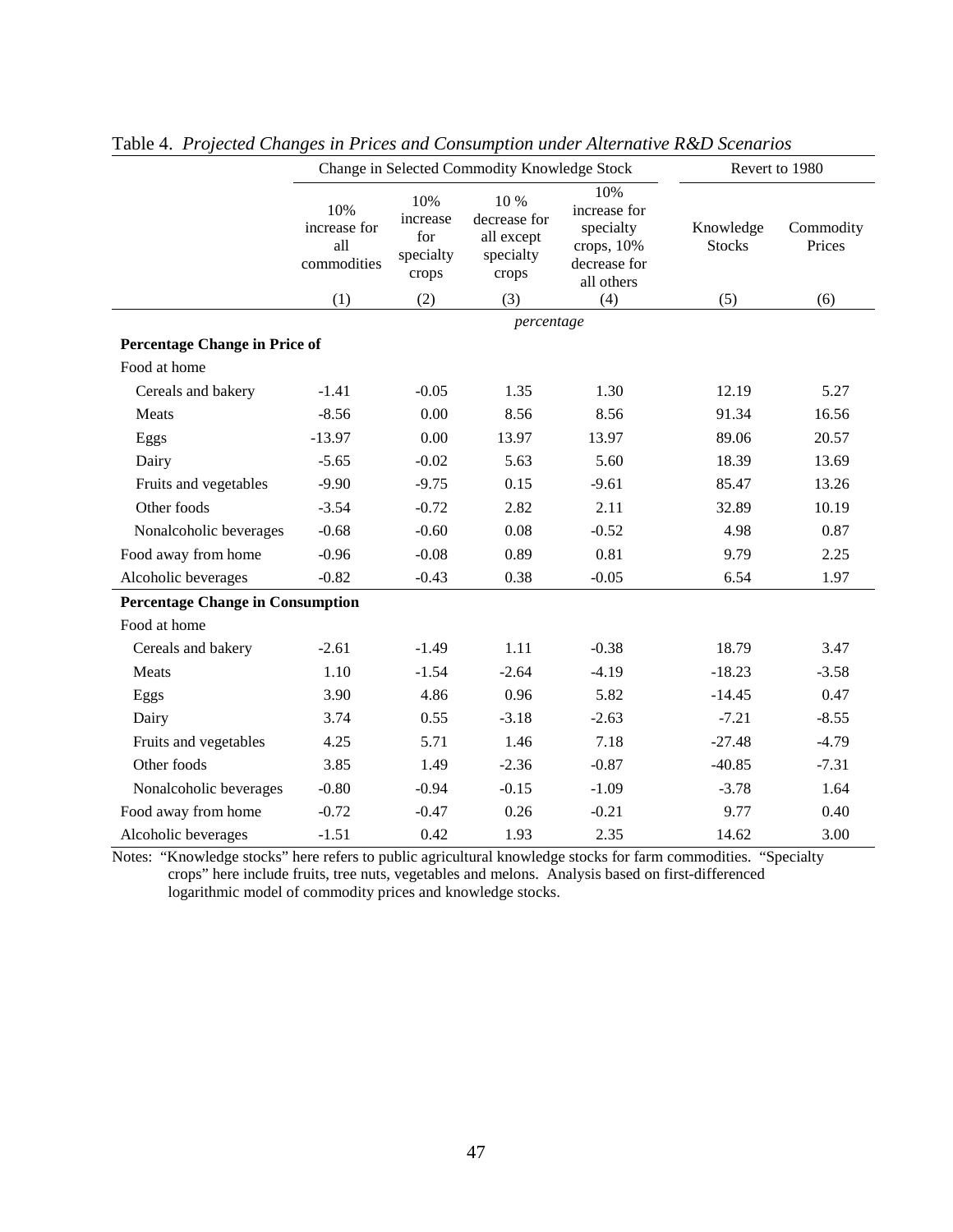|                                                                      |                                           | Change in Selected Commodity Knowledge Stock | Revert to 1980                                           |                                                                              |                            |                     |  |  |
|----------------------------------------------------------------------|-------------------------------------------|----------------------------------------------|----------------------------------------------------------|------------------------------------------------------------------------------|----------------------------|---------------------|--|--|
|                                                                      | 10%<br>increase for<br>all<br>commodities | 10%<br>increase for<br>specialty<br>crops    | 10 %<br>decrease for<br>all except<br>specialty<br>crops | 10%<br>increase for<br>specialty<br>crops, 10%<br>decrease for<br>all others | Knowledge<br><b>Stocks</b> | Commodity<br>Prices |  |  |
|                                                                      | (1)                                       | (2)                                          | (3)                                                      | (4)                                                                          | (5)                        | (6)                 |  |  |
| Daily Change in Per Capita Caloric Intake (kcal) by Food Category    |                                           |                                              |                                                          |                                                                              |                            |                     |  |  |
| Food at home                                                         |                                           |                                              |                                                          |                                                                              |                            |                     |  |  |
| Cereals and bakery                                                   | $-9.19$                                   | $-5.27$                                      | 3.92                                                     | $-1.35$                                                                      | 66.23                      | 12.23               |  |  |
| Meats                                                                | 1.66                                      | $-2.32$                                      | $-3.98$                                                  | $-6.30$                                                                      | $-27.43$                   | $-5.39$             |  |  |
| Eggs                                                                 | 1.08                                      | 1.35                                         | 0.27                                                     | 1.61                                                                         | $-4.00$                    | 0.13                |  |  |
| Dairy                                                                | 7.29                                      | 1.08                                         | $-6.21$                                                  | $-5.13$                                                                      | $-14.08$                   | $-16.68$            |  |  |
| Fruits and vegetables                                                | 5.98                                      | 8.03                                         | 2.06                                                     | 10.09                                                                        | $-38.63$                   | $-6.73$             |  |  |
| Other foods                                                          | 15.42                                     | 5.96                                         | $-9.46$                                                  | $-3.50$                                                                      | $-163.40$                  | $-29.23$            |  |  |
| Nonalcoholic beverages                                               | $-1.30$                                   | $-1.54$                                      | $-0.24$                                                  | $-1.78$                                                                      | $-6.18$                    | 2.69                |  |  |
| Food away from home                                                  | $-5.30$                                   | $-3.41$                                      | 1.89                                                     | $-1.52$                                                                      | 71.62                      | 2.94                |  |  |
| Alcoholic beverages                                                  | $-1.09$                                   | 0.30                                         | 1.39                                                     | 1.69                                                                         | 10.56                      | 2.17                |  |  |
| Daily Change in Total Per Capita Caloric Consumption and Body Weight |                                           |                                              |                                                          |                                                                              |                            |                     |  |  |
| Consumption (kcal)                                                   | 14.54                                     | 4.18                                         | $-10.36$                                                 | $-6.17$                                                                      | $-105.31$                  | $-37.88$            |  |  |
| Body weight (lb)                                                     |                                           |                                              |                                                          |                                                                              |                            |                     |  |  |
| One year                                                             | 1.11                                      | 0.32                                         | $-0.79$                                                  | $-0.47$                                                                      | $-8.07$                    | $-2.90$             |  |  |
| Steady-state                                                         | 1.86                                      | 0.54                                         | $-1.33$                                                  | $-0.79$                                                                      | $-13.48$                   | $-4.85$             |  |  |

# Table 5. *Changes in Daily Calorie Consumption and Body Weight under Alternative Scenarios*

Notes: See notes to table 4.